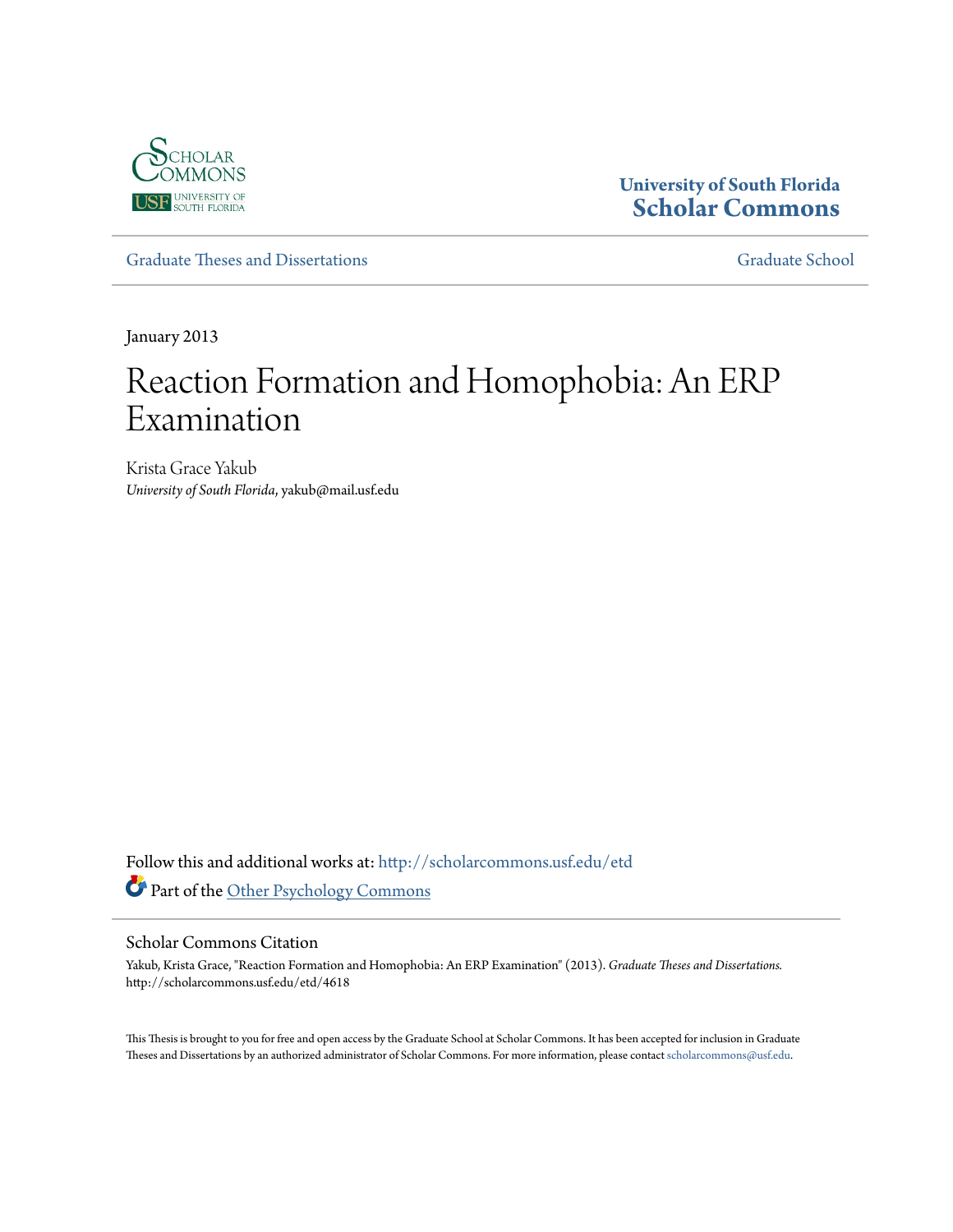# Reaction Formation and Homophobia: An ERP Examination

by

Krista Grace Yakub

A thesis submitted in partial fulfillment of the requirements for the degree of Master of Arts Department of Psychology College of Arts and Sciences University of South Florida

Major Professor: Geoffrey F. Potts, Ph.D. Cynthia R. Cimino, Ph.D. Jennifer K. Bosson, Ph.D.

> Date of Approval: December 10, 2012

Keywords: MFN, LPP, FSW, EPN, sexuality, erotic images

Copyright © 2013, Krista Grace Yakub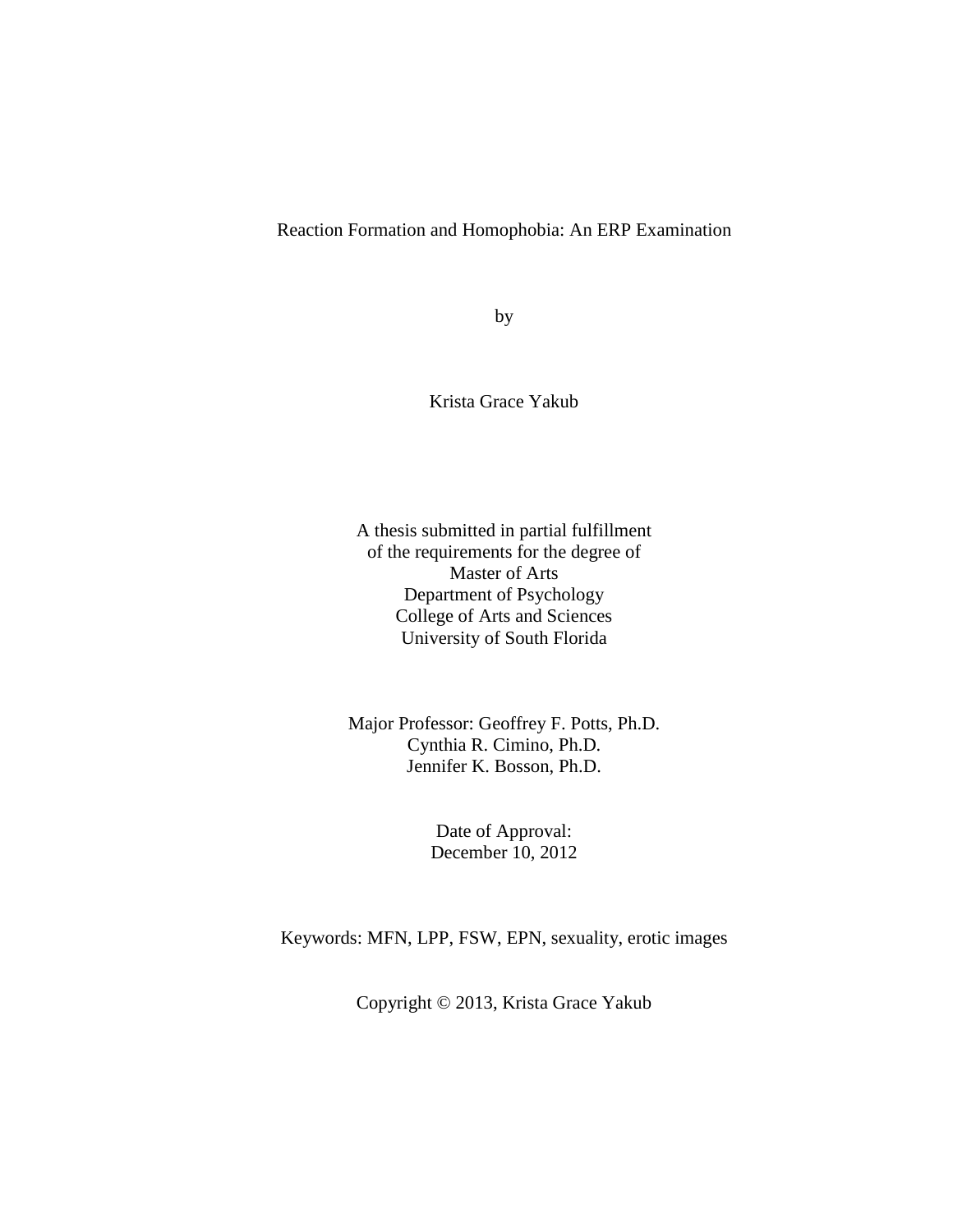# TABLE OF CONTENTS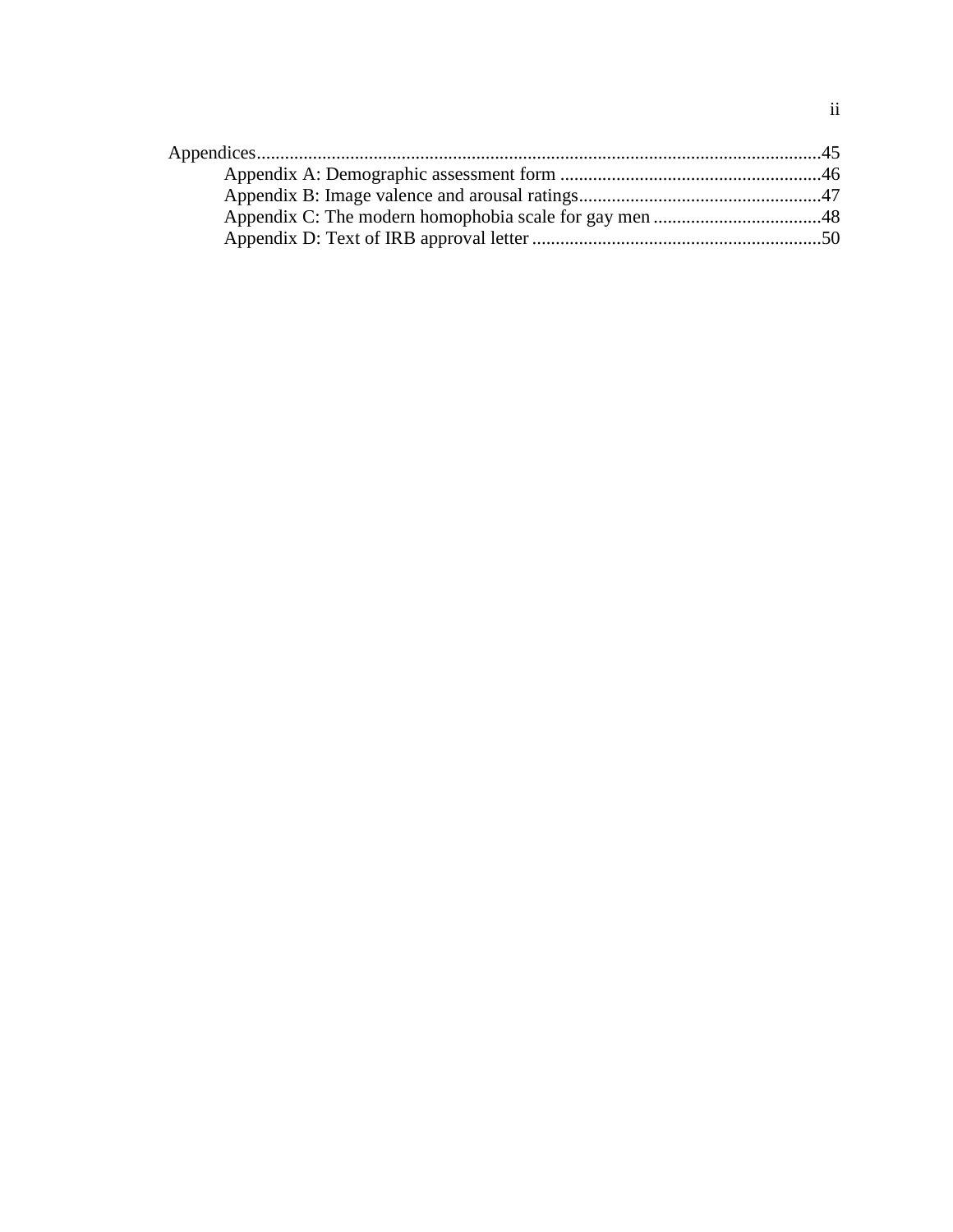# LIST OF TABLES

| Table 3: ANOVA results for differences in SAM valence rating reaction times28  |  |
|--------------------------------------------------------------------------------|--|
|                                                                                |  |
| Table 5: ANOVA results for differences in SAM arousal rating reaction times 29 |  |
| Table 6: Self-Assessment Manikin results and post-hoc two-tailed paired        |  |
|                                                                                |  |
|                                                                                |  |
| Table 9: ANOVA results for FSW differences over frontal electrodes30           |  |
| Table 10: ANOVA results for LPP differences over parietal electrodes 30        |  |
|                                                                                |  |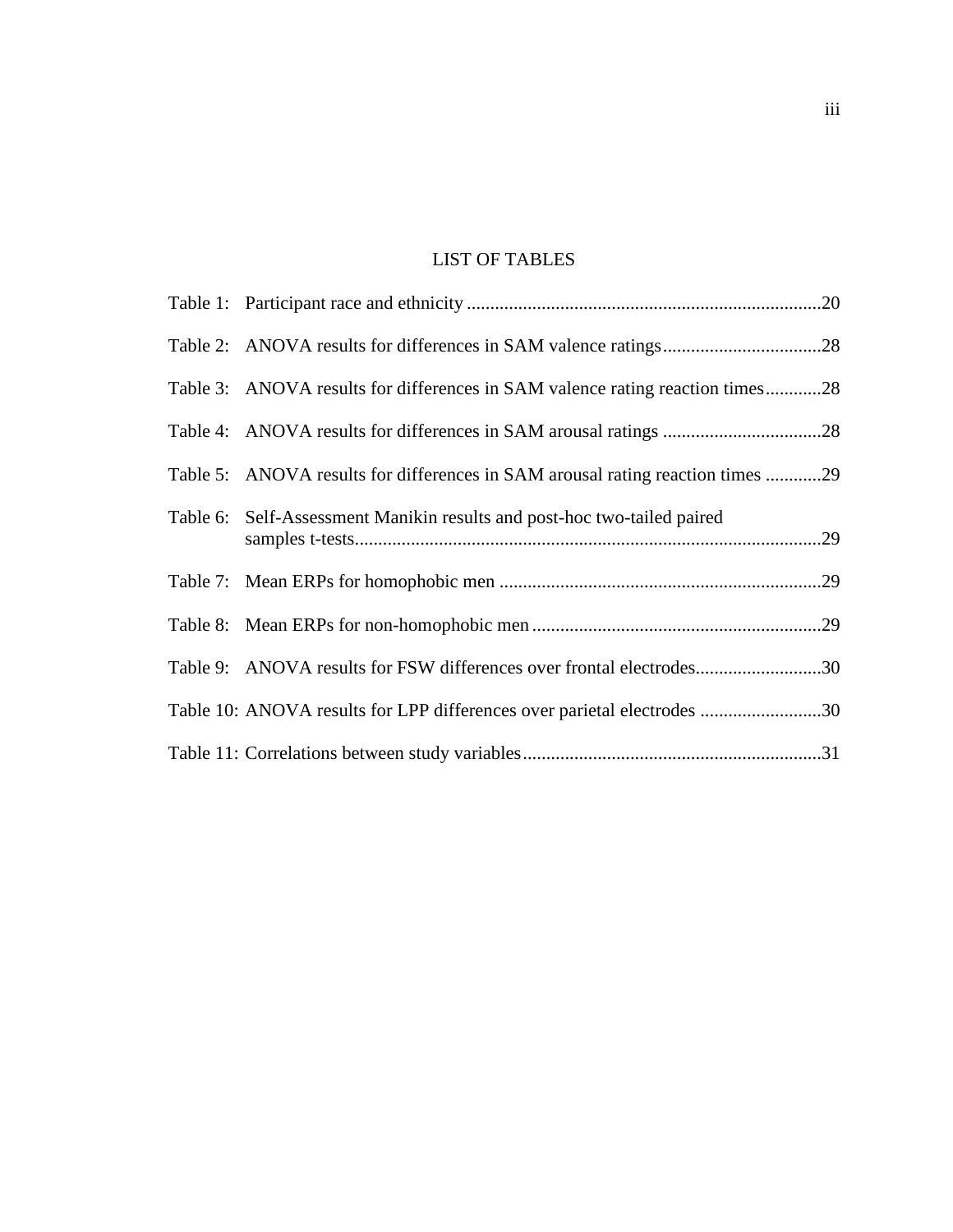# LIST OF FIGURES

| Figure 1: Graphical representation of a sample trial with a yellow square S1 and                                                                 |  |
|--------------------------------------------------------------------------------------------------------------------------------------------------|--|
| Figure 2: Selected electrodes which were used to construct frontal and parietal                                                                  |  |
| Figure 3. Participant rating and reaction time during Self-Assessment Manikin                                                                    |  |
|                                                                                                                                                  |  |
|                                                                                                                                                  |  |
| Figure 6. Grand average parietal waveforms displaying the significant effect of<br>image content on LPP response in the 300-500 ms post-stimulus |  |
|                                                                                                                                                  |  |
|                                                                                                                                                  |  |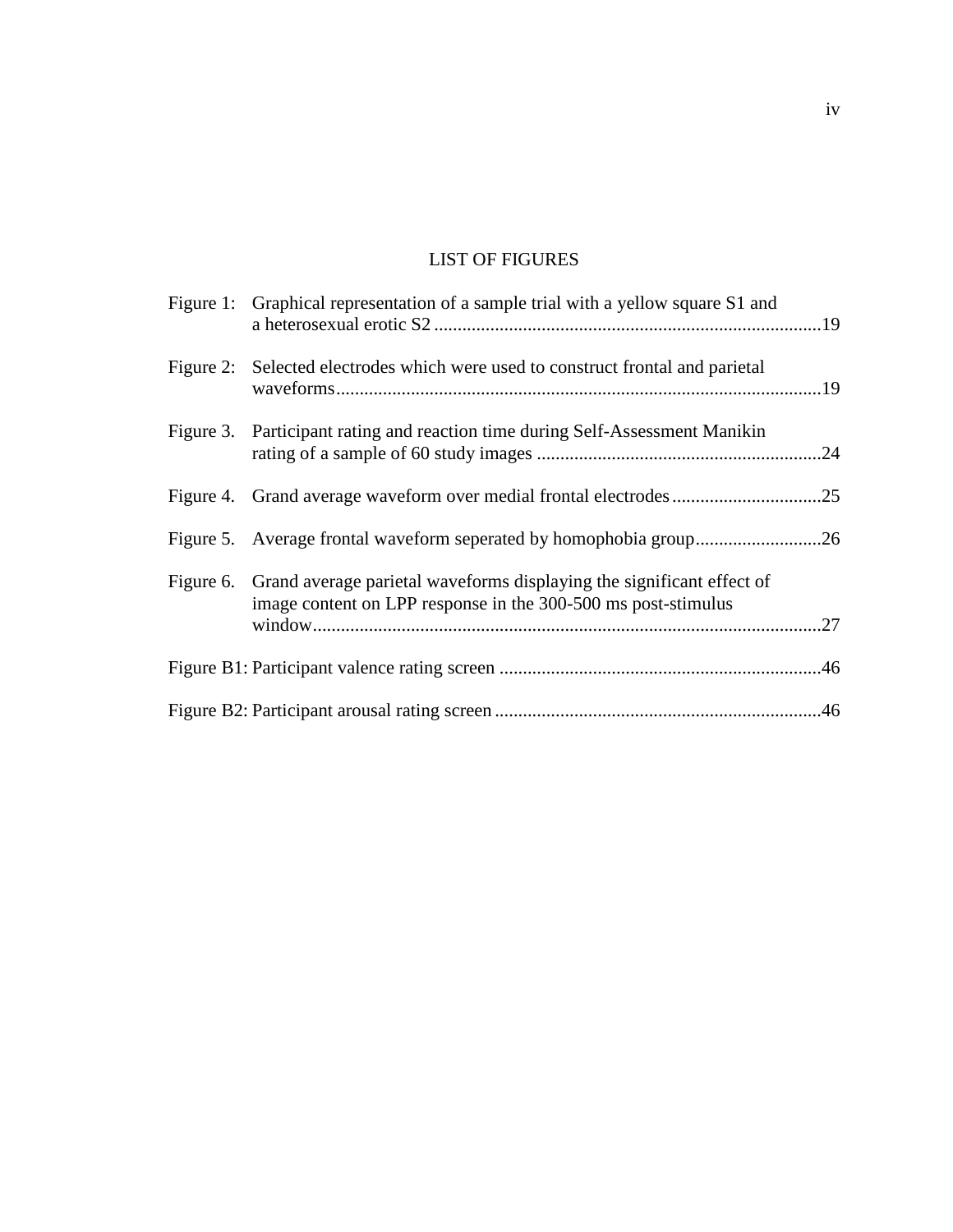# ABSTRACT

Homophobia in men may be, in part, due to reaction formation rooted in unacceptable same-sex attraction. Previous studies have not confirmed a covert same-sex attraction in homophobic men, which is necessary for a reaction formation theory of homophobia. This study sought to reveal possible covert same-sex attraction in homophobic men. In this study, heterosexual and homosexual male erotic images were presented in a passive S1/S2 stimulus prediction design to 48 self-identified heterosexual participants, grouped by homophobia. Three event-related potential responses related to valenced emotional processing were examined: the medial frontal negativity (MFN), the late positive potential (LPP), and the positive frontal slow wave (FSW). While homophobic men have a larger FSW in response to erotics across the board,  $F(1,46) =$ 3.88, *p* = .055, no significant interactions between homophobia and image content were found. As such, homophobic men may have more interest in erotic images in general, but this study does not demonstrate that homophobic men find homosexual erotics appetitive.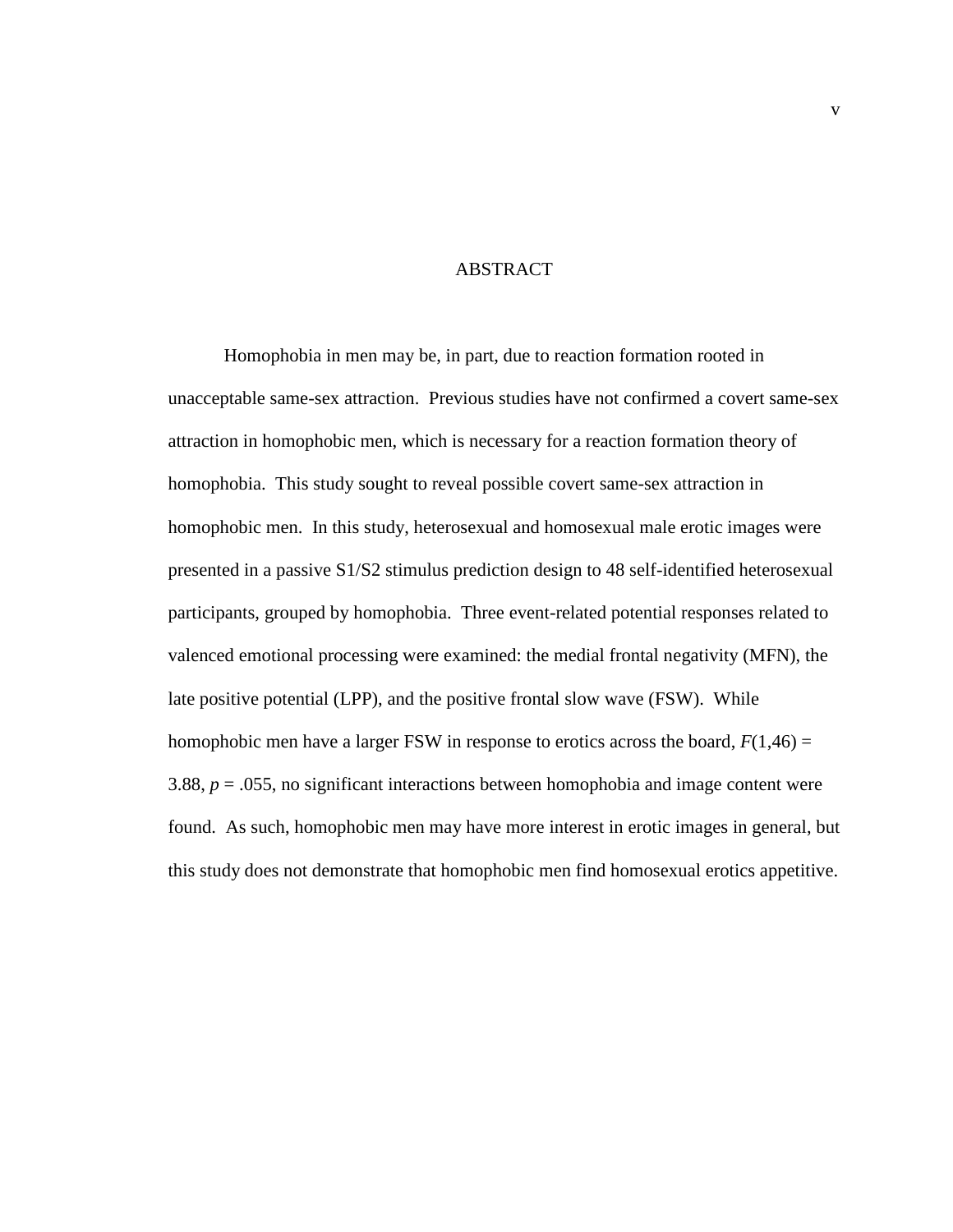#### INTRODUCTION

Homophobic attitudes and behaviors have a profound negative impact on their targets. One study found that over a third of gay men experienced verbal harassment over a six-month period, and almost 5% had experienced physical violence (Huebner, Rebchook, & Kegeles, 2004). Homophobia has often been studied specifically in men, as men's attitudes toward gays and lesbians are more negative than those of women, with the most extreme negative attitudes held by straight men toward gay men (Goodman & Moradi, 2008; Herek, 1988). In addition, federal hate crime statistics show that anti-gay harassment and violence is primarily committed by men, and the most common targets for this violence are gay men (FBI, 2009, 2010). One possible root of this strong homophobia in men may be a reaction formation process, converting unacceptable samesex attraction into its opposite (Adams, Wright, & Lohr, 1996; Weinstein et al., 2012). Reaction formation necessitates a covert same-sex attraction in homophobic men, which has so far eluded direct observation. This study seeks to examine potential covert samesex attraction using valenced event-related potentials (ERPs), particularly the medial frontal negativity (MFN), which is thought to index whether an outcome is better or worse than expected (Nieuwenhuis, Holroyd, Mol, & Coles, 2004; Potts, Martin, Burton, & Montague, 2006).

#### **Reaction formation and homophobia**

While the negative impact of homophobia is not a new phenomenon, psychological study of homophobia has emerged only within the past 50 years. The word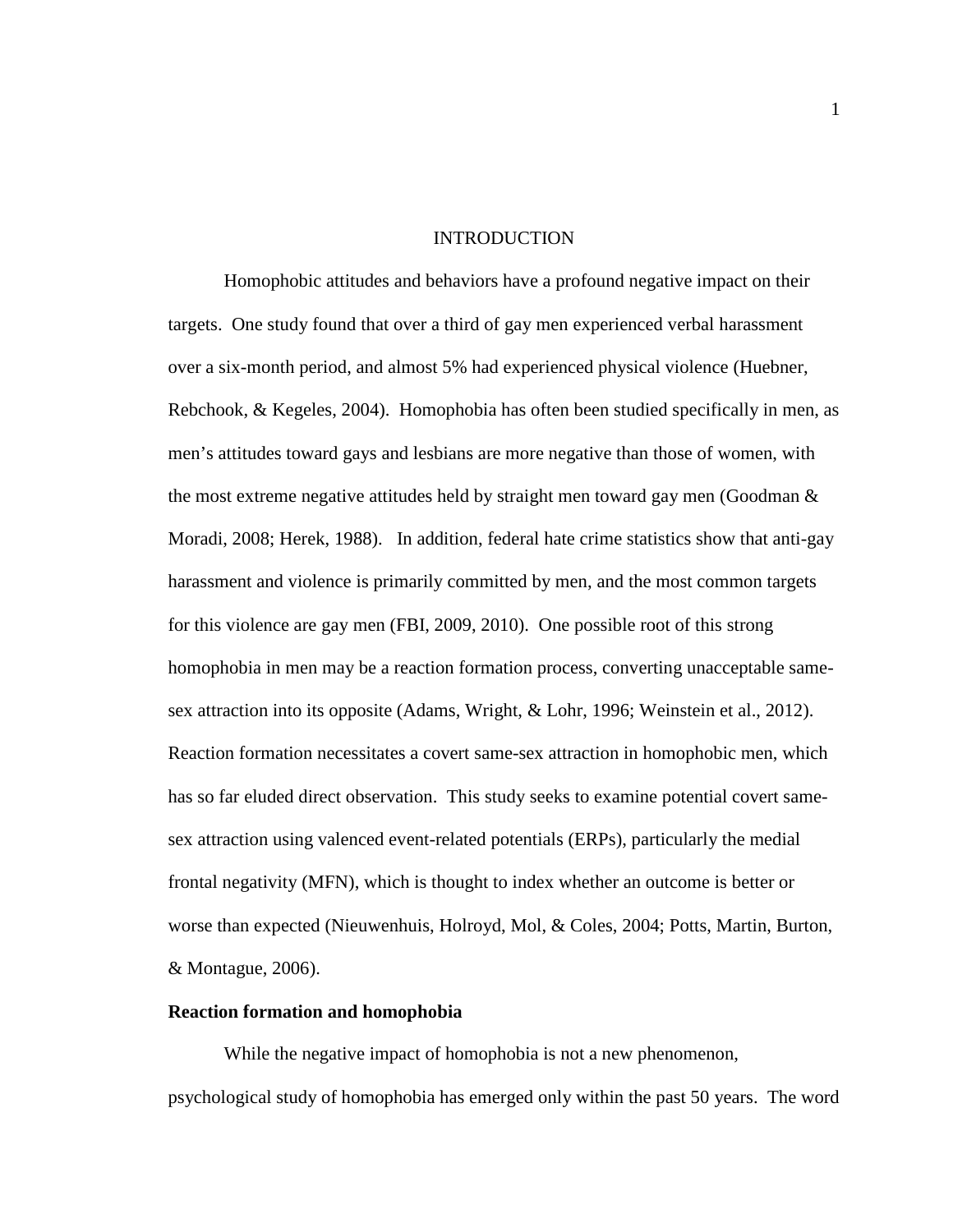*homophobia* was coined by George Weinberg in the late 1960s as part of a response to anti-gay prejudice within the field of psychology (Herek, 2004). At this time, homosexuality was widely regarded as disordered and treated as psychopathology. The APA removed homosexuality from the list of DSM disorders only two years after the publication of Weinberg's book *Society and the Healthy Homosexual* (Conger 1975). Homophobia was initially conceptualized by Weinberg (1972) as "the dread of being in close quarters with homosexuals". However, this dread does not appear to reach the criteria for a clinical phobia, despite the implications of the term. For example, Logan (1996) administered a simple phobia scale with a gay target, modified from the Revised Anxiety Disorders Interview Schedule, to a sample of 384 undergraduate students. Analysis of participant responses found no evidence of phobia. The term *homophobia* is instead used to describe personal discomfort caused by association with gay men and lesbians, as well as prejudicial attitudes about the appropriate extent of public behavior for gay men and lesbians (Herek, 1988; Hudson & Ricketts, 1980; Raja & Stokes, 1998).

The Modern Homophobia Scale for Gay Men (MHS-G, Raja & Stokes, 1998) and the Attitudes Toward Gay Men survey (ATG, Herek, 1988) are illustrative of how homophobia towards gay men is typically operationalized. Both surveys are composed of statements that are rated on Likert-type scales with options ranging from "strongly agree" to "strongly disagree". Items which assess prejudicial attitudes about public behavior for gay men include the ATG item 13, "Male homosexuals should not be allowed to teach school," as well as MHS-G item 17, "Gay men shouldn't be allowed to join the military," and MHS-G item 20, "Marriages between gay men should be legal". Each scale also has a number of items which measure personal discomfort with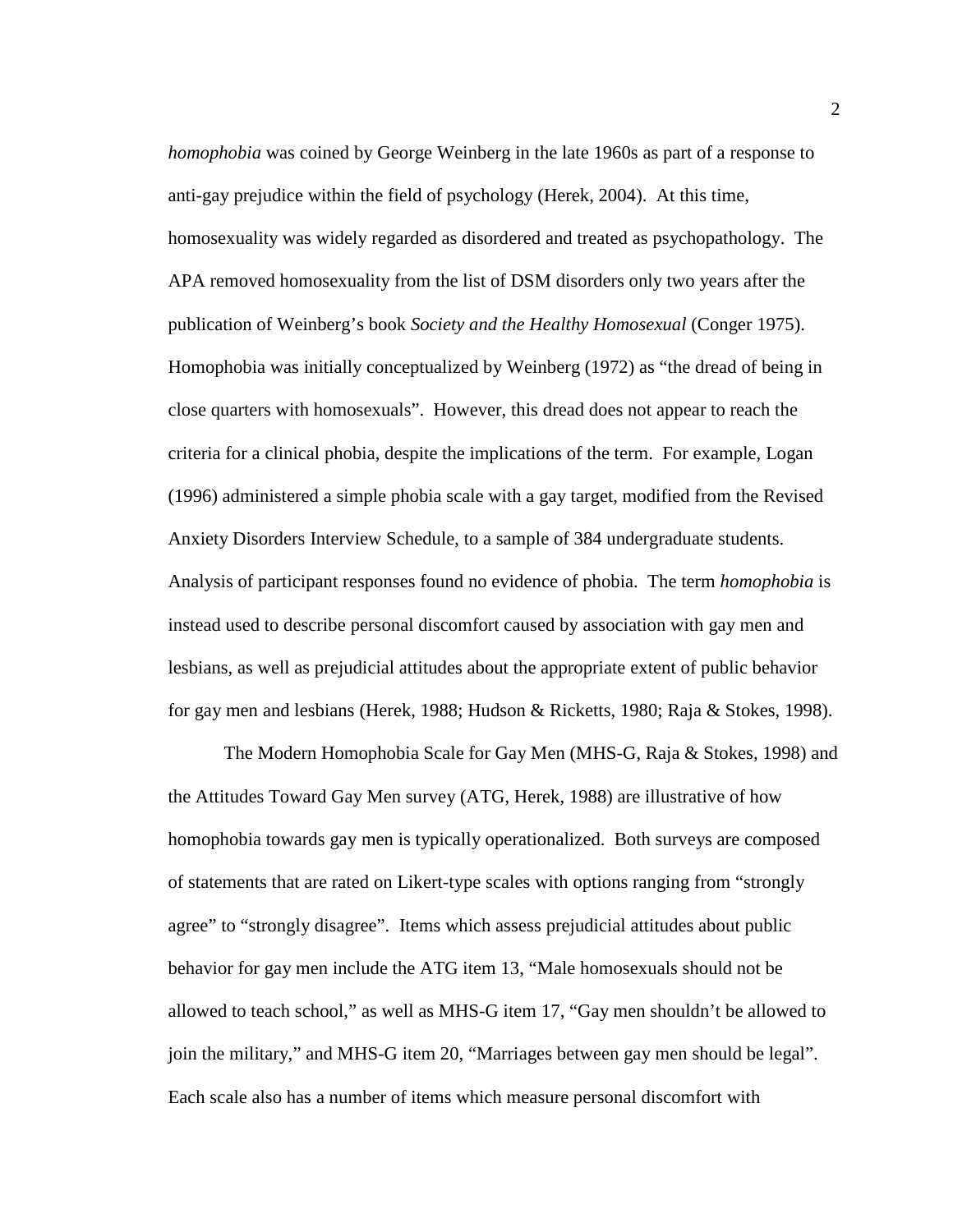association with gay men, including ATG item 17, "I would not be too upset if I learned that my son were a homosexual", MHS-G item 1, "I wouldn't mind going to a party that included gay men," and MHS-G item 6, "I don't think it would negatively affect our relationship if I learned that one of my close relatives was gay."

Some prefer not to use *homophobia* to refer to these personal and institutional prejudices, believing that the underlying construct is not an actual phobia. A common alternative interpretation is that the dominant emotional reaction underlying these attitudes is not fear or anxiety, but anger or hostility (Herek, 2004; Logan, 1996). This is supported by some evidence: for example, Hudepohl, Parrott, and Zeichner (2010) found that homophobic men experienced increased anger after viewing depictions of romantic and sexual intimacy between two men. Parrott and Peterson (2008) administered a structured interview to heterosexual men, including an assessment of homophobic attitudes, history of anti-gay aggression, and anger in response to a vignette depicting a gay male couple's public display of affection (PDA) and found that anger caused by gay male PDA mediated the relationship between homophobia and self-reported anti-gay aggression. However, these studies examined anger in isolation, and did not consider the role of other affective responses. Parrott, Zeichner, and Hoover (2006) examined changes in both anxiety and anger in heterosexual men caused by watching erotic videos of homosexual male couples. This was followed by a lexical decision-making task in which participants categorized emotional and non-emotional words; participant response time to anger-related words in this task was used as an indicator of anger network activation. They found an increase in anger after watching an erotic video featuring a homosexual male couple, which was positively correlated with sexual prejudice. This correlation was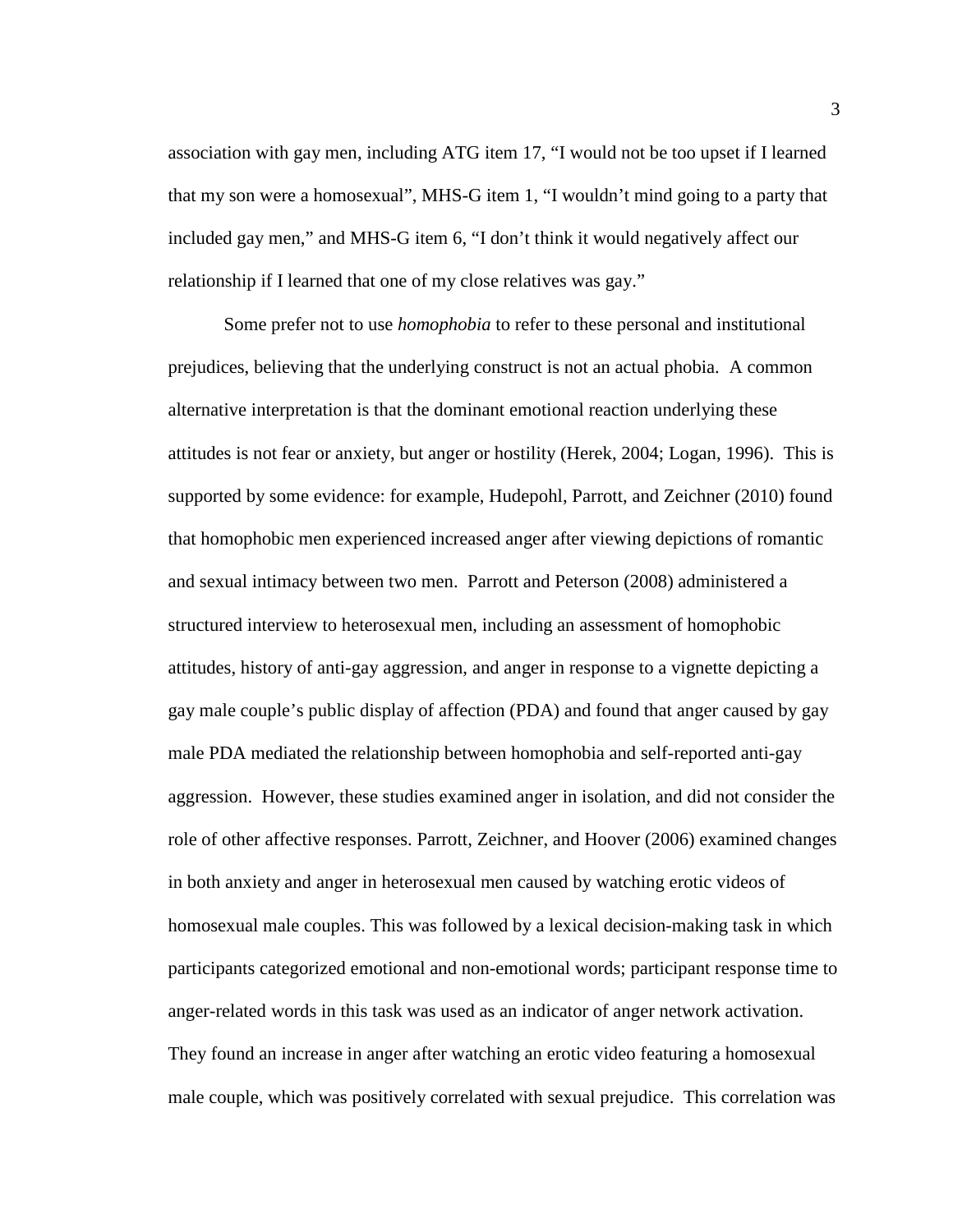mediated by participant response on anxiety-related negative affect items, but not angerrelated items. This suggests that homophobic anger may in fact stem from anxiety. This finding is bolstered by studies in which heterosexual men's masculinity is threatened. Glick, Gangl, Gibb, Klumpner, and Weinberg (2007) found heterosexual men reported increased fear and discomfort, in addition to hostility towards effeminate homosexual men. Moreover, Talley and Bettencourt (2008) found that heterosexual men displayed increased aggression towards gay men in a competitive reaction time task as measured by the amount of punishment allotted to ostensible gay male targets.

Other evidence indicates that homophobia-related anxiety in men is a result of internalized gender role norms. Research into beliefs about gender and sexuality has shown that people believe and act as though "male" and "female" are in opposition, and that homosexuality is perceived to make a person more like the opposite gender (Kite  $\&$ Deaux, 1987). As such, men's socialization regarding gender and sexuality strongly discourages same-sex attraction, or performing behaviors which may suggest same-sex attraction to observers (Fassinger, 2000). It is thus unsurprising that adherence to traditional gender roles is positively correlated with homophobia (Goodman & Moradi, 2008; Herek, 1988).

The following set of studies performed by Bosson and colleagues illustrates the relationship between heterosexual men's adherence to traditional gender roles and homophobic discomfort. In one study by Bosson, Taylor, and Prewitt-Freilino (2006), heterosexual men and women were instructed to imagine performing an act which violates gender norms, then asked to rate their prospective comfort in performing this act and the likelihood that an observer would believe them to be gay. The results showed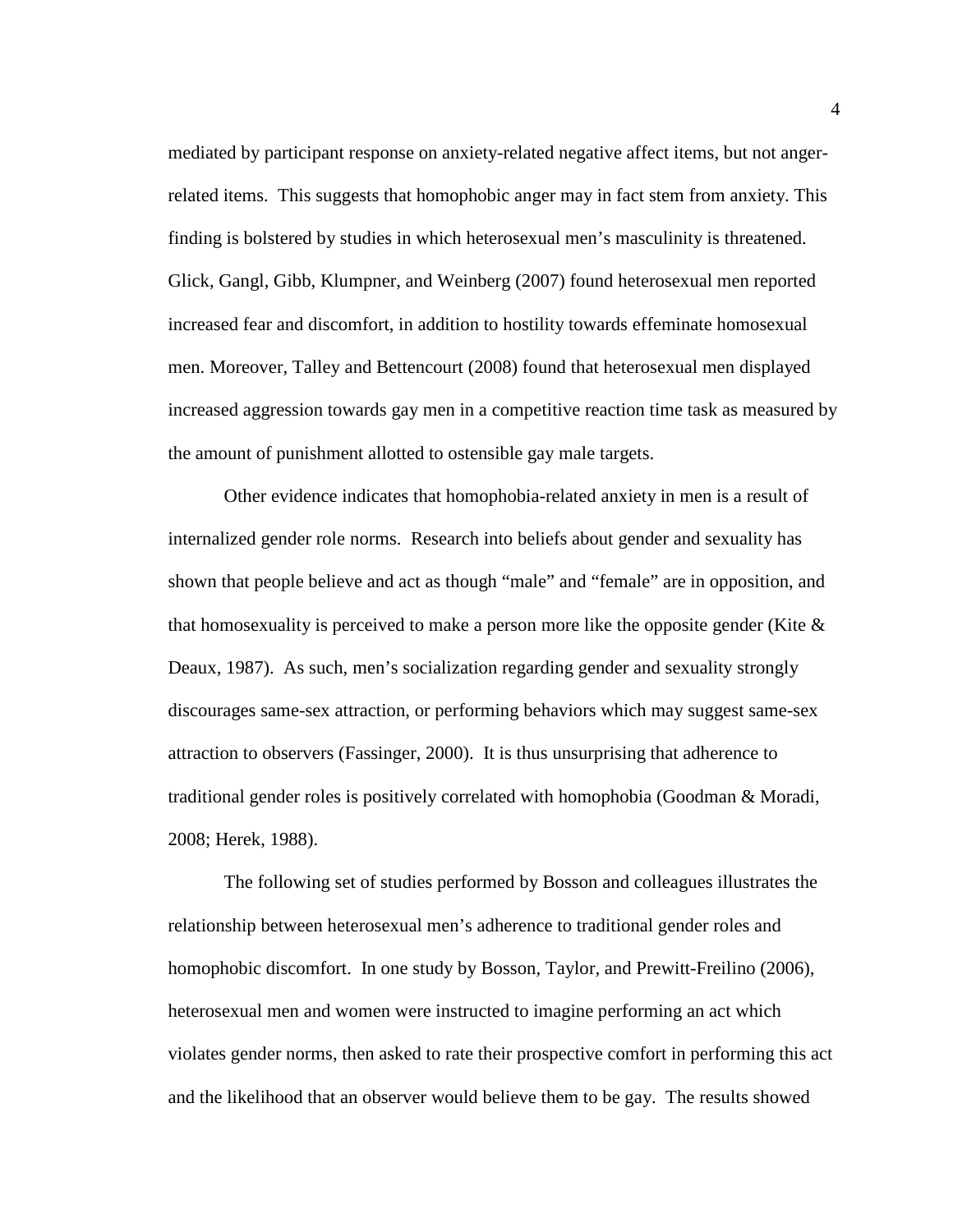that men were less comfortable with the idea of publicly violating gender roles, and the relationship between participant gender and discomfort was mediated by the expectation of being classified as gay by observers. Another study found that heterosexual men's discomfort with gender role violations can be lessened if they can inform the audience of their heterosexuality (Bosson, 2005). Men asked to perform a female stereotypic hairstyling task reported less discomfort when their heterosexual orientation was displayed than when it was not, presumably because of greater concern about the possibility of being classified as gay.

This gendered distress about being classified into a stigmatized group impacts sexual identity development in men (Fassinger, 2000). This is evident in one model of heterosexual identity development proposed by Worthington, Savoy, Dillon, & Vernaglia (2002), which includes "homonegativity, sexual prejudice, and privilege" as contributing factors. One possible way that homophobic gender norms impact heterosexual identity formation is a process akin to Freudian reaction formation, where desires unacceptable to the self are converted into their opposite. Among men who adhere to traditional gender norms homophobia may be a reaction to their unacceptable experience of same-sex attraction. At least one study supports the idea that homophobic straight-identified men find depictions of homosexual acts to be appetitive. Adams, Wright, and Lohr (1996) found that among straight-identified men, only those high in homophobia had a significant erectile response while viewing erotic videos featuring homosexual men. While this implies sexual arousal on the part of participants, the authors acknowledged that this result may have been driven by negative affect, particularly anger or frustration. However, anger actually appears to reduce tumescence and inhibit sexual arousal while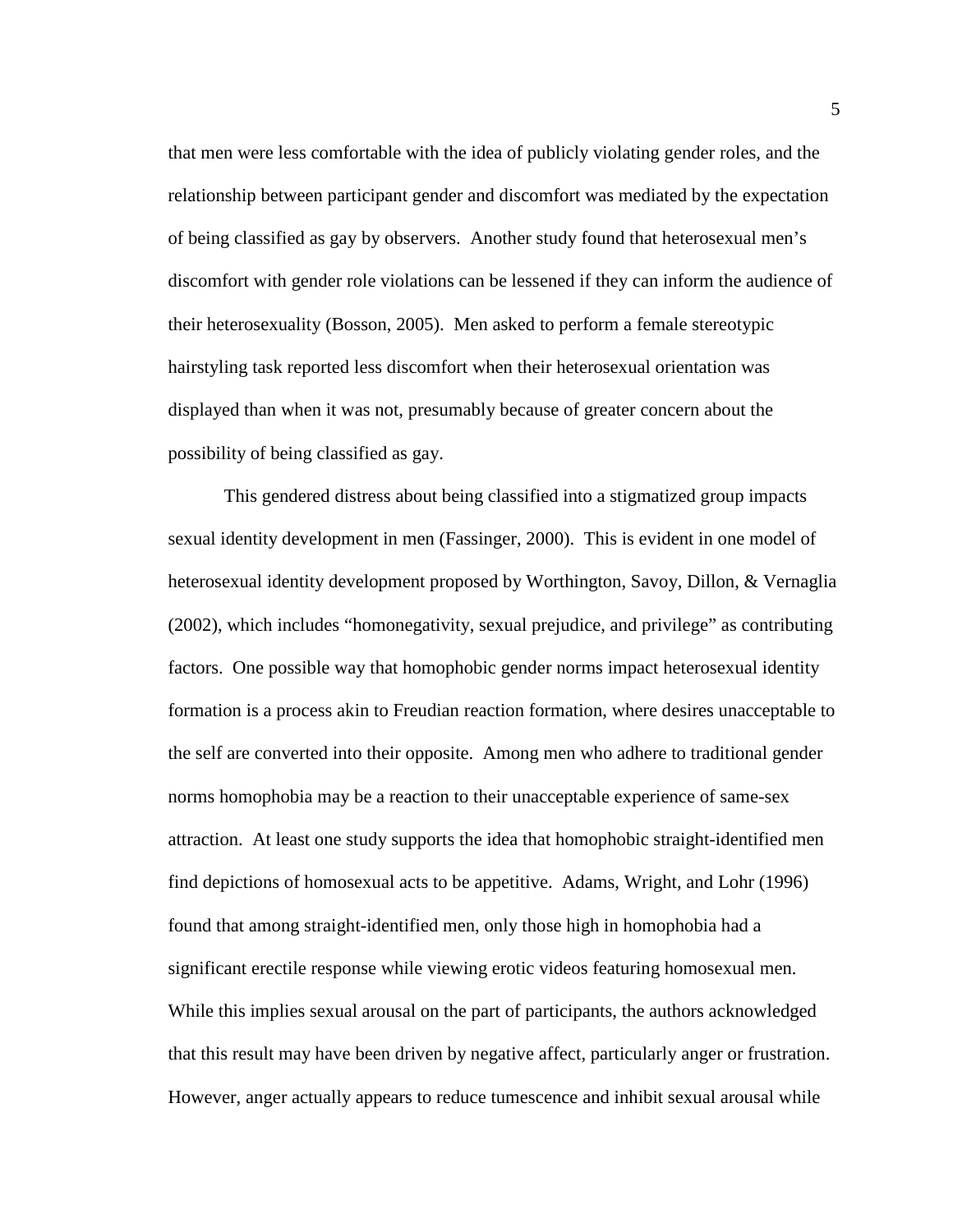anxiety does not (Bozman & Beck, 1991). This casts doubt that anger could mediate the erectile response measured by Adams et al, but it is consistent with previously described research which posits a central role of anxiety in homophobia. While these results are consistent with homophobia's roots in reaction formation, this finding is not conclusive due to the ambiguity in interpreting the physiological results.

More compellingly, a recent study indicated that homophobic attitudes are correlated with incongruity between self-reported sexual orientation and sexual orientation as measured by an implicit association task (IAT, Weinstein et al., 2012). The IAT in this study involved categorizing words and pictures into categories ("gay" and "straight") following a masked prime ("me" or "others"); reaction time for me-straight pairings were compared to me-gay pairings to determine implicit sexual orientation. The relationship between homophobia and incongruity between measures of sexual orientation was mediated by self-reported parental autonomy support and parental homophobia, suggesting that discrepancies between explicit and implicit sexual orientation develop when same-sex attraction in the self is perceived to be unacceptable. However, the discrepancies found here are between explicit and implicit measures of participant identification with the categories "gay" or "straight", and do not include direct or indirect assessment of the participants' attraction to the same sex. In addition, both self-focus and anxiety facilitate response reaction time in simple categorization tasks (Panayiotou & Vrana, 2004). The IAT used in this study, which was designed to measure association between the self and homosexuality, necessarily involves self-focus; association between the self and homosexuality is also likely to cause anxiety in homophobic men, as described in detail above. While implicit participant identification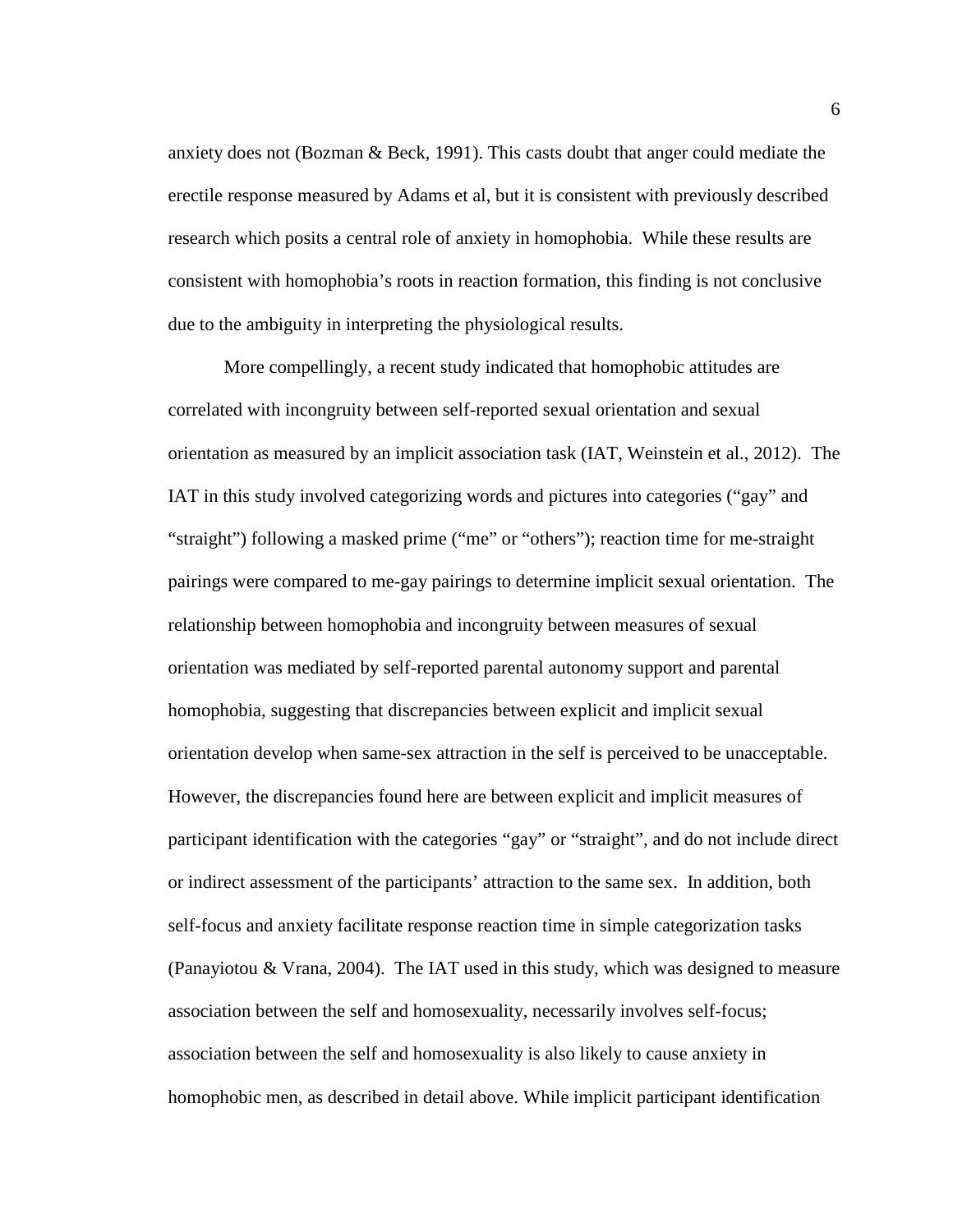with homosexuality is highly consistent with a reaction formation hypothesis, this study has a number of limitations and does not conclusively demonstrate the central suggestion of reaction formation: that homosexual stimuli are appetitive to homophobic straightidentified men. Such an appetitive reaction would presumably involve a reward-related or approach-related neural response during perception of homosexual erotic stimuli. If this sort of neural response pattern were observed in homophobic straight-identified men, particularly in the presence of self-reported aversion to homosexual erotic stimuli, this would conclusively demonstrate reaction formation in these men.

## **ERPs and affective evaluation.**

Neural processes, including those underlying an appetitive response to stimuli, may be investigated in a noninvasive way using either event-related potentials (ERPs) or functional magnetic resonance imaging (fMRI). Olofsson, Nordin, Sequeira, and Polich (2008) systematically compared the usefulness of these two methods during affective responses, concluding that ERP methods are preferable for investigating rapid affective evaluation, while fMRI is recommended for sustained processes during extended stimulus presentation. As valenced affective evaluations are rapid, and occur even after very brief stimulus presentation (Schupp, 2004), ERP methods are best suited for an examination of these responses.

The medial frontal negativity (MFN) is one ERP component which can be used to differentiate between appetitive and aversive responses to stimuli. The MFN is a sharp negative deflection over medial frontal electrodes which peaks 250-450 milliseconds after the onset of a stimulus, first characterized by Miltner, Braun, and Coles (1997) as a response to negative feedback in a time-estimation task. They localized the source of the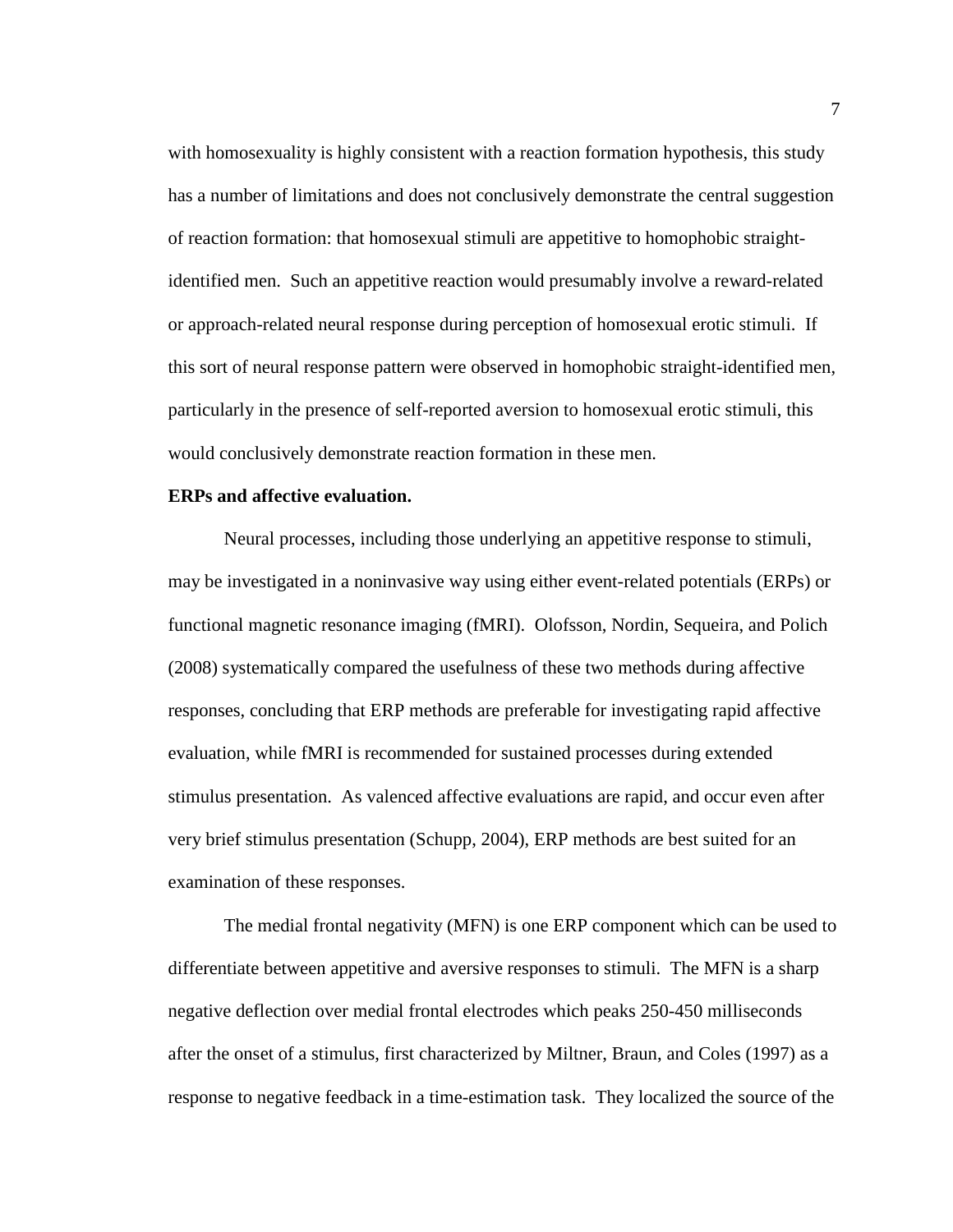MFN to the anterior cingulate cortex (ACC), which receives input from mesolimbic dopaminergic neurons. In addition to negative feedback in time-estimation tasks, the MFN is also reliably elicited in response to feedback indicating monetary losses during a variety of forced-choice gambling tasks in which participants win or lose a small amount of money by choosing among doors, cards, or balloons (Dunning & Hajcak, 2007; Gehring & Willoughby, 2002; Itagaki & Katayama, 2007; Yeung & Sanfey, 2004; Yu & Zhou, 2006). One example of this is the paradigm used by Dunning and Hajcak (2007), in which participants chose between two doors presented on a computer screen. Following this choice, a colored arrow was presented as feedback: a green arrow pointing up indicated a \$0.20 gain, and a red arrow pointing down indicated a \$0.10 loss. An MFN was seen following feedback which indicated a loss, but not feedback indicating a gain.

The MFN is also elicited by pre-stimulus cues that predict a monetary loss in paradigms where reliable predictive stimuli are provided (Dunning & Hajcak, 2007; Yu & Zhou, 2006). In Dunning and Hajcak's study, these predictive stimuli indicated whether 0, 1, or 2 of the subsequently presented doors concealed a monetary gain, which resulted in positive feedback on 0%, 50%, and 100% of the indicated trials, respectively. In this study, loss cues (0 doors) resulted in a small but significant negativity compared to gain cues (2 doors). Further study has demonstrated that the MFN is also contextdependent. In gambling paradigms, the MFN is not only observed in response to monetary losses, but also failure to achieve an expected monetary gain (Holroyd, Larsen, & Cohen, 2004; Potts et al., 2006). In paradigms where feedback is unreliable, the MFN is larger for unpredicted negative outcomes than for predicted ones (Gehring  $\&$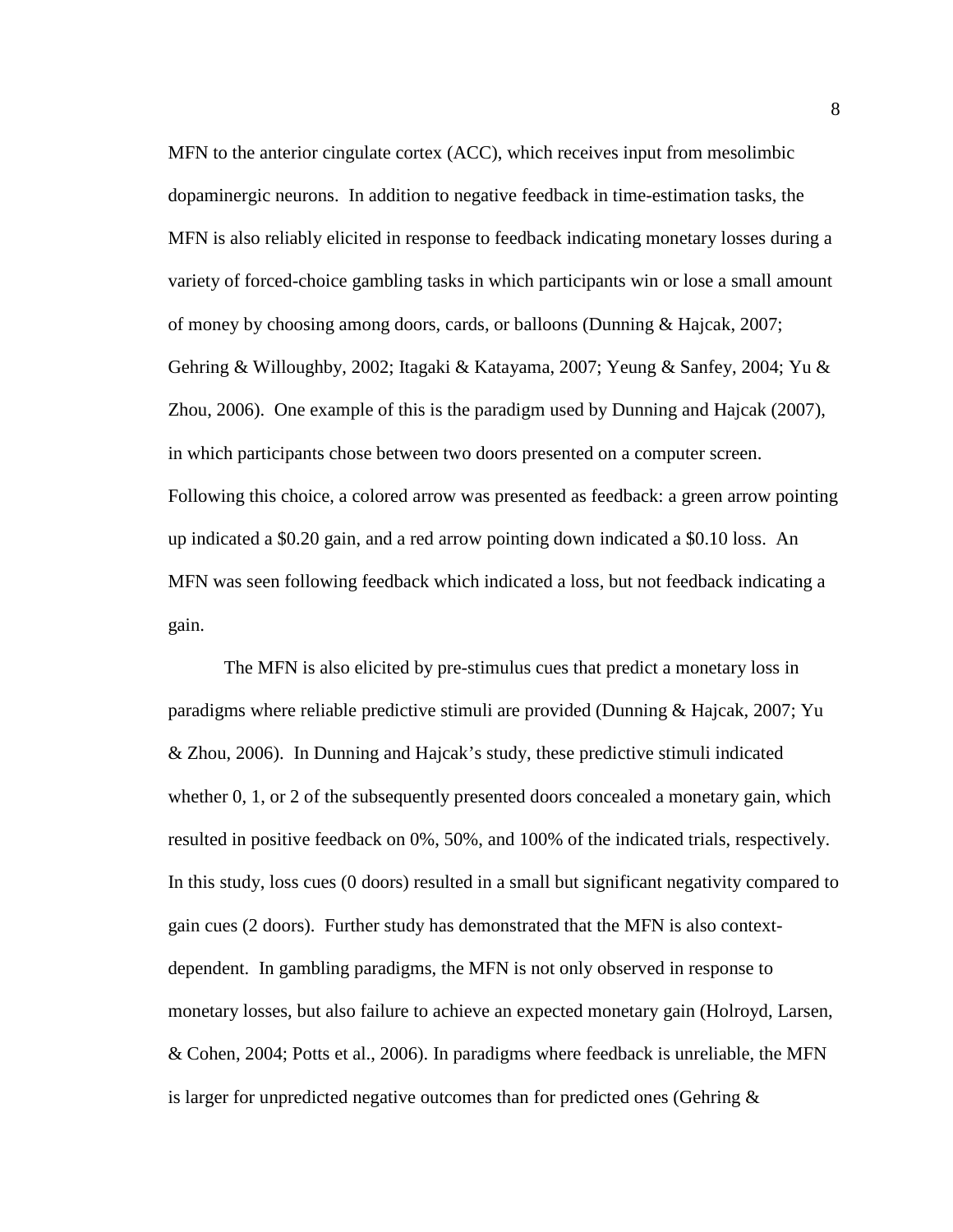Willoughby, 2002; Potts et al., 2006; Yeung & Sanfey, 2004). In addition, participant response is not required for MFN elicitation (Potts et al., 2006; Yu & Zhou, 2006).

The results obtained by Potts et al. (2006) illustrate these characteristics. Instead of a forced-choice paradigm, this study used a passive S1/S2 prediction procedure, in which no participant response was required. The S1 predicted the S2 with 80% reliability, and the S2 indicated a monetary gain (\$1) or no reward (\$0). Under these conditions, an MFN was elicited in response to presentation of an unpredicted unrewarding S2. In addition, a positivity in the same time window was observed for unpredicted monetary gains. This response pattern is consistent with dopamine release, which is secreted in a phasic burst following outcomes that are better than expected, but is inhibited following outcomes that are worse than expected (Schultz, Dayan, & Montague, 1997). Combined, these findings indicate that the MFN is a general negative reward prediction signal (Nieuwenhuis et al., 2004; Potts et al., 2006; Yu & Zhou, 2006). As such, it serves as an unambiguous index of subjective outcome valence. Previous research by Yakub and Potts (2010, 2011) examined MFN reactivity during affective evaluations of image valence in a passive S1/S2 prediction paradigm similar to that used by Potts et al. (2006). In this series of studies, the S2 consisted of high-arousal emotional images with either a positive or negative valence. An MFN difference was observed between unpredicted images with a negative valence and unpredicted images with a positive valence (Yakub & Potts, 2010). This suggests that the MFN may be useful for differentiating appetitive and aversive responses to photographic images, including erotic images. However, this effect was small, and it was not replicated in further study (Yakub & Potts, 2011). A specific examination of responses to erotic images embedded within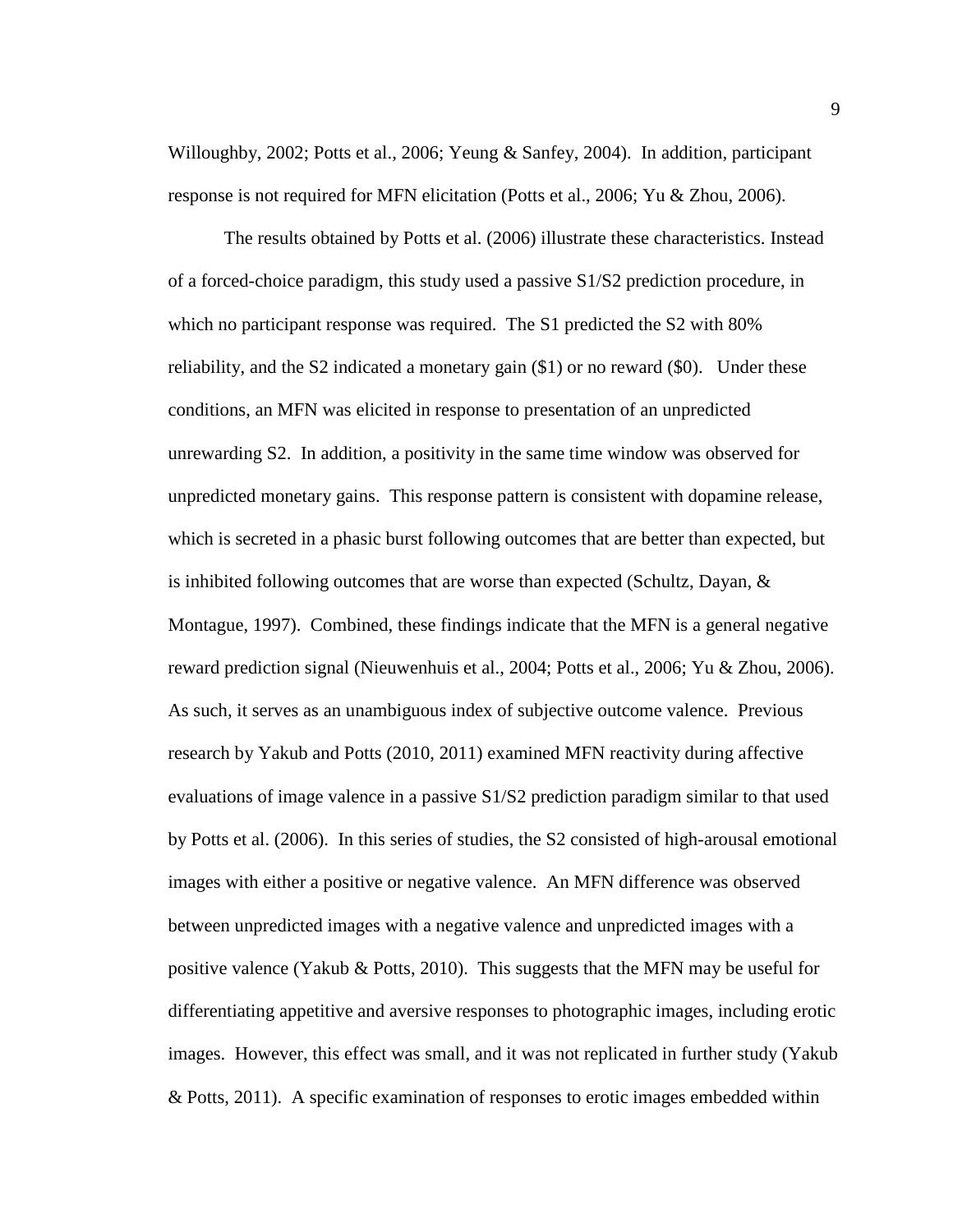this paradigm also failed to demonstrate MFN reactivity, though other ERPs were affected uniquely by erotic images. This does not rule out the possibility that erotic image processing uses the reward-related pathway indexed by the MFN, as the previous study was designed to examine responsivity to emotional images generally, not erotic images specifically. Walters et al. (2008) demonstrated that the ACC is differentially responsive to positive and negative sexual images using fMRI methods. If this ACC responsivity is reflected in the MFN, differential MFN reactivity may serve to distinguish between appetitive and aversive responses to erotic images. If a predictor indicates that an appetitive erotic image will appear, and an aversive erotic image unexpectedly appears instead, this would constitute an unpredicted negative outcome, and as such should result in an increased MFN.

As mentioned previously, Yakub and Potts (2011) found that other ERPs were affected by emotional and erotic images, including the late positive potential (LPP) and positive frontal slow wave (FSW). Both of these components were potentiated while viewing erotic images compared to other high-arousal emotional images (Yakub, Bond, & Potts, in preparation). The LPP is a centroparietal positivity occurring between 300- 900 ms post-stimulus that is reliably affected by evaluative judgments, including those made during emotional image processing (Cacciopo, Crites, Gardner, & Berntson, 1994; Cuthbert, Schupp, Bradley, Birbaumer, & Lang, 2000; Rozenkrants, Olofsson, & Polich, 2008). The LPP may be a special case of the P300, which indexes expectancy violation generally; the LPP may index expectancy violation specifically in the domain of affective evaluation (Cacciopo, Crites, Berntson, & Coles, 1993). LPP magnitude increases with image arousal rating, with a larger increase during processing of negatively valenced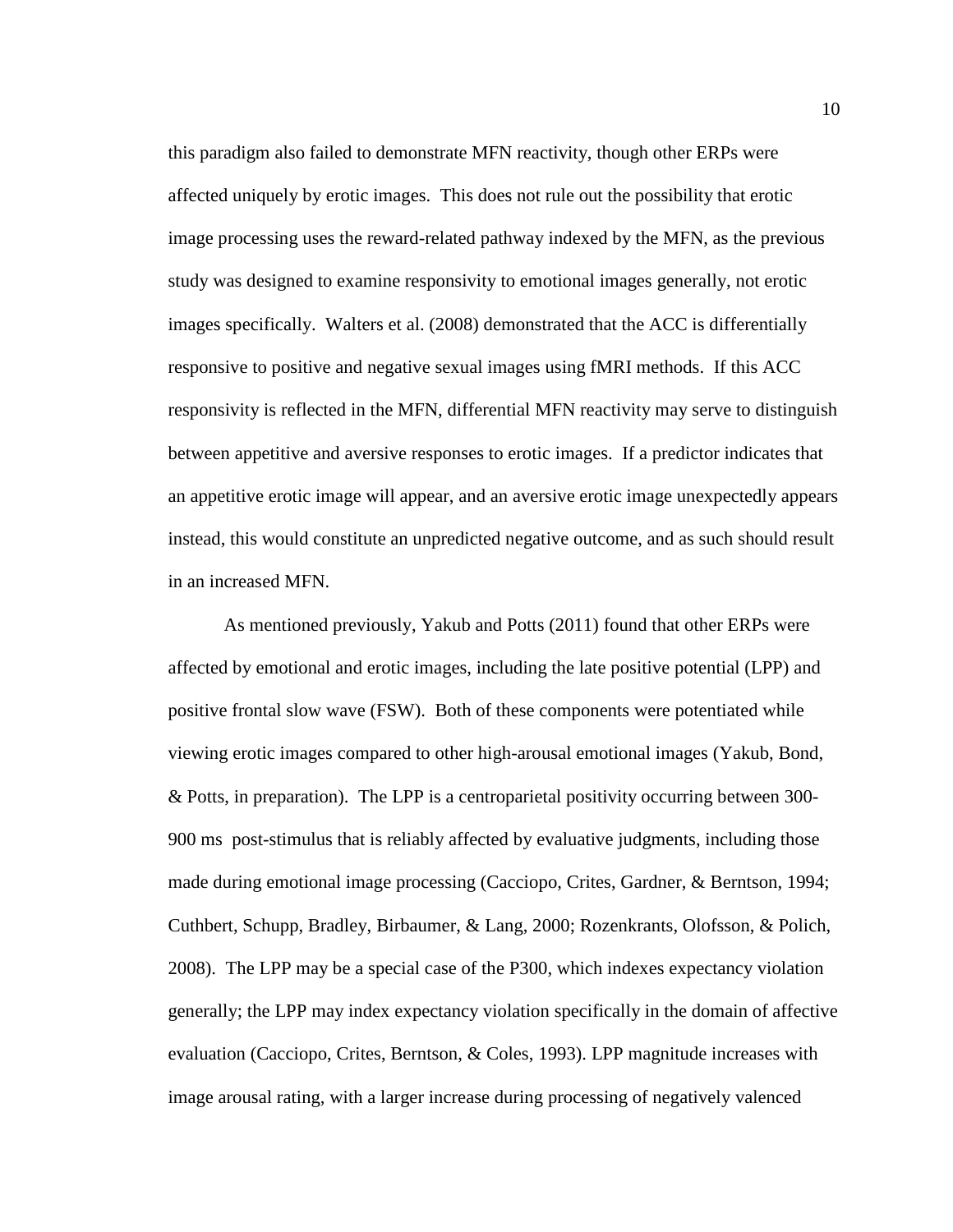images compared to positively valenced images (Cuthbert et al., 2000; Ito, Larsen, Smith, & Cacciopo, 1998). However, this negativity bias is not always observed. In a twochoice gambling task with monetary outcomes, the LPP was not reactive to outcome valence, instead responding differentially to outcome magnitude alone (Yueng & Sanfey, 2004), corresponding to image arousal rating instead of valence. This makes the relationship between LPP response and affective valence unclear. FSW reactivity during affective image evaluation is even more tenuous. FSW elicitation has been more thoroughly studied in working memory tasks, where engaging working memory elicits a positive frontal slow wave which increases in amplitude as load increases (Bosch, Mecklinger, & Friederici, 2001; Ruchkin, Johnson, & Ritter, 1991). A lateralized FSW can also be observed for words embedded in a list that are subsequently recalled, compared to those that are not recalled (Kamp, 2010). In an emotion-related context, the FSW was elicited when participants were directed to attend to the emotional content of images to perform a task, but not when participants attended to non-emotional characteristics of these images (Diedrich, Naumann, Maier, & Becker, 1997). Though research linking FSW and affective or evaluative responses is scarce, prior research by this author indicates that specifically erotic images can elicit a larger FSW in passive prediction tasks compared to other high-arousal emotional images (Yakub & Potts, 2011). One explanation used in both emotion and memory research is that the FSW is generated through activation of neural networks that grant preferential access to cognitive resources, including access to working memory and/or long-term memory. This is consistent with non-ERP research in which erotic content distracts from other cognitive tasks, but facilitates memory for the stimulus (Wright & Adams, 1999).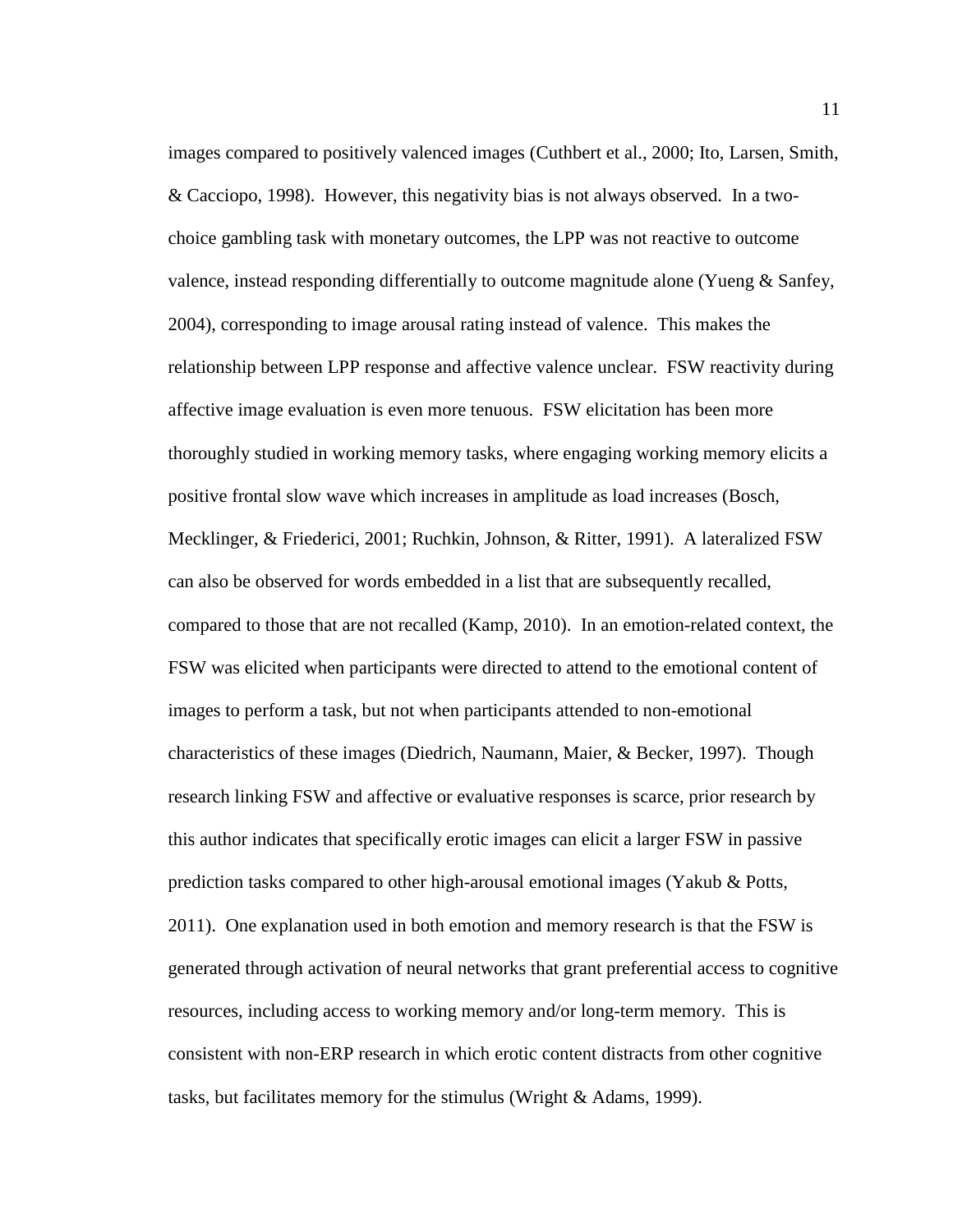While MFN responsivity in homophobic men is the most direct test of hypothesized reaction formation, these additional ERPs may be used to characterize homophobic men's perceptions of homosexual erotic images in a more fine-grained fashion, particularly if differential response patterns are related to self-reported homophobia.

## **Summary and hypotheses**

Substantial evidence indicates that reaction formation may be a causal factor of male homophobia, reflecting psychological defense against some degree of homosexual desire. If this is true, homophobic men would experience an appetitive reaction to male homosexual erotica despite this being considered unacceptable by these men. Because the MFN is an indicator of outcome valence, we designed a stimulus prediction study to elicit a valenced MFN in response to unpredicted erotic images. We predicted that heterosexual erotic images would be appetitive to straight-identified men regardless of homophobia, thus eliciting no MFN in response to unpredicted heterosexual images. If the reaction formation hypothesis is correct, homosexual erotic images would be appetitive to men who report high homophobia, while there is no reason to expect this to be true for non-homophobic men. Because of this, we expect an MFN in response to unpredicted same-sex images in non-homophobic men, which should be absent in homophobic men. If an MFN is observed in homophobic men while viewing unpredicted homosexual erotic images, this would disconfirm covert attraction to the same sex as the source of overt homophobia.

Differential responsivity of the LPP and FRN to homosexual images compared to heterosexual images may also shed light on how these images are processed. Increased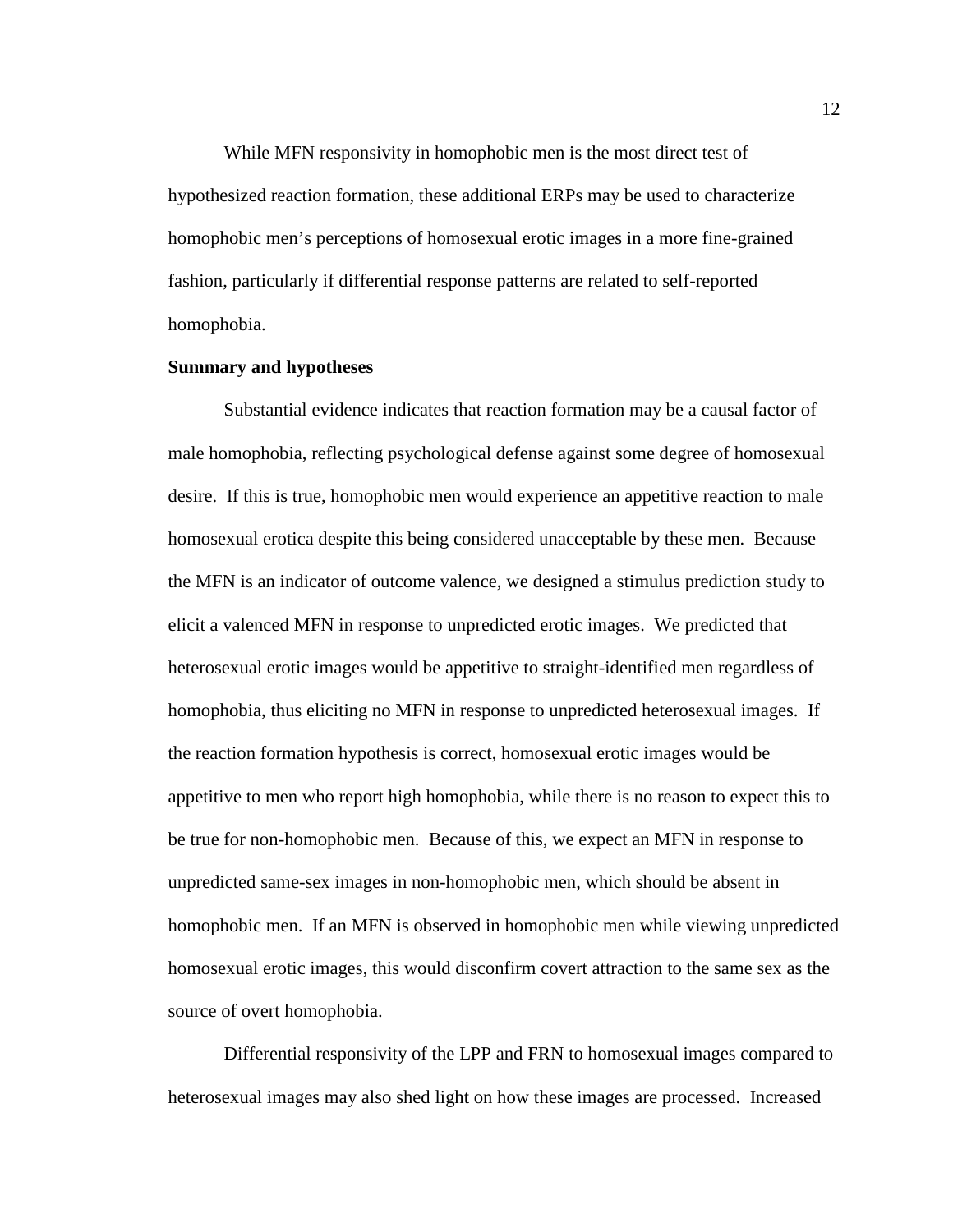LPP amplitude would indicate that the images violate affective expectancies, while increased FSW amplitude would suggest that the image content has increased access to neural resources such as working memory. Neither of these measures speaks directly to the affective valence of the erotic stimuli. However, differences across participants by homophobia would confirm that homophobia is related to the perception of these erotic stimuli. This would be consistent with a reaction formation hypothesis, which holds that homophobia co-occurs with covert attraction to the same sex.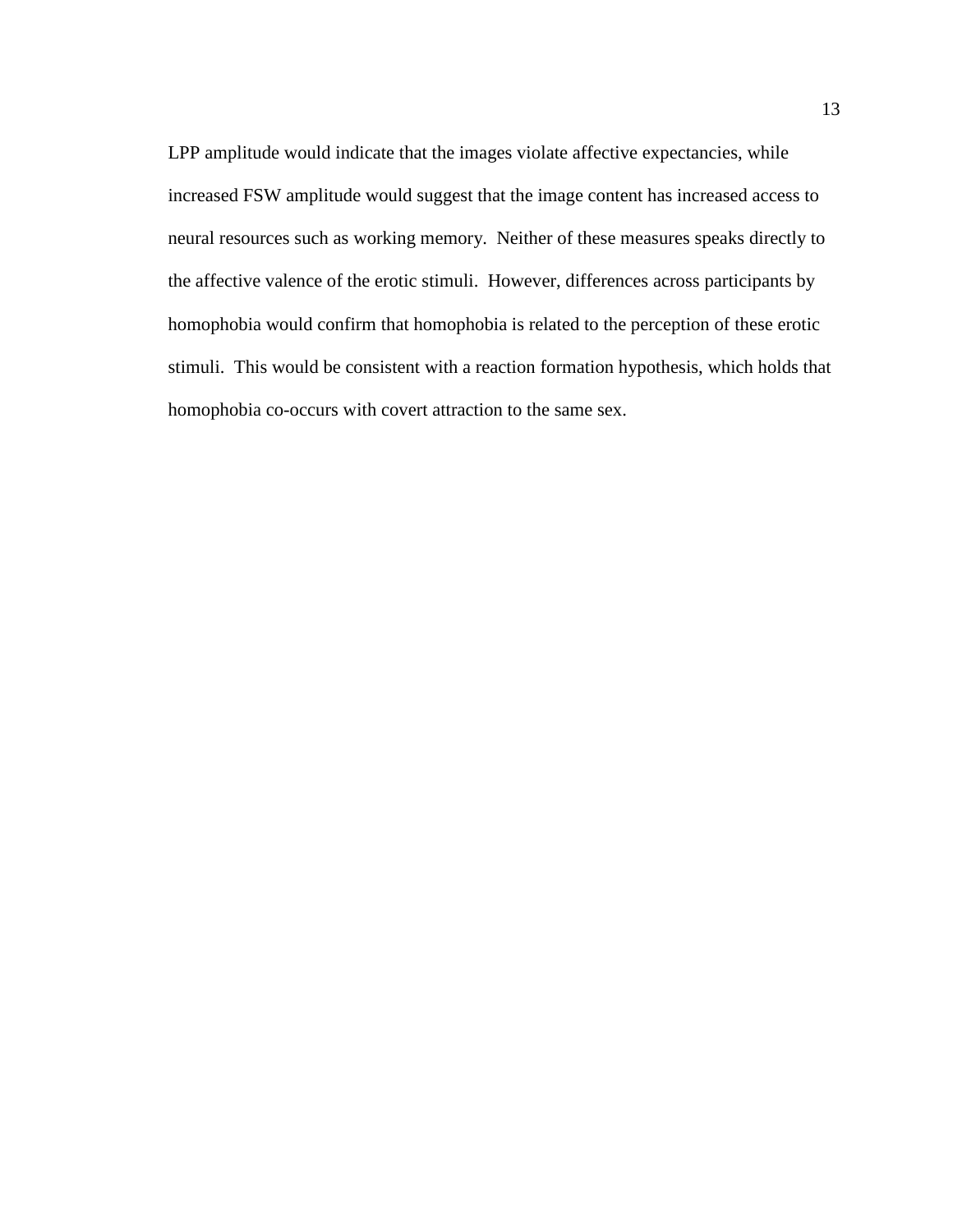#### **METHODS**

# **Participants**

Sixty-three heterosexual men over the age of eighteen were recruited from the University of South Florida undergraduate SONA participant pool. One participant withdrew from the study, and fourteen additional participants were not included in the analysis due to unusable or missing ERP data, typically due to excessive EEG artifact or computer malfunctions during data collection. All participants gave ongoing informed consent throughout the experiment, and participants were compensated with course credit through the USF Psychology department.

*Demographic assessment.* Average participant age was 20.3 years old (Min 18, Max 30). Participants were 54% white and 30% Hispanic. See Table 1 for a detailed description of participant race and ethnicity. All participants reported both sex and gender identity as male. In addition, participants rated their sexual orientation as "exclusively heterosexual" on both a 5-point and 7-point Likert-type scale. The demographic assessment can be viewed in Appendix A in its entirety.

*Inclusion criteria.* Participants were screened for age, sex, gender identity, and sexuality using the SONA participant pool demographic exclusion. Participants were only able to view and sign up for the study if they were heterosexual English-speaking males between 18 and 55 years old with normal or corrected-to-normal vision.

*Exclusion criteria.* The undergraduate SONA sign up page for this study contained text asking students not to participate if they have any current psychoactive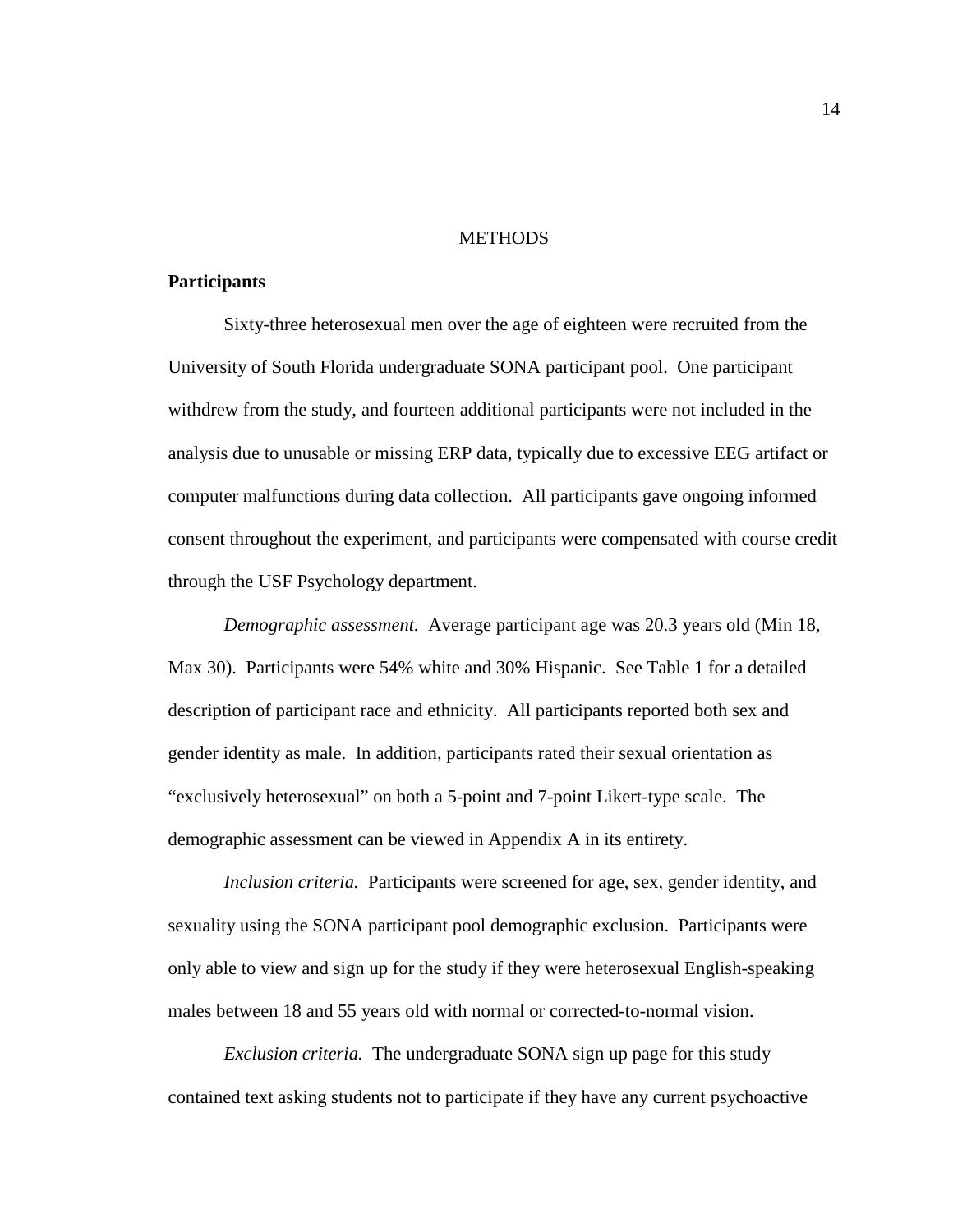substance abuse or a history of substance dependence, if they are under treatment for psychiatric disorder, using any current medications use that might affect physiological responses, or have a history of neurological injury or disease.

*Power evaluation.* Before recruitment, it was calculated that forty-eight participants would provide 80% power for detection of a moderate effect size with three predictors. While additional participant data collection was initially desired for detection of smaller yet still meaningful effects, practical considerations limited data collection to 48 participants. Based on expected early withdrawal and data loss, recruitment of 70 participants was initially planned. Participant recruitment ceased when 48 usable EEG data sets were collected.

#### **Materials**

The stimuli were comprised of 422 still photographs of nude or mostly-nude adult couples engaged in consensual sexual activity, acquired from public websites which have their images indexed in popular image-specific search engines such as Google Images or Flickr. (An index of all images used, as well as the images themselves, are included as supplemental materials.) Each participant viewed 400 total images, 200 of which were of same-sex male couples, and 200 of which were opposite-sex couples. These images included foreplay (kissing, undressing, etc.), oral sex, and intercourse, with each category comprising roughly one third of the images.

*Stimulus set characterization.* These images were rated by participants along the dimensions of emotional valence and arousal using the Self-Assessment Manikin (SAM, Bradley & Lang, 2006). The SAM uses illustrated image ratings, both on a scale of 1-9. Valence rating options range from extremely unpleasant (1) to extremely pleasant (9),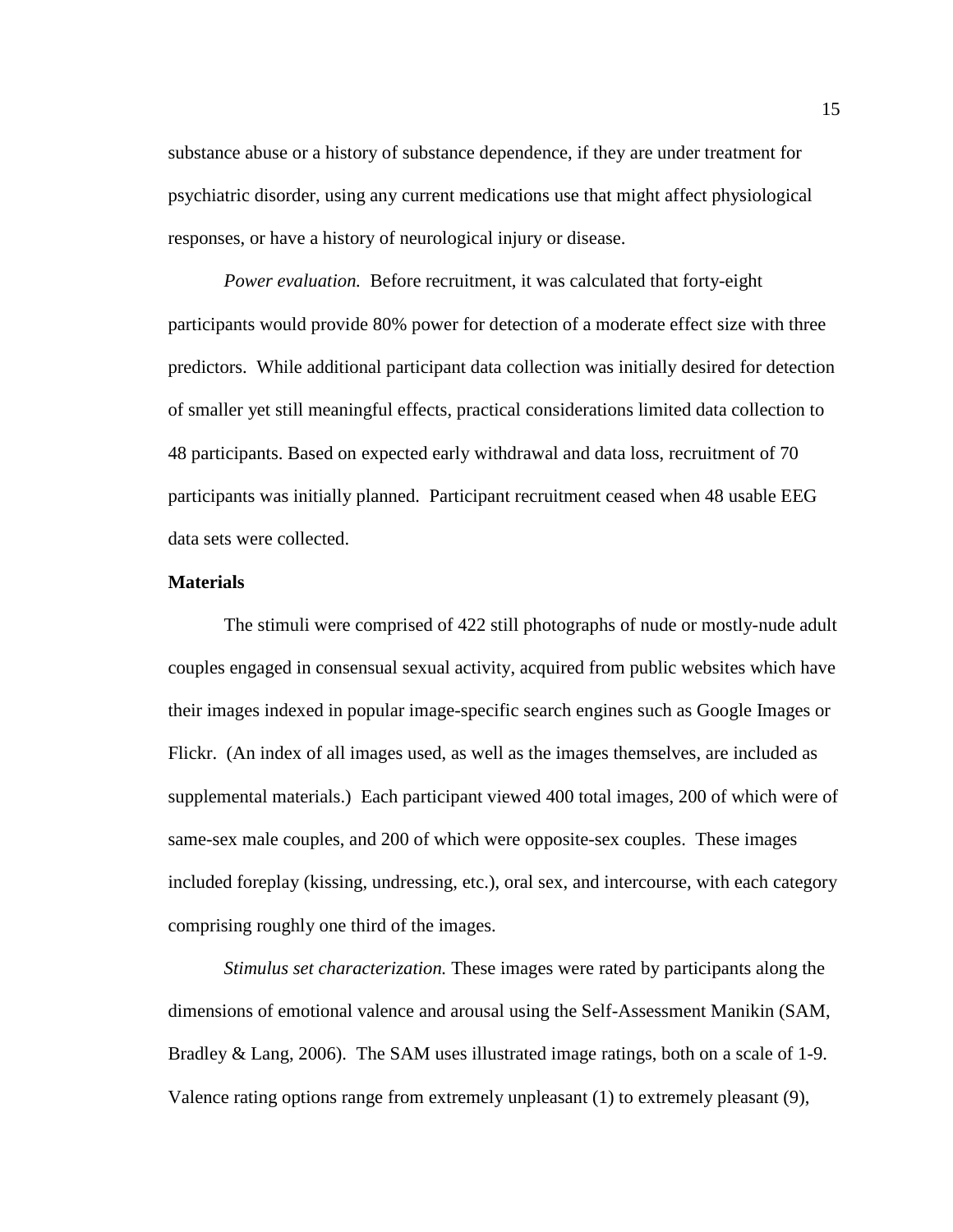while arousal rating options range from no emotional impact (1) to extremely high emotional impact (9). Due to time constraints, participants did not rate the entire set of images. Each participant rated 60 total images, randomly selected from the image set with the following constraints: half of these images were heterosexual and half homosexual, and within these categories a third portrayed foreplay, a third portrayed oral sex, and a third portrayed intercourse. The participant rating instructions are displayed in Appendix B.

*Assessment of homophobia*. Homophobia was assessed using the Modern Homophobia Scale for Gay Men (MHS-G), a commonly used measure which takes personal discomfort, personal prejudice, and institutional discrimination into account (Raja & Stokes, 1998). Participant homophobia scores ranged from a minimum of 39 to a maximum of 110. The Cronbach's alpha for the 22 items of this scale was .92. Using appropriate reverse coding as detailed in Appendix C, items on the MHS-G were summed to generate a single homophobia score for each participant. Participants were divided into homophobia groups by taking a median split (Mdn  $= 88.5$ ) of the distribution of homophobia scores. This resulted in two groups: homophobic men  $(M = 72.9)$ , and nonhomophobic men  $(M = 92.5)$ .

#### **Procedure**

Participants gave informed consent before any other experimental procedures began. They filled out the demographic form, which was then checked to ensure all participants self-reported exclusive heterosexuality. Participants were then fitted with a 128-channel electrode net and seated. Participants viewed the above-described erotic images on a computer screen in a passive two-stimulus prediction design. The first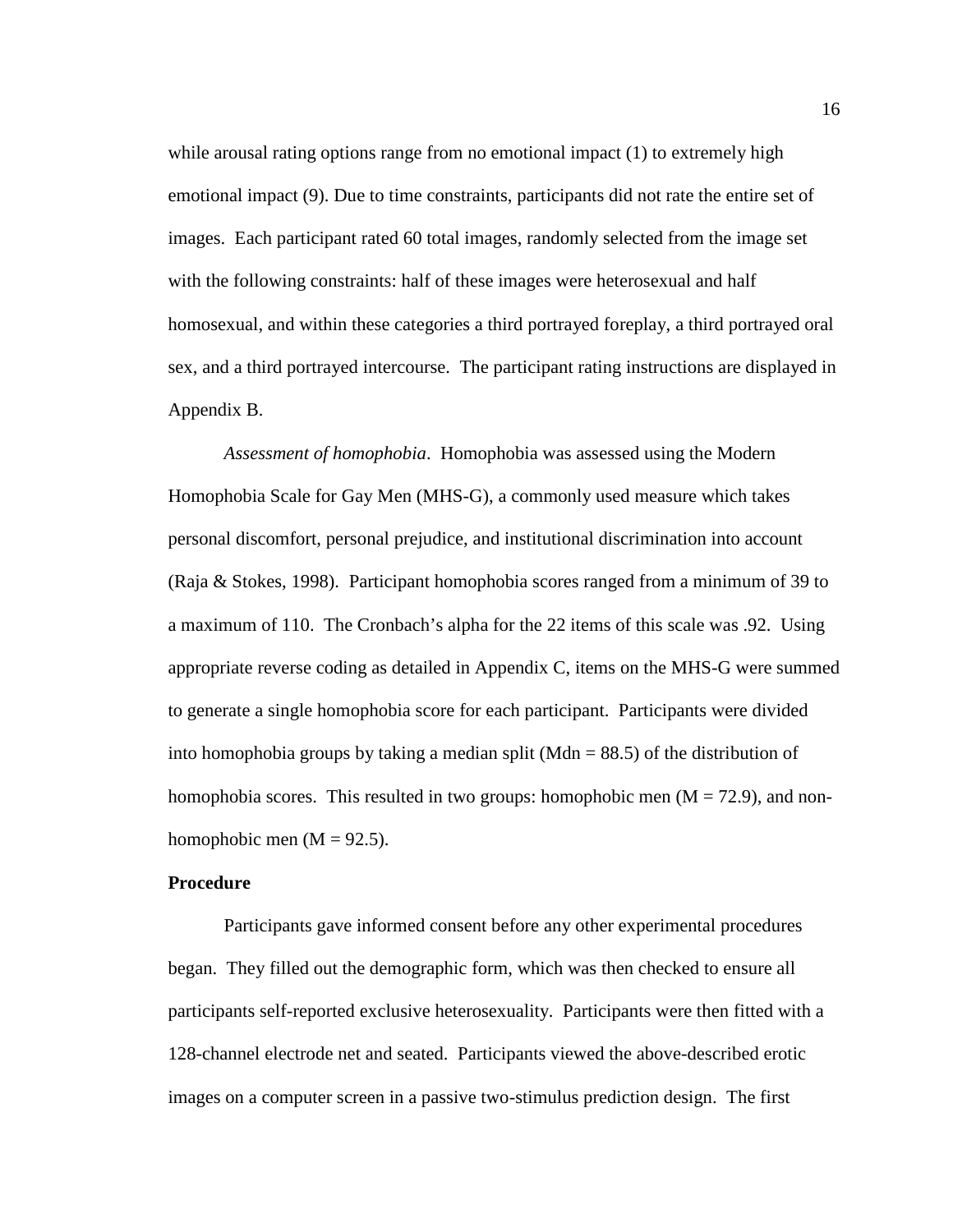stimulus (S1) predicted with 80% accuracy whether the second stimulus (S2) features a same- or opposite-sex couple. The S1 in this experiment was either a yellow square or a blue circle, and the predicted S2 for each S1 was counterbalanced across participants. Before the experiment began, S1/S2 predictive relationships were explicitly instructed to participants. One S1 predicted a homosexual erotic image; that is, it was followed by an image depicting a same-sex couple 80% of the time (predicted same-sex), while 20% of the time it was followed by an image depicting an opposite-sex couple (unpredicted opposite-The other S1 similarly predicted a homosexual erotic image with the same likelihood: 80% predicted opposite-sex, and 20% unpredicted same-sex. The predictive shapes were presented for 250 miliseconds, while the erotic stimuli were presented for 1000 milliseconds. The inter-stimulus interval was between 500 and 700 milliseconds, determined randomly trial-by-trial. A sample trial is depicted in Figure 1.

There were 400 trials total; 160 trials were predicted same-sex, 160 were predicted opposite-sex, 40 were unpredicted same-sex, and 40 were unpredicted oppositesex. The inter-trial interval was between 250 and 450 milliseconds, also determined randomly trial-by-trial. These trials were divided into 4 blocks, each containing 100 trials. Within blocks, trial selection was randomized given the constraints listed above, with the probabilities of each trial type held constant within each block. S2 image selection was also randomized for each trial, also given the constraints listed above. No post-trial feedback was given.

After 400 such trials, the EEG portion of the experiment ended and the electrode nets were removed. Participants then viewed a sample of 60 erotic images and rated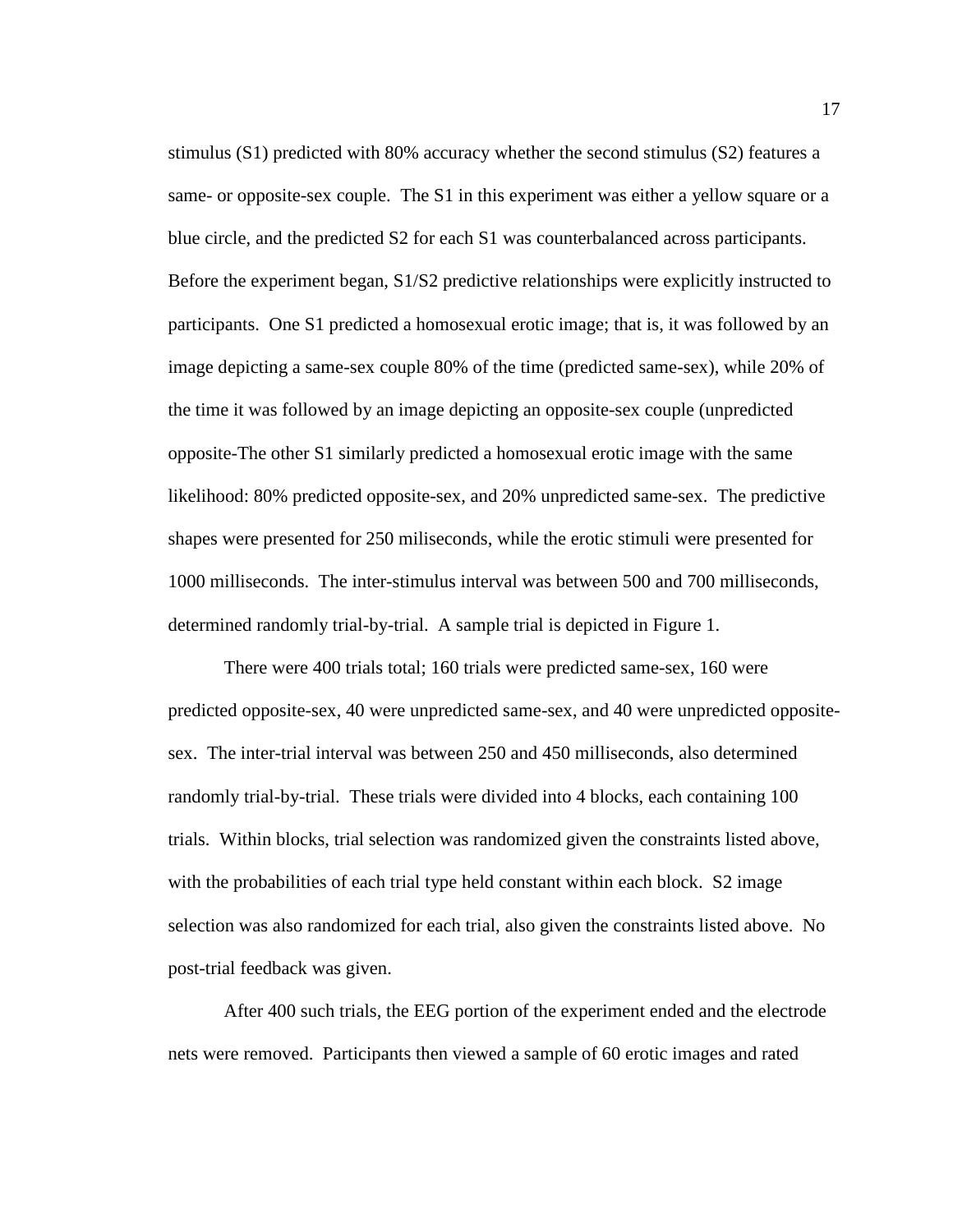them on the SAM as described above. After SAM ratings were given, participants completed the MHS-G, and they were then dismissed from the experiment.

#### **EEG collection, processing, and analysis**

EEG data was collected with a 128-channel EGI system (Electrical Geodesics, Eugene, OR), sampled at 250 Hz, and referenced to the vertex with 0.1–100 Hz analog bandpass filtering. A 30-Hz low-pass digital filter was applied, and the resulting recording was segmented into 1000-ms epochs spanning 200 ms before to 800 ms after S2. These were screened for noncephalic artifacts, and uncorrupted trials sorted by condition and averaged within subjects. Individual subject ERPs were baseline corrected over the 200-ms prestimulus period and transformed into an average reference representation. Medial frontal and central parietal electrodes were selected (see Figure 2) and means across these montages were taken to generate grand average waveforms. LPP values were extracted from the mean voltage 350-500 ms post-stimulus over central parietal electrodes, and FSW values were extracted from the mean voltage 250-500 ms post-stimulus.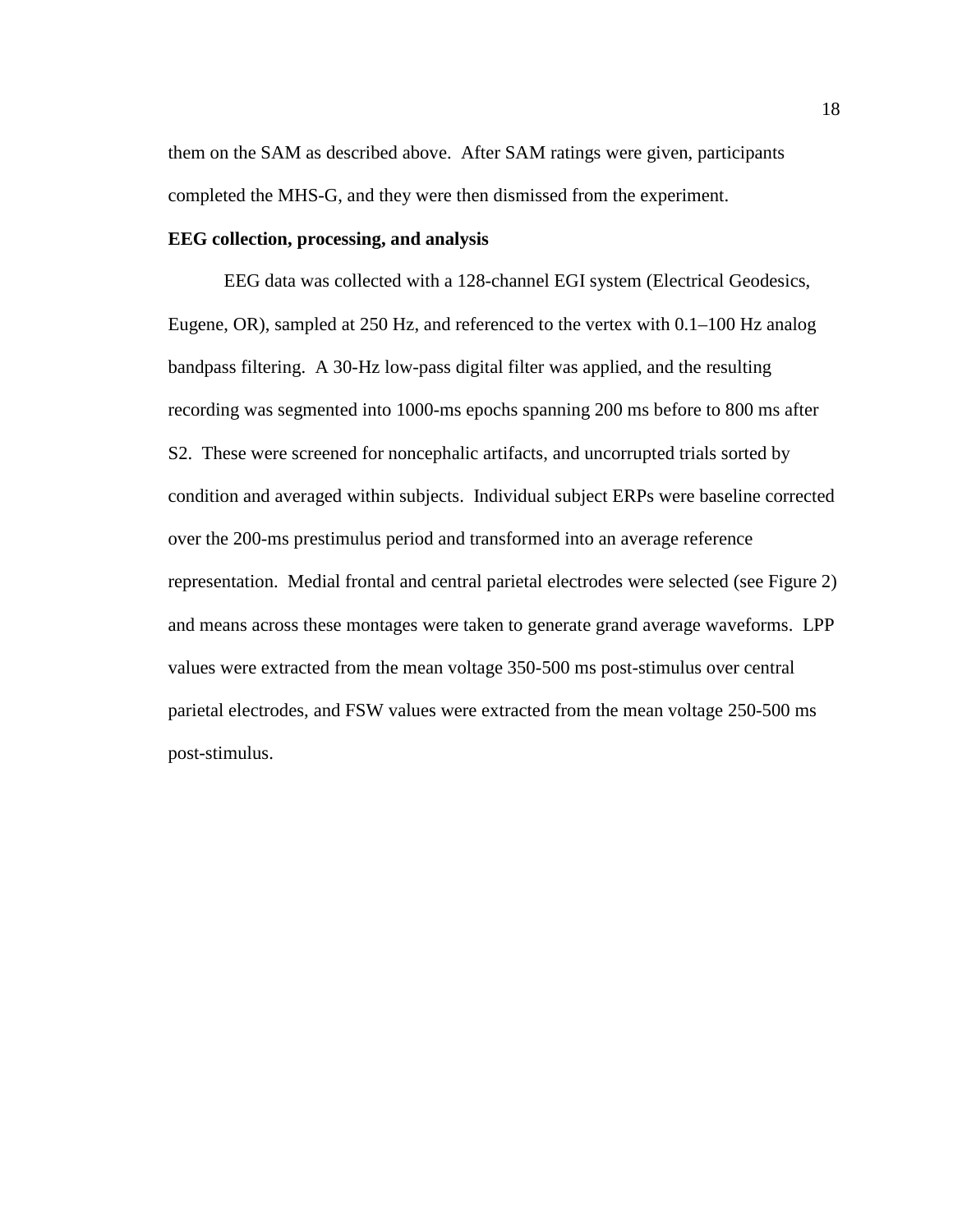

*Figure 1. Graphical representation of a sample trial with a yellow square S1 and a*  Figure 1. Graphical representation of a sample trial with a yellow square S1 and a<br>heterosexual erotic S2. The outcome predicted by each S1 was counterbalanced across *participants and explicitly instructed at the beginning of the experiment.* sex).



*Figure 2. Selected electrodes which were used to construct frontal and parietal waveforms.*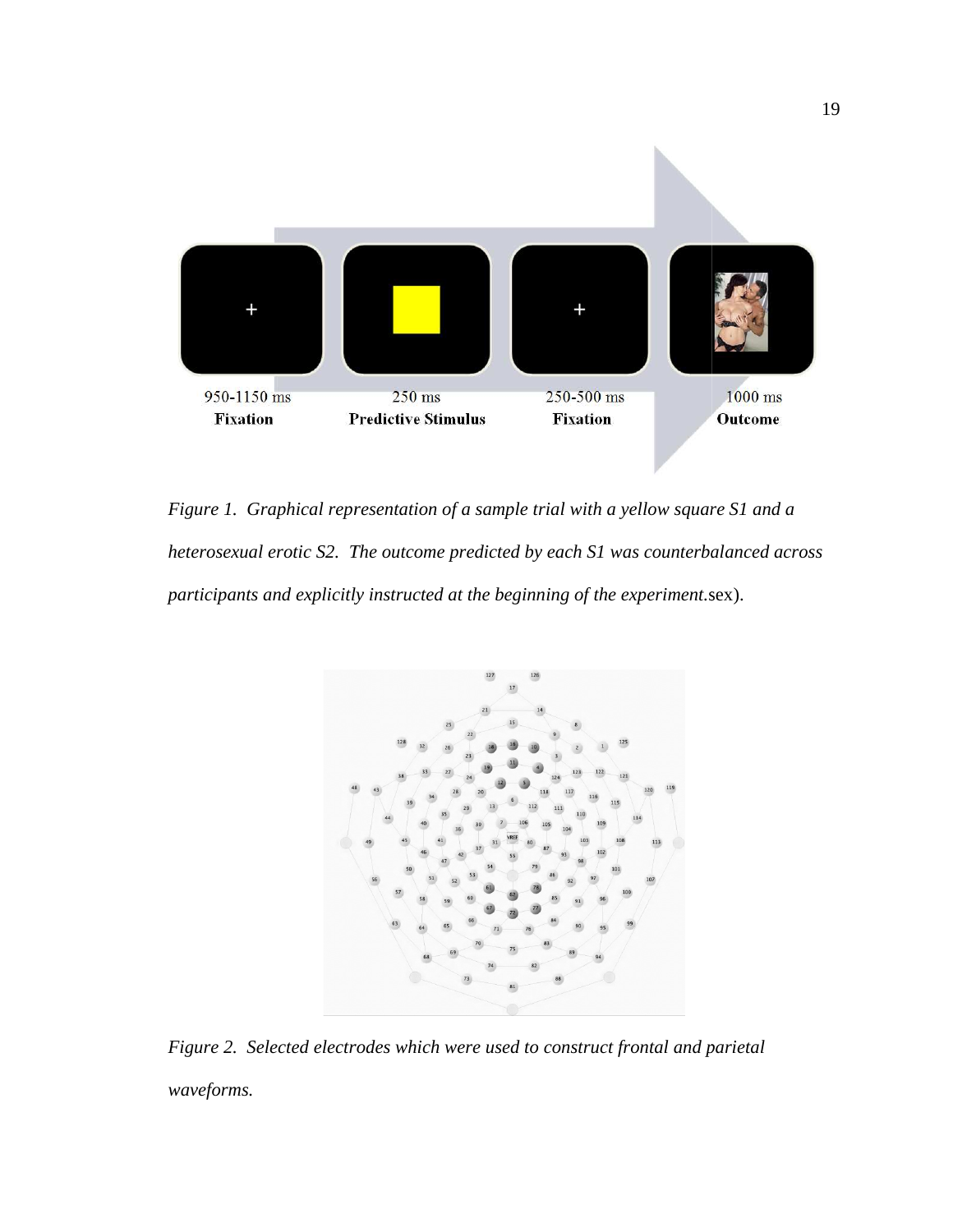| Race             | n              | % of total        |
|------------------|----------------|-------------------|
| American Indian  | 1              | 1.59              |
| Asian            | 6              | 9.52              |
| African American | 7              | 11.11             |
| Pacific Islander | 0              | $\mathbf{\Omega}$ |
| White            | 34             | 53.97             |
| Other            | 12             | 19.05             |
| Multiple         | 1              | 1.59              |
| None Listed      | $\overline{2}$ | 3.17              |
| Ethnicity        | n              | % of total        |
| Hispanic         | 18             | 28.57             |
| Non-hispanic     | 44             | 69.84             |
| None Listed      |                | 1.59              |

*Table 1: Participant race and ethnicity*

*Note.*  $n =$  number of participants;

% of total = percent of participants.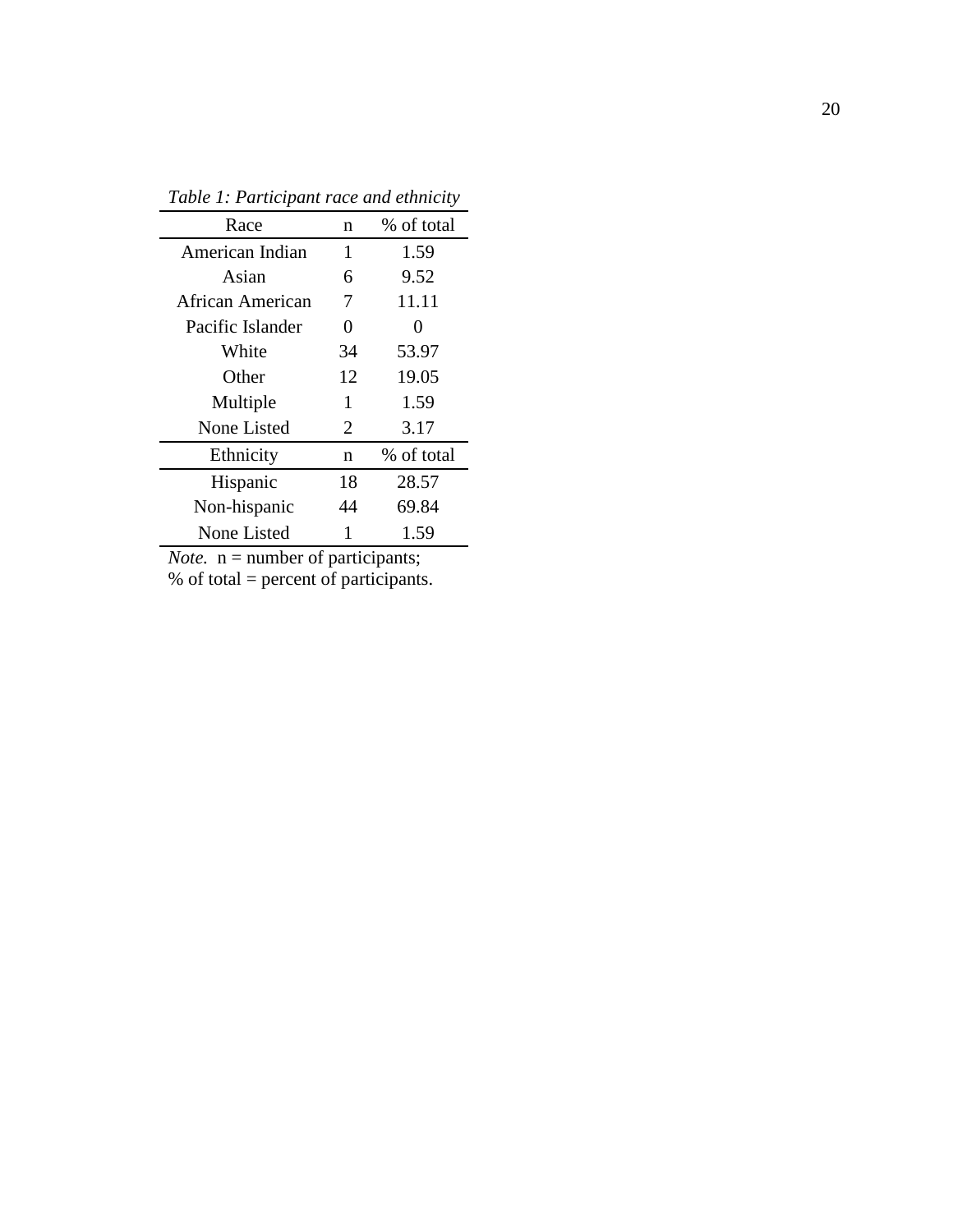#### RESULTS

# **Participant characteristics and image ratings.**

MHS-G differences were highly significant between the homophobia groups,  $t(94) = 10.1, p < .001$ . There were no differences in erotic image viewing frequency between homophobic and non-homophobic participants,  $t(94) = 0.20$ ,  $p = .84$ .

Image SAM ratings and reaction times were analyzed using two-way factorial ANOVAs, with image content as a within-subjects variable and homophobia group as a between-subjects variable, followed by. Participants reported positive valence ratings on the SAM for heterosexual images ( $M = 5.43$ ) and negative valence ratings for homosexual images ( $M = 2.42$ ). Both main effects of homophobia and image content on valence ratings were significant, as well as the interaction between them, all  $F(1,39)$  > 4.5, all  $p < 0.05$ . The same pattern of significant results was found for SAM valence rating reaction time. The full ANOVA results for valence ratings and response times are displayed in Tables 2 and 3, respectively. Post-hoc two-tailed t-tests reveal that homophobic participants rated homosexual images lower on SAM valence than nonhomophobic participants,  $t(94) = 3.70$ ,  $p < .001$ , and their SAM responses to homosexual images were made with significantly shorter reaction times than those of nonhomophobic participants,  $t(94) = 2.96$ ,  $p = .0039$ .

SAM arousal ratings for both heterosexual images ( $M = 4.33$ ) and homosexual images  $(M = 4.92)$  were moderate, with trend-level differences found among all conditions,  $F(1,39)$  < 3.76,  $.05 < p < .05$ . Similar post-hoc tests reveal again that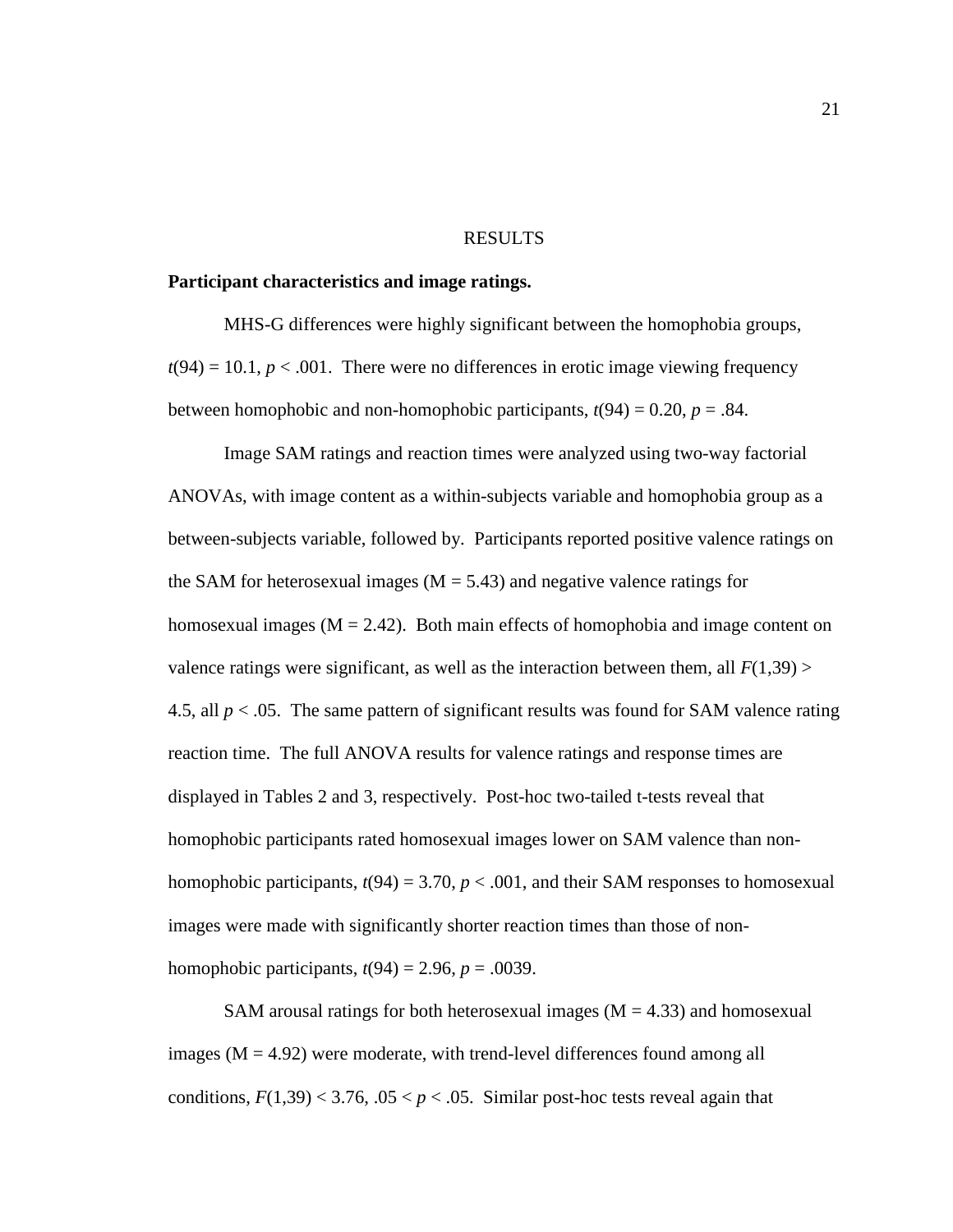homophobic participants rated homosexual images higher on SAM arousal than heterosexual images,  $t(94) = 2.27$ ,  $p = .025$ . No significant effects on arousal rating reaction time. SAM arousal rating and reaction time ANOVA results are displayed in Tables 4 and 5. SAM means and all Student's t-tests regarding differences between homophobia groups are listed in Table 6, and a selection of these results are graphically displayed in Figure 3.

# **ERP differences.**

Tables 7 and 8 show all ERP means for homophobic and non-homophobic men, respectively. The MFN did not appear to be responsive to the erotic stimuli used in this experiment. Figure 4 shows the medial frontal grand average waveform where the MFN would be visible if present. As such, MFN means were not extracted from the ERP waveforms and no analyses were performed with the MFN as a dependent measure.

Frontal slow wave means were extracted from ERP segments 250-500 ms poststimulus over medial frontal electrodes, and LPP means were extracted from ERP segments 350-500 ms post-stimulus over central parietal electrodes. Two repeated measures mixed factorial ANOVAs were performed to determine significant differences in FSW and LPP response, respectively. Within-subjects factors included image content (homosexual, heterosexual) and prediction (predicted, unpredicted), with homophobia (high, low) as a between-subjects factor.

In the FSW window, there was a main effect of image content,  $F(1,46) = 77.44$ , *p* < .001; images with heterosexual content elicited a more positive deflection in the FSW than images with homosexual content. A significant interaction was found between image content and prediction,  $F(1,46) = 4.86$ ,  $p = .03$ ,  $\eta^2 = .96$ . However, post-hoc two-tailed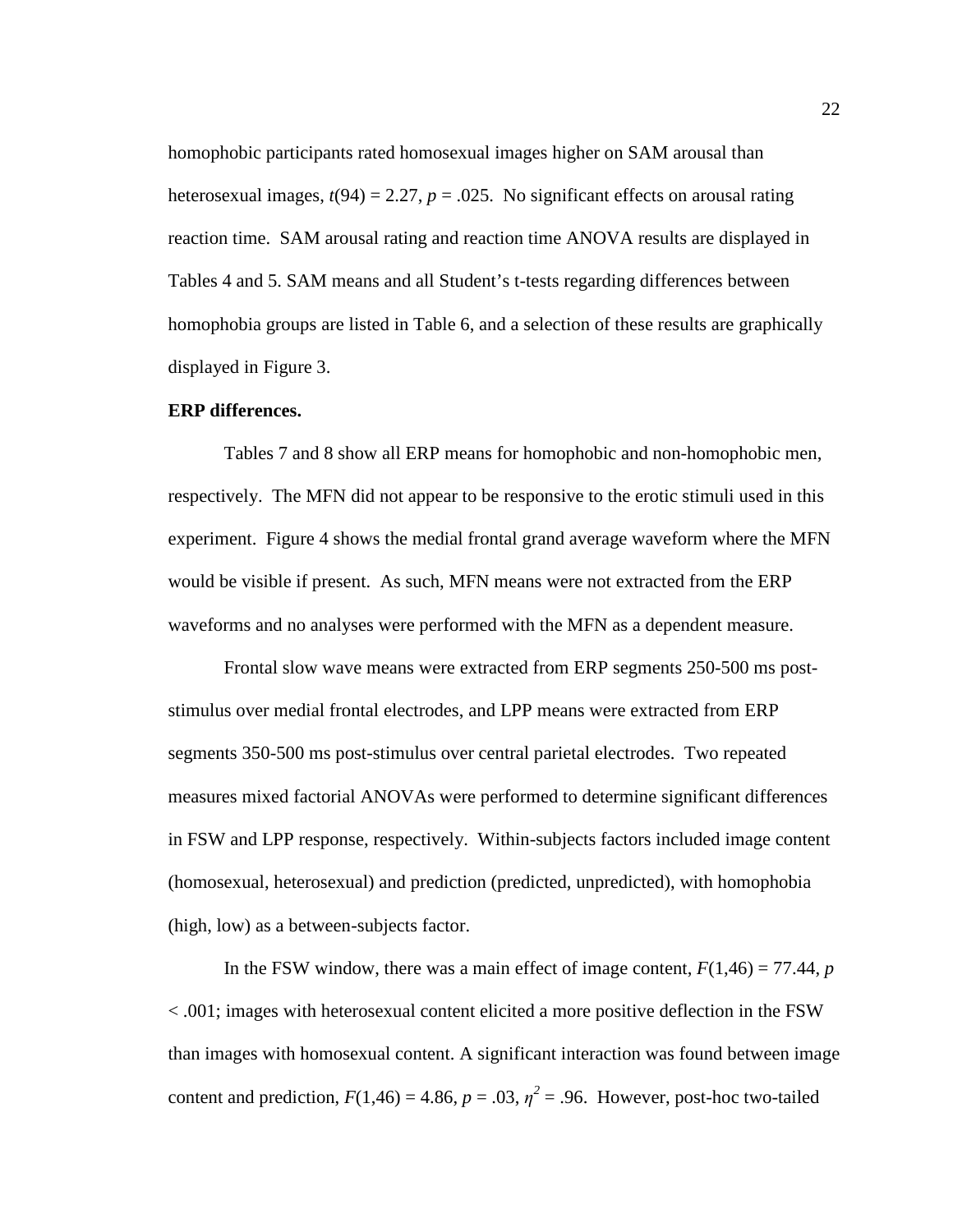paired samples Student's t-tests revealed a trend-level simple effect of prediction in heterosexual images only. Unpredicted heterosexual images produced a trend towards more positive deflection than predicted heterosexual images,  $t(47) = -1.76$ ,  $p = .085$ , while prediction did not affect the FSW for homosexual images,  $t(47) = -0.046$ ,  $p = 0.64$ . The waveforms in Figure 4 show this interaction. FSW response in homophobic men was more positive overall compared to non-homophobic men, a difference which nearly reached significance,  $F(1,46) = 3.88$ ,  $p = .055$ ,  $p2 = .078$ . This difference is highlighted in Figure 5. Full FSW ANOVA results can be found in Table 9.

The only significant difference in LPP response was a main effect of image content,  $F(1,46) = 6.81$ ,  $p = .012$ ,  $p = .129$ . Larger LPPs were elicited while viewing heterosexual images compared to homosexual images, displayed in Figure 6. Full LPP ANOVA results can be found in Table 10. In addition, correlations between all study variables can be found in Table 11. These correlations confirm the effects found by the planned ANOVAs.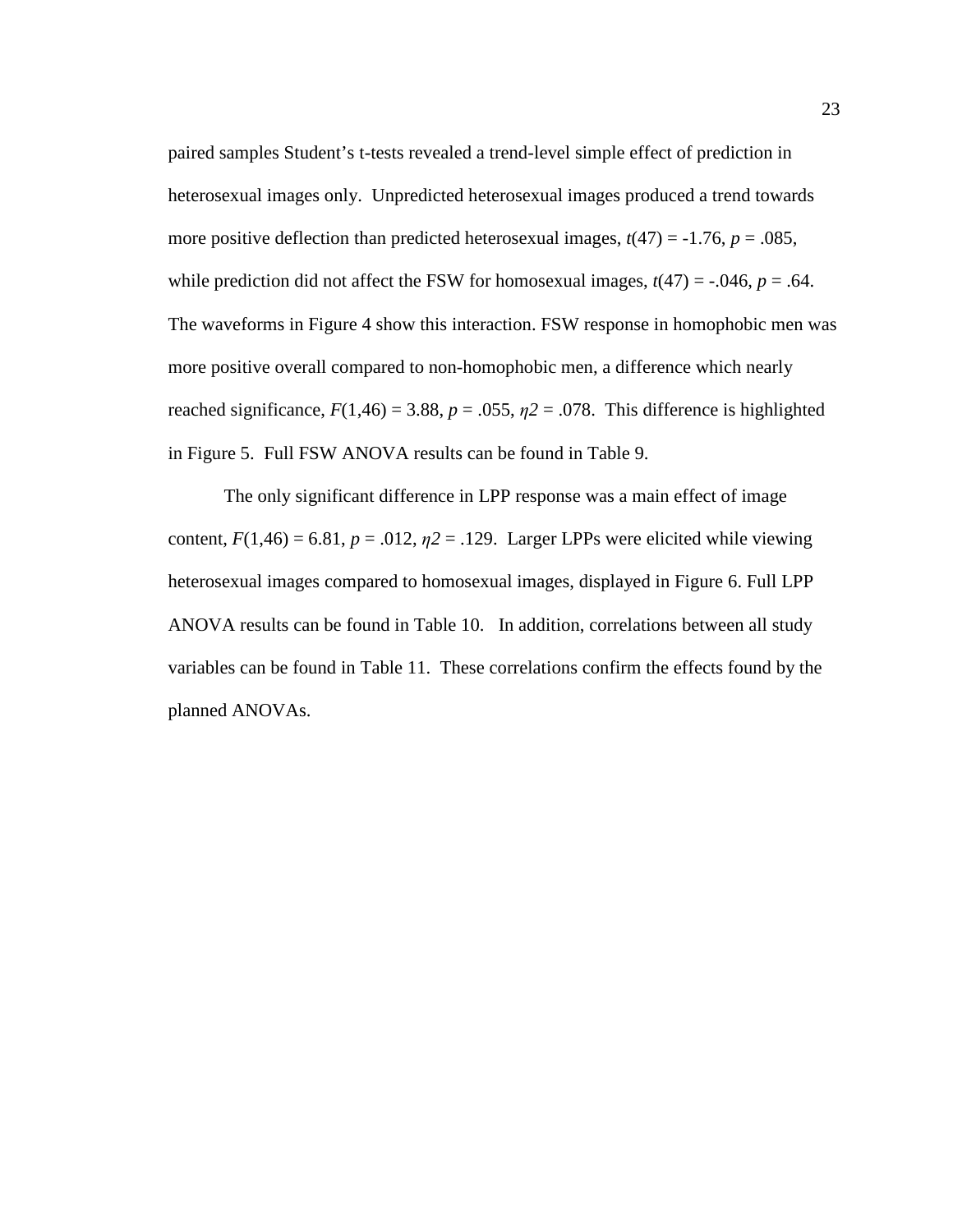

*Figure 3. Participant rating (a) and reaction time (b) during Self-Assessment Manikin* Figure 3. Participant rating (a) and reaction time (b) during Self-Assessment Manikin<br>rating of a sample of 60 study images. Valence and arousal ratings are on a scale of 1-9. *A rating of 1 signifies negative valence or low arousal, 9 signifies positive valence or high arousal, respectively. \* p < .05.*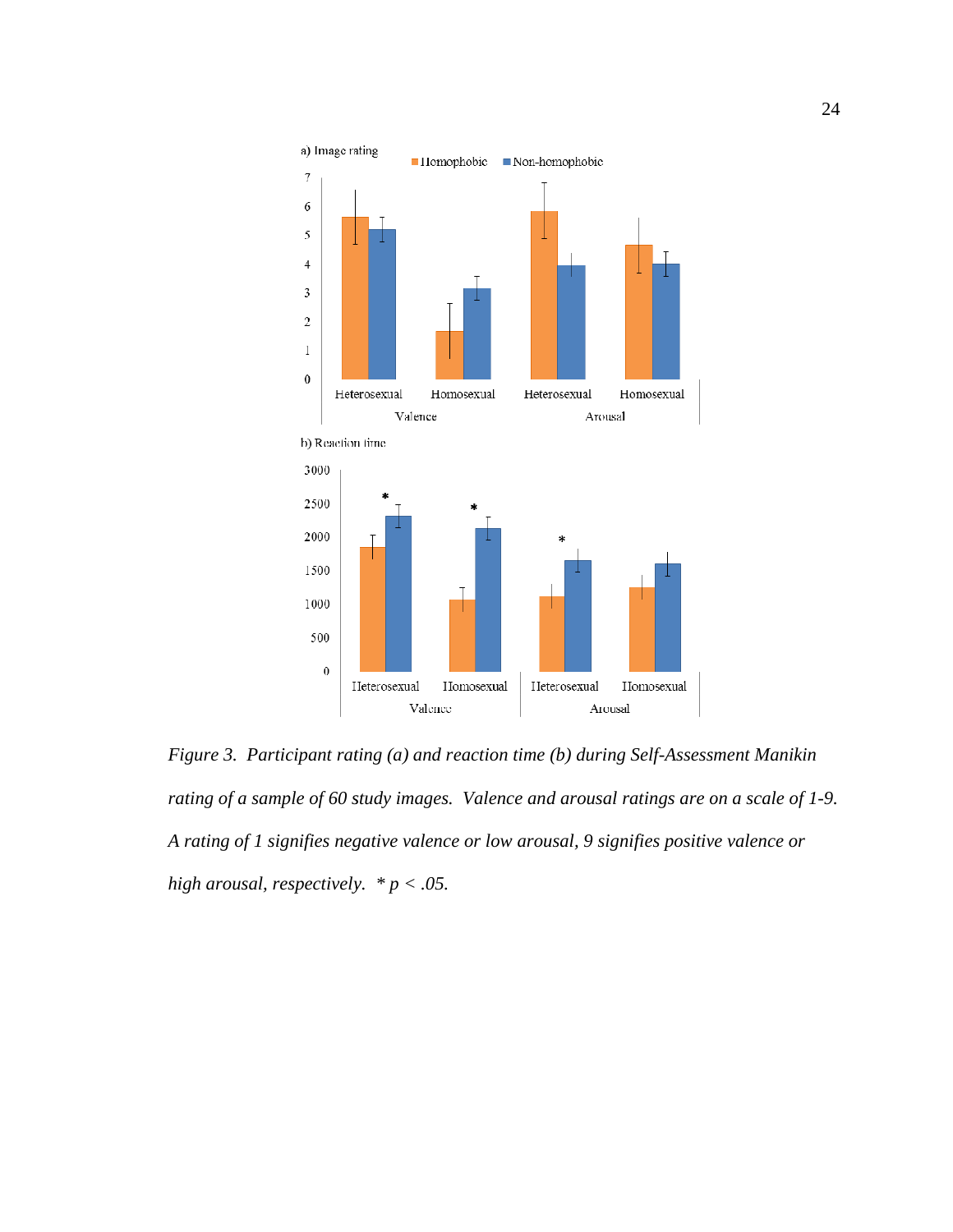

*Figure 4. Grand average waveform over medial frontal electrodes. In the FSW window (250-500 ms post-stimulus) there is a significant interaction between image content and prediction, p < .05. No sharp negative deflection characteristic of the MFN is present.*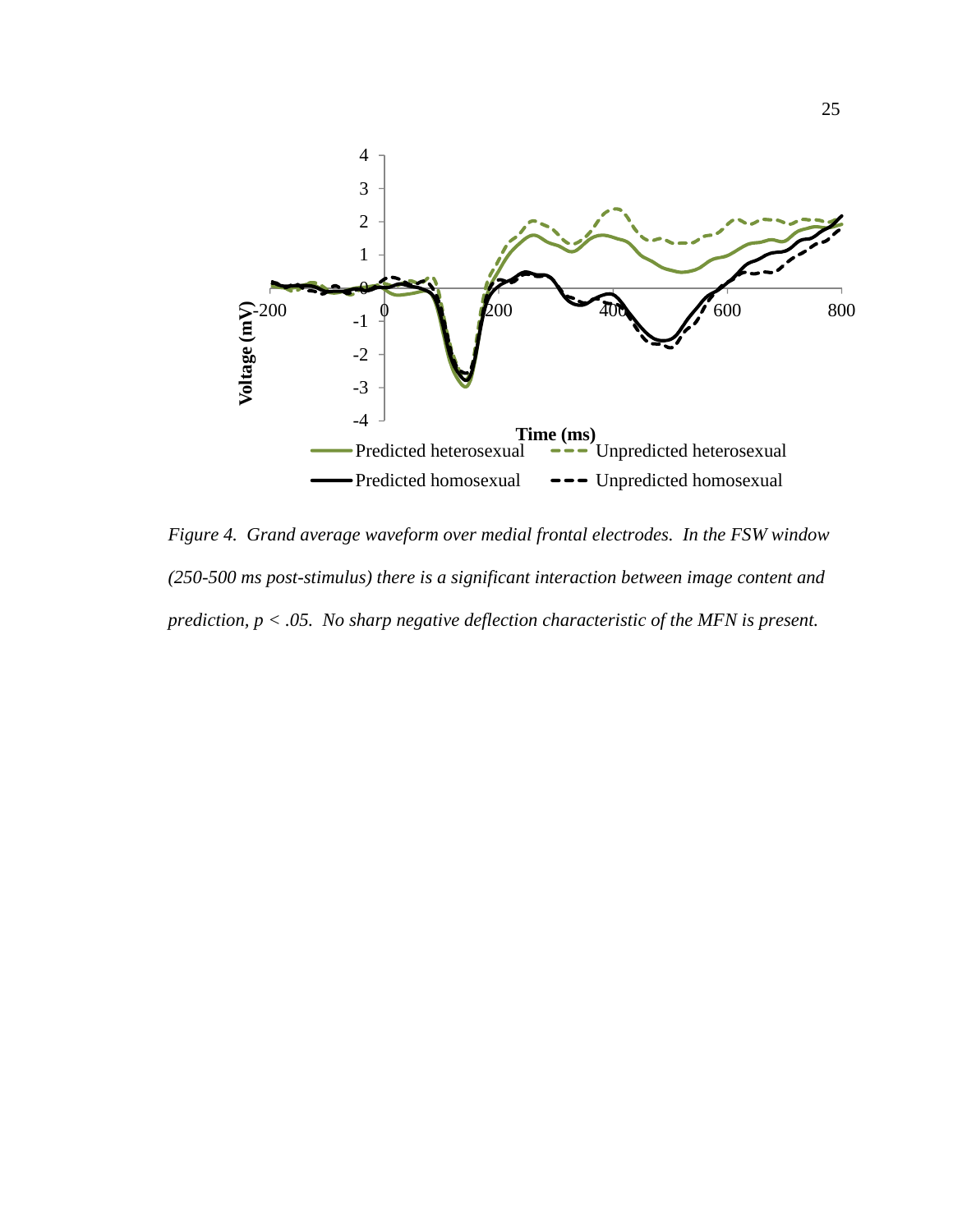

*Figure 5. Average frontal waveform seperated by homophobia group. Homophobic men have a trend-level more positive FSW (250-500 ms post-stimulus), p = .055.*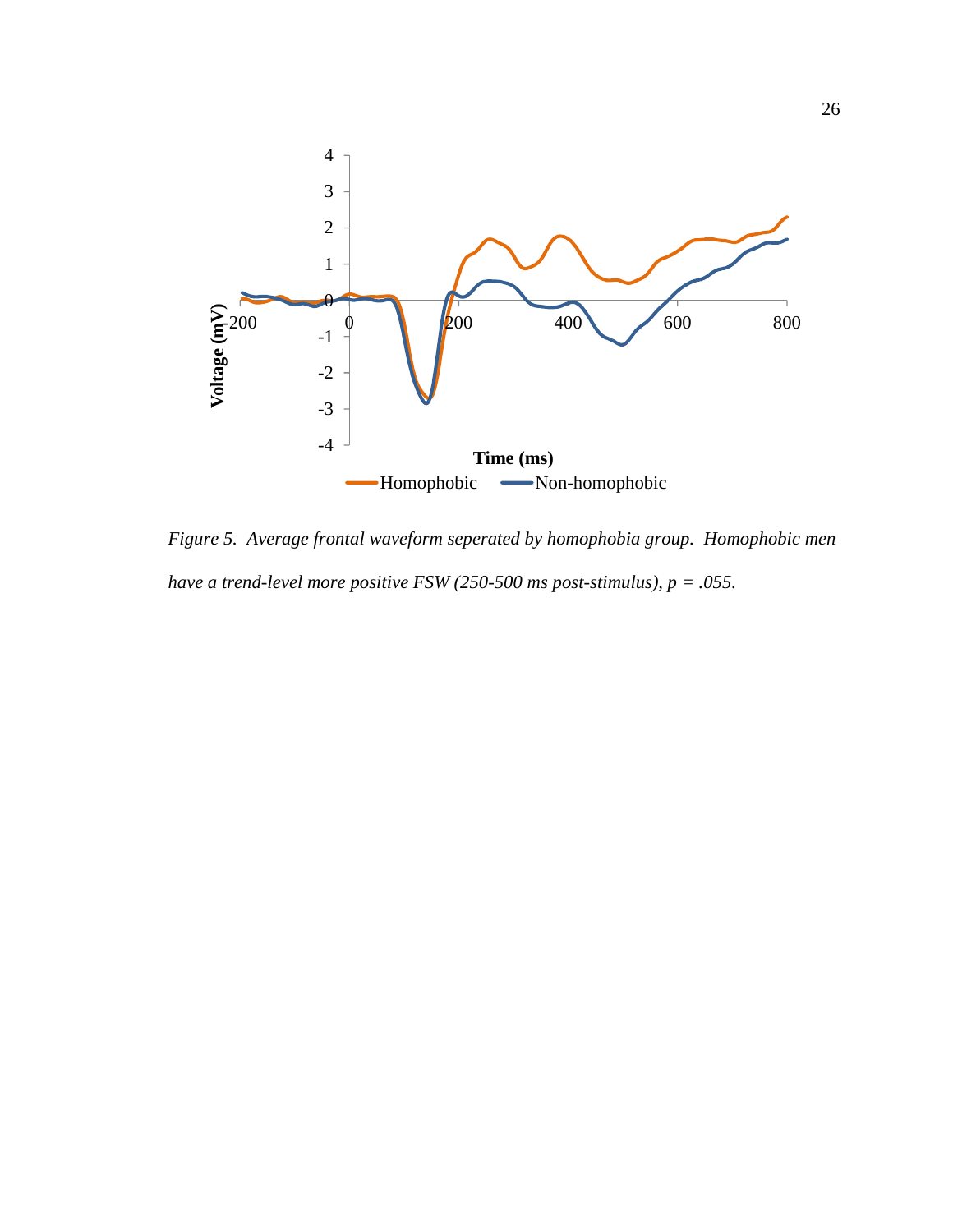

*Figure 6. Grand average parietal waveforms displaying the significant effect of image content on LPP response in the 300-500 ms post-stimulus window, p < .05.*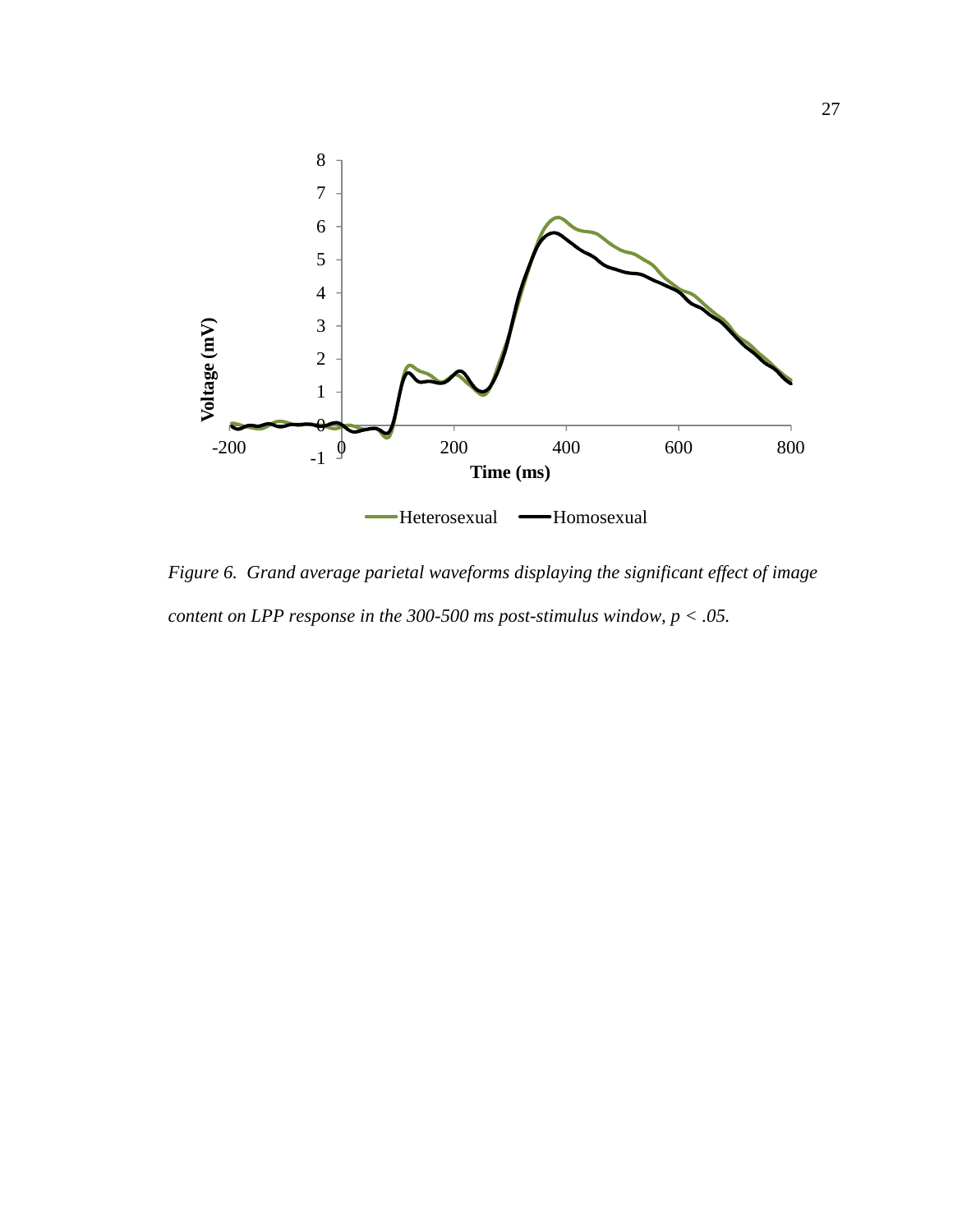| Source                      | SS        | df           | MS F                |           | $\mathbf{D}$ | Partial $\eta$ 2 Power |       |
|-----------------------------|-----------|--------------|---------------------|-----------|--------------|------------------------|-------|
| Homophobia                  | 7.81      |              | 7.81                | 4.57 .039 |              | .105                   | .550  |
| Error (Homophobia)          | 66.68 39  |              | 1.71                |           |              |                        |       |
| Image content               | 197.45    |              | 1 197.45 73.93 .000 |           |              | .655                   | 1.000 |
| Image content by Homophobia | 21.84     | $\mathbf{1}$ | 21.84               | 8.18      | (007         | .173                   | .796  |
| Error (Image content)       | 104.16 39 |              | 2.67                |           |              |                        |       |

*Table 2: ANOVA results for differences in SAM valence ratings* 

*Note.*  $SS = sum$  of squares;  $df = degrees$  of freedom,  $MS = mean$  square.

*Table 3: ANOVA results for differences in SAM valence rating reaction times* 

| Source                | SS          | df | <b>MS</b>   | F     | p    | Partial  | Power |
|-----------------------|-------------|----|-------------|-------|------|----------|-------|
|                       |             |    |             |       |      | $\eta$ 2 |       |
| Homophobia            | 11774361.89 |    | 11774361.89 | 5.57  | .023 | .125     | .634  |
| Error (Homophobia)    | 82387221.36 | 39 | 2112492.86  |       |      |          |       |
| Image content         | 4747724.52  |    | 4747724.52  | 28.14 | .000 | .419     | .999  |
| Image content by      | 1830682.13  |    | 1830682.13  | 10.85 | .002 | .218     | .895  |
| Homophobia            |             |    |             |       |      |          |       |
| Error (Image content) | 6580484.43  | 39 | 168730.37   |       |      |          |       |

*Note.*  $SS = sum$  of squares;  $df = degrees$  of freedom,  $MS = mean$  square.

*Table 4: ANOVA results for differences in SAM arousal ratings* 

| .                           |           |              |                 |      |                |                        |       |
|-----------------------------|-----------|--------------|-----------------|------|----------------|------------------------|-------|
| Source                      | SS        | df           | MS F            |      | $\mathfrak{v}$ | Partial n <sub>2</sub> | Power |
| Homophobia                  | 34.93     | $\mathbf{1}$ | 34.93 3.72 .061 |      |                | .087                   | .468  |
| Error (Homophobia)          | 366.55 39 |              | 9.40            |      |                |                        |       |
| Image content               | 739       |              | 7.39 3.76       |      | .060           | .088                   | .472  |
| Image content by Homophobia | 6.37      |              | 6.37            | 3.24 | .080           | .077                   | .419  |
| Error (Image content)       | 76.73     | 39           | 1.97            |      |                |                        |       |
|                             |           |              |                 |      |                |                        |       |

*Note.*  $SS = sum of squares; df = degrees of freedom, MS = mean square.$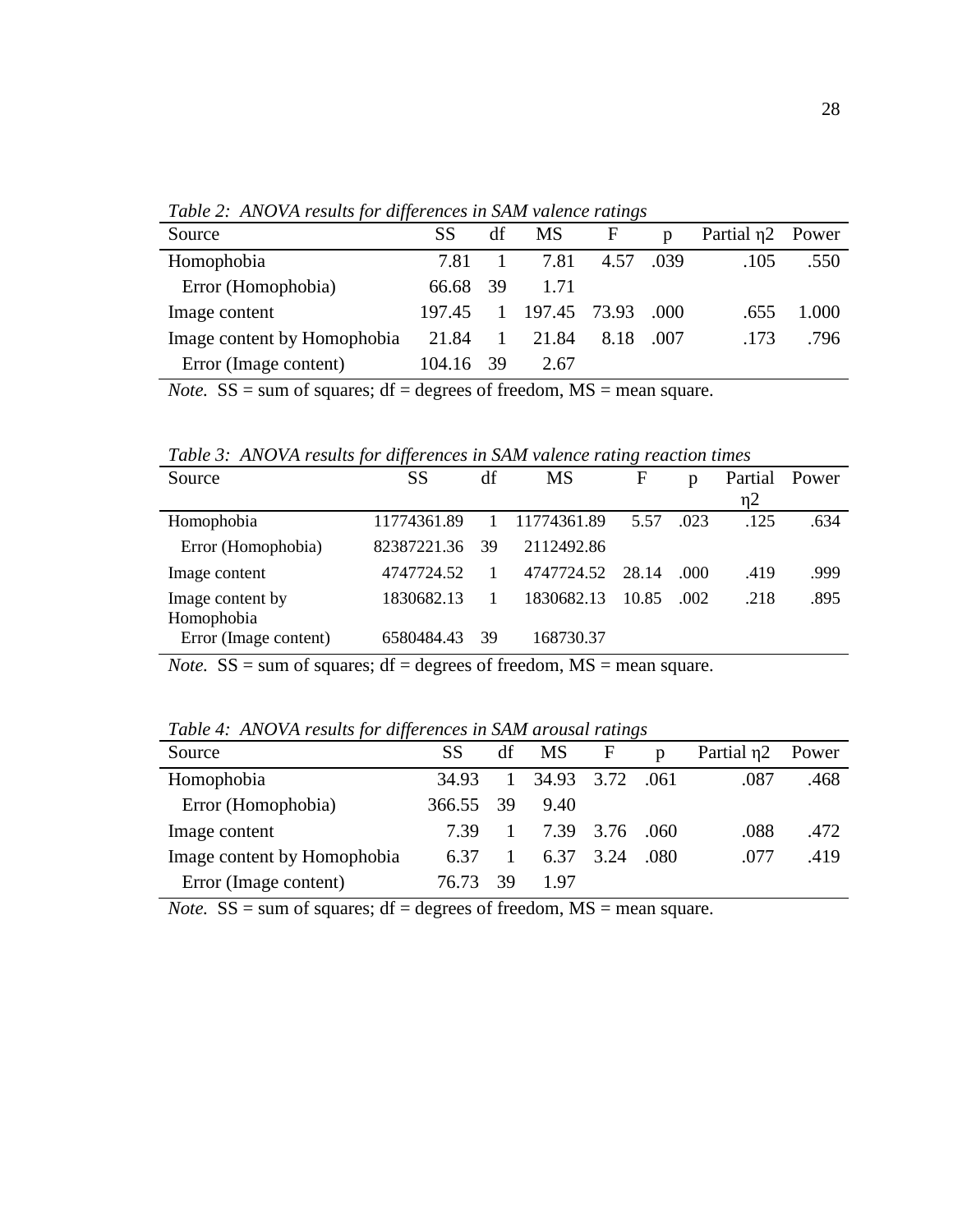*Table 5: ANOVA results for differences in SAM arousal rating reaction times* 

| Source                                                                                                                                             | SS            | df           | <b>MS</b>       | F | p     | Partial  | Power |  |
|----------------------------------------------------------------------------------------------------------------------------------------------------|---------------|--------------|-----------------|---|-------|----------|-------|--|
|                                                                                                                                                    |               |              |                 |   |       | $\eta$ 2 |       |  |
| Homophobia                                                                                                                                         | 3905891.70    | $\mathbf{1}$ | 3905891.70 1.91 |   | .175  | .047     | .270  |  |
| Error (Homophobia)                                                                                                                                 | 79908978.79   | 39           | 2048948.17      |   |       |          |       |  |
| Image content                                                                                                                                      | 39301.92      |              | 39301.92 0.37   |   | .545  | .009     | .092  |  |
| Image content by                                                                                                                                   | 170711.68     | $\mathbf{1}$ | 170711.68 1.62  |   | - 210 | .040     | .237  |  |
| Homophobia                                                                                                                                         |               |              |                 |   |       |          |       |  |
| Error (Image                                                                                                                                       | 4106836.12 39 |              | 105303.49       |   |       |          |       |  |
| content)                                                                                                                                           |               |              |                 |   |       |          |       |  |
| $\mathcal{L}$ and $\mathcal{L}$ and $\mathcal{L}$ and $\mathcal{L}$ and $\mathcal{L}$ and $\mathcal{L}$ and $\mathcal{L}$<br>$\mathbf{M}$ $\alpha$ |               |              |                 |   |       |          |       |  |

*Note.*  $SS = sum$  of squares;  $df = degrees$  of freedom,  $MS = mean$  square.

*Table 6: Self-Assessment Manikin results and post-hoc two-tailed paired samples t-tests.* 

|                |        | Heterosexual images |               |           |         | Homosexual images |           |         |
|----------------|--------|---------------------|---------------|-----------|---------|-------------------|-----------|---------|
|                |        | Valence<br>Arousal  |               |           | Valence |                   | Arousal   |         |
|                | Rating | <b>RT</b>           | Rating        | <b>RT</b> | Rating  | <b>RT</b>         | Rating RT |         |
| Overall        | 5.43   | 2082.03             | 4.34          | 1384.14   | 2.42    | 1597.18           | 4.92      | 1428.34 |
| Homophobic     | 5.64   | 1850.74             | 4.66          | 1118.34   | 1.68    | 1064.79           | 5.86      | 1254.47 |
| Non-homophobic | 5.22   | 2313.31             | 4.01          | 1649.94   | 3.17    | 2129.57           | 3.98      | 1602.22 |
| $\mathbf T$    | 0.80   | 1.41                | 0.92          | 1.77      | 3.70    | 2.96              | 2.28      | 0.97    |
| p              | 0.42   | 0.16                | 0.36          | 0.080     | .001    | < 0.001           | 0.025     | 0.33    |
|                |        | --                  | $\sim$ $\sim$ | .         |         |                   |           |         |

*Note.* RT = reaction time. Significant effects are bolded.

|            |      | Homosexual                                  |      | Heterosexual |
|------------|------|---------------------------------------------|------|--------------|
|            |      | Predicted Unpredicted Predicted Unpredicted |      |              |
| <b>MFN</b> | 0.54 | 0.32                                        | 2.37 | 2.47         |
| <b>FSW</b> | 0.39 | 0.03                                        | 2.29 | 2.71         |
| LPP        | 4.82 | 4.91                                        | 5.49 | 4.82.        |

*Table 7: Mean ERPs for homophobic men* 

*Table 8: Mean ERPs for non-homophobic men* 

|            |         | Homosexual                                  |         | Heterosexual |
|------------|---------|---------------------------------------------|---------|--------------|
|            |         | Predicted Unpredicted Predicted Unpredicted |         |              |
| <b>MFN</b> | $-0.98$ | 0.63                                        | $-0.8$  | 0.84         |
| <b>FSW</b> | $-1.2$  | 0.5                                         | $-1.15$ | 0.91         |
| I PP       | 5.57    | 6.48                                        | 5.68    | 6.37         |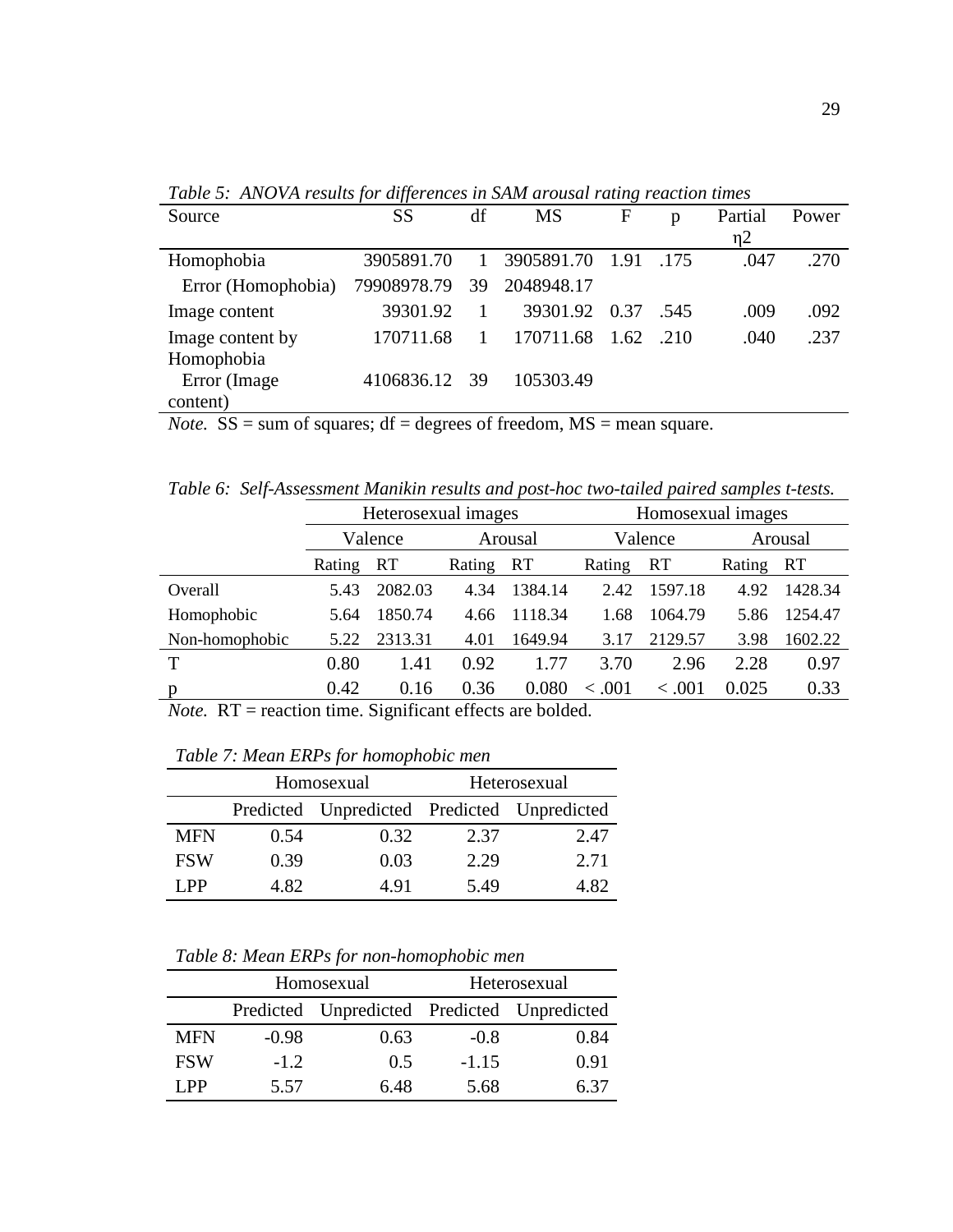|                             |           |    |           |       |         | Partial  |       |
|-----------------------------|-----------|----|-----------|-------|---------|----------|-------|
| Source                      | <b>SS</b> | df | <b>MS</b> | F     | n       | $\eta$ 2 | Power |
| Homophobia                  | 133.33    | 1  | 133.33    | 3.89  | .055    | .078     | 0.49  |
| Error (Homophobia)          | 1577.58   | 46 | 34.30     |       |         |          |       |
| Image content               | 204.19    | 1  | 204.19    | 77.44 | < 0.001 | .627     | 1.00  |
| Image content by            | 2.52      | 1  | 2.52      | 0.96  | .333    | .020     | 0.16  |
| Homophobia                  |           |    |           |       |         |          |       |
| Error (Image content)       | 121.29    | 46 | 2.64      |       |         |          |       |
| Prediction                  | 1.02      | 1  | 1.02      | 0.47  | .498    | .010     | 0.10  |
| Prediction by Homophobia    | 0.52      | 1  | 0.52      | 0.24  | .628    | .005     | 0.08  |
| Error (Prediction)          | 100.46    | 46 | 2.18      |       |         |          |       |
| Image content by Prediction | 6.75      | 1  | 6.75      | 4.86  | .033    | .096     | 0.58  |
| Image content by Prediction | 0.33      | 1  | 0.33      | 0.24  | .627    | .005     | 0.08  |
| by Homophobia               |           |    |           |       |         |          |       |
| Error (Image content by     | 63.92     | 46 | 1.39      |       |         |          |       |
| Prediction)                 |           |    |           |       |         |          |       |

*Table 9: ANOVA results for FSW differences over frontal electrodes* 

*Note.*  $SS = sum of squares; df = degrees of freedom, MS = mean square.$ 

| Twee To, Thro HIT comes for El I anjoi chees over partenal electrones |           |    |           |              |      |                        |       |
|-----------------------------------------------------------------------|-----------|----|-----------|--------------|------|------------------------|-------|
| Source                                                                | <b>SS</b> | df | <b>MS</b> | $\mathbf{F}$ | n    | Partial n <sub>2</sub> | Power |
| Homophobia                                                            | 57.42     | 1  | 57.42     | 1.47         | .232 | .031                   | .221  |
| Error (Homophobia)                                                    | 1798.07   | 46 | 39.09     |              |      |                        |       |
| Image content                                                         | 11.51     | 1  | 11.51     | 6.81         | .012 | .129                   | .724  |
| Image content by Homophobia                                           | 1.51      | 1  | 1.51      | 0.89         | .350 | .019                   | .152  |
| Error (Image content)                                                 | 77.74     | 46 | 1.69      |              |      |                        |       |
| Prediction                                                            | 0.88      | 1  | 0.88      | 0.86         | .358 | .018                   | .149  |
| Prediction by Homophobia                                              | 0.88      | 1  | 0.88      | 0.86         | .358 | .018                   | .149  |
| Error (Prediction)                                                    | 46.99     | 46 | 1.02      |              |      |                        |       |
| Image content by Prediction                                           | 2.30      | 1  | 2.30      | 1.81         | .185 | .038                   | .261  |
| Image content by Prediction<br>by Homophobia                          | 0.13      | 1  | 0.13      | 0.10         | .750 | .002                   | .061  |
| Error (Image content by<br>Prediction)                                | 58.32     | 46 | 1.27      |              |      |                        |       |

*Table 10: ANOVA results for LPP differences over parietal electrodes* 

*Note.*  $SS = sum of squares; df = degrees of freedom, MS = mean square.$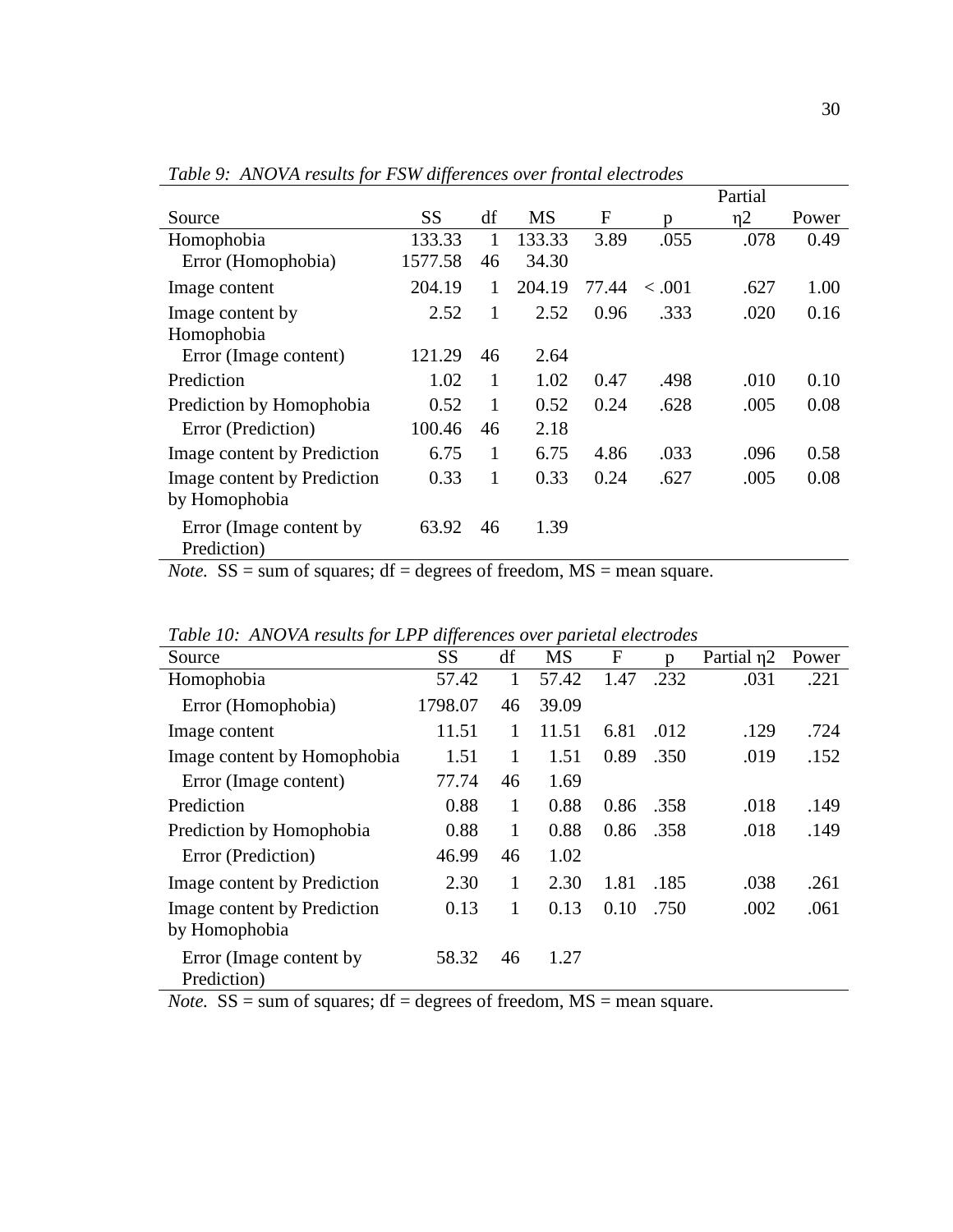|            |                  |          |              |                   |              |              |              | Het                 |              | Het         |                     | Homo                |                     | Homo         |
|------------|------------------|----------|--------------|-------------------|--------------|--------------|--------------|---------------------|--------------|-------------|---------------------|---------------------|---------------------|--------------|
|            |                  | View     |              |                   |              |              | Het          | Val                 | Het          | Aro         | Homo                | Val                 | Homo                | Aro          |
|            |                  | Freq     | <b>MHS</b>   | <b>MFN</b>        | <b>FSW</b>   | LPP          | Val          | <b>RT</b>           | Aro          | <b>RT</b>   | Val                 | <b>RT</b>           | Aro                 | RT           |
| View       | r                | 1        | .113         | .159              | .153         | $-.148$      | .157         | .129                | .140         | .142        | $-.114$             | .075                | $-.069$             | .092         |
| Freq       | $\boldsymbol{p}$ |          | .451         | .286              | .306         | .322         | .332         | .426                | .389         | .383        | .485                | .647                | .671                | .574         |
|            | $\mathbf N$      | 47       | 47           | 47                | 47           | 47           | 40           | 40                  | 40           | 40          | 40                  | 40                  | 40                  | $40\,$       |
| <b>MHS</b> | r                | .113     | $\mathbf{1}$ | $-.155$           | $-177$       | .132         | $-.131$      | .259                | $-.244$      | .223        | $.469$ <sup>*</sup> | $.394$ <sup>*</sup> | $-.261$             | .175         |
|            | $\boldsymbol{p}$ | .451     |              | .291              | .229         | .372         | .414         | .103                | .124         | .161        | .002                | .011                | .100                | .273         |
|            | N                | 47       | 48           | 48                | 48           | 48           | 41           | 41                  | 41           | 41          | 41                  | 41                  | 41                  | 41           |
| <b>MFN</b> | r                | .159     | $-.155$      | 1                 | $.981*$      | $-.161$      | $460^*$      | $-208$              | .041         | $-.063$     | $-.109$             | $-0.255$            | .241                | $-156$       |
|            | $\boldsymbol{p}$ | .286     | .291         |                   | .000         | .275         | .002         | .192                | .799         | .694        | .497                | .108                | .129                | .330         |
|            | ${\bf N}$        | 47       | 48           | 48                | 48           | 48           | 41           | 41                  | 41           | 41          | 41                  | 41                  | 41                  | 41           |
| <b>FSW</b> | r                | .153     | $-.177$      | .981              | $\mathbf{1}$ | $-.223$      | .507**       | $-216$              | .070         | $-.062$     | $-.165$             | $-0.264$            | .249                | $-139$       |
|            | $\boldsymbol{p}$ | .306     | .229         | .000              |              | .128         | .001         | .176                | .666         | .700        | .301                | .096                | .116                | .387         |
|            | N                | 47       | 48           | 48                | 48           | 48           | 41           | 41                  | 41           | 41          | 41                  | 41                  | 41                  | 41           |
| LPP        | $\boldsymbol{r}$ | $-.148$  | .132         | $-.161$           | $-.223$      | $\mathbf{1}$ | $-.170$      | .006                | .179         | $-.071$     | .212                | .121                | .263                | $-.074$      |
|            | $\boldsymbol{p}$ | .322     | .372         | .275              | .128         |              | .287         | .971                | .263         | .658        | .184                | .451                | .096                | .646         |
|            | N                | 47       | 48           | 48                | 48           | 48           | 41           | 41                  | 41           | 41          | 41                  | 41                  | 41                  | 41           |
| Het Val    | $\mathbf{r}$     | .157     | $-.131$      | .460 $^{\degree}$ | $.507**$     | $-.170$      | $\mathbf{1}$ | .216                | .185         | .228        | $-.243$             | .189                | .223                | $.314*$      |
|            | $\boldsymbol{p}$ | .332     | .414         | .002              | .001         | .287         |              | .175                | .248         | .152        | .125                | .238                | .161                | .045         |
|            | N                | 40       | 41           | 41                | 41           | 41           | 41           | 41                  | 41           | 41          | 41                  | 41                  | 41                  | 41           |
| Het Val    | $\mathbf{r}$     | .129     | .259         | $-.208$           | $-.216$      | .006         | .216         | $\mathbf{1}$        | $-.155$      | $.780^{**}$ | .038                | $.845**$            | $-.058$             | $.801**$     |
| <b>RT</b>  | $\boldsymbol{p}$ | .426     | .103         | .192              | .176         | .971         | .175         |                     | .334         | .000        | .814                | .000                | .720                | .000         |
|            | $\mathbf N$      | 40       | 41           | 41                | 41           | 41           | 41           | 41                  | 41           | 41          | 41                  | 41                  | 41                  | 41           |
| Het        | $\mathbf{r}$     | .140     | $-.244$      | .041              | .070         | .179         | .185         | $-.155$             | $\mathbf{1}$ | $-.051$     | $-.195$             | $-.148$             | $.664$ <sup>*</sup> | $-.031$      |
| Aro        | $\boldsymbol{p}$ | .389     | .124         | .799              | .666         | .263         | .248         | .334                |              | .753        | .222                | .357                | .000                | .846         |
|            | N                | 40       | 41           | 41                | 41           | 41           | 41           | 41                  | 41           | 41          | 41                  | 41                  | 41                  | 41           |
| Het        | $\boldsymbol{r}$ | .142     | .223         | $-.063$           | $-.062$      | $-.071$      | .228         | .780                | $-.051$      | 1           | .093                | .781                | $-0.066$            | $.914***$    |
| Aro RT     | $\boldsymbol{p}$ | .383     | .161         | .694              | .700         | .658         | .152         | .000                | .753         |             | .562                | .000                | .681                | .000         |
|            | N                | 40       | 41           | 41                | 41           | 41           | 41           | 41                  | 41           | 41          | 41                  | 41                  | 41                  | 41           |
| Homo       | r                | $-.114$  | $.469*$      | $-109$            | $-165$       | .212         | $-.243$      | .038                | $-195$       | .093        | $\mathbf{1}$        | .252                | $-.346$             | $-0.057$     |
| Val        | $\boldsymbol{p}$ | .485     | .002         | .497              | .301         | .184         | .125         | .814                | .222         | .562        |                     | .112                | .027                | .724         |
|            | N                | 40       | 41           | 41                | 41           | 41           | 41           | 41                  | 41           | 41          | 41                  | 41                  | 41                  | 41           |
| Homo       | r                | .075     | .394         | $-.255$           | $-.264$      | .121         | .189         | $.845*$             | $-.148$      | $.781^{*}$  | .252                | $\mathbf{1}$        | $-.151$             | $.811**$     |
| Val RT     | $\boldsymbol{p}$ | .647     | .011         | .108              | .096         | .451         | .238         | .000                | .357         | .000        | .112                |                     | .347                | .000         |
|            | N                | 40       | 41           | 41                | 41           | 41           | 41           | 41                  | 41           | 41          | 41                  | 41                  | 41                  | 41           |
| Homo       | $\mathbf{r}$     | $-0.069$ | $-.261$      | .241              | .249         | .263         | .223         | $-.058$             | $.664^{**}$  | $-0.066$    | $-.346$             | $-151$              | $\mathbf{1}$        | .006         |
| Aro        | $\boldsymbol{p}$ | .671     | .100         | .129              | .116         | .096         | .161         | .720                | .000         | .681        | .027                | .347                |                     | .970         |
|            | N                | 40       | 41           | 41                | 41           | 41           | 41           | 41                  | 41           | 41          | 41                  | 41                  | 41                  | 41           |
| Homo       | r                | .092     | .175         | $-156$            | $-139$       | $-.074$      | $.314*$      | $.801$ <sup>*</sup> | $-.031$      | $.914^{**}$ | $-.057$             | $.811**$            | .006                | $\mathbf{1}$ |
| Aro RT     | $\boldsymbol{p}$ | .574     | .273         | .330              | .387         | .646         | .045         | .000                | .846         | .000        | .724                | .000                | .970                |              |
|            | N                | 40       | 41           | 41                | 41           | 41           | 41           | 41                  | 41           | 41          | 41                  | 41                  | 41                  | 41           |

*Table 11: Correlations between study variables* 

*Note.* View freq = Self-reported frequency of viewing erotic images; MHS = Modern Homophobia Scale for Gay Men; Het = heterosexual images; Homo = homosexual male images; Val = SAM valence rating; Val RT = reaction time during SAM valence rating; Aro = SAM arousal rating; Aro  $RT$  = reaction time during SAM arousal rating;  $*$ indicates the correlation is significant at the 0.05 level (2-tailed); \*\* indicated the correlation is significant at the 0.01 level (2-tailed).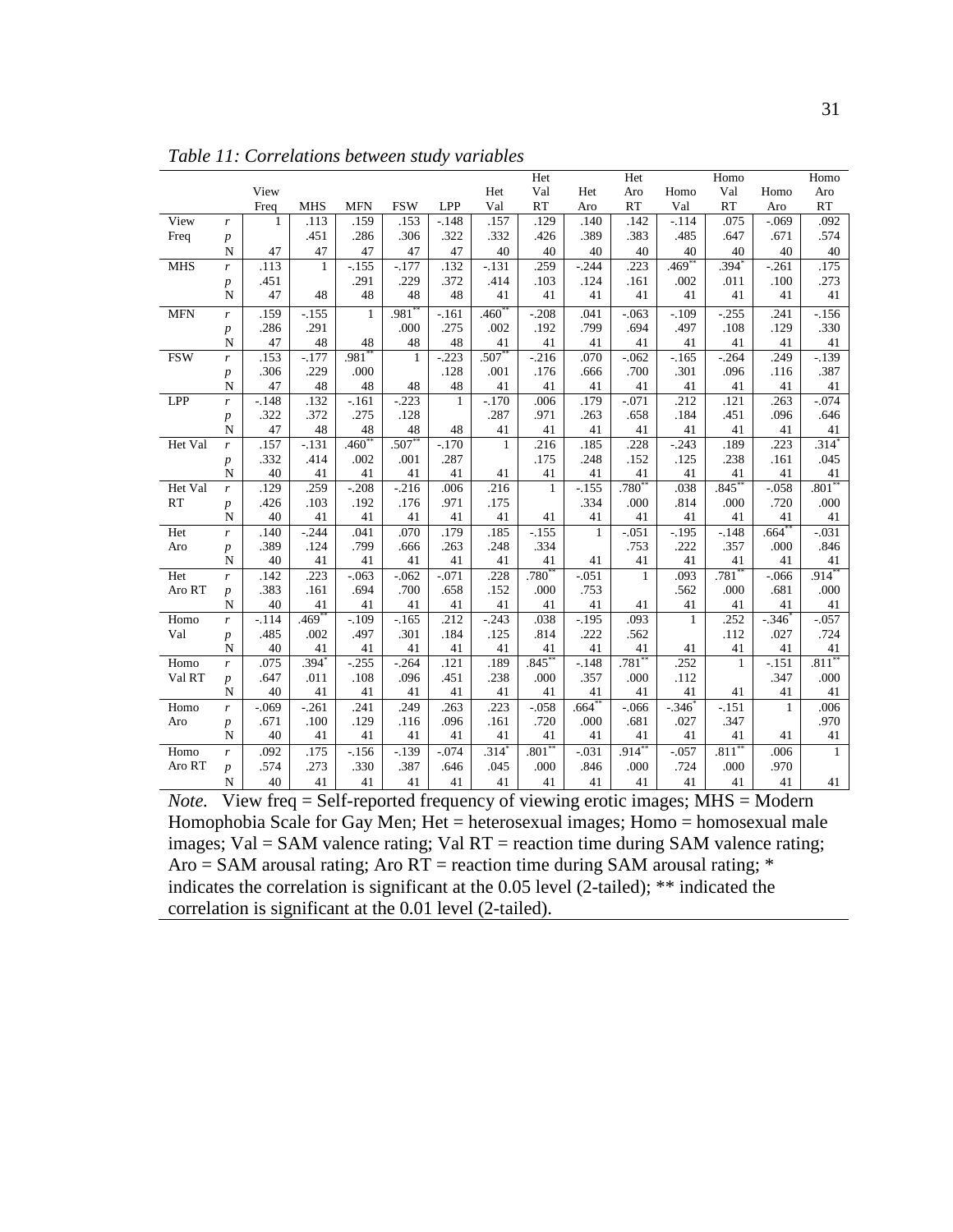#### DISCUSSION

## **Differences in the MFN.**

Contrary to our prediction, the prediction violation design did not elicit an MFN using these erotic stimuli. While there do appear to be differences in the MFN time range of 250-450 ms post-stimulus, these do not resemble the characteristic sharp negative deflection of the MFN. Instead, differences in this region are part of a more persistent deflection that begins to diverge at 200 ms post-stimulus and is sustained for at least 400 ms, more characteristic of a FSW. As MFN responsivity was necessary to assess covert attraction to the same sex, we were unable to use the MFN to test the reaction formation hypothesis of homophobia in this study.

One previous study by Yakub and Potts (2010) did show MFN reactivity to valenced emotional images. As mentioned, this effect was not replicated by Yakub and Potts (2011), nor was it replicated in this study using valenced erotic images. This suggests that the MFN may not be reactive to photographic images at all. MFN responsivity instead appears limited to explicit error feedback (Miltner, 1997) and monetary outcomes that are worse than expected (Potts, et al., 2006; Yeung & Sanfey, 2004). This implies that the MFN is not a truly general signal of outcome valence as commonly proposed (Nieuwenheus et al., 2004, Potts, et al., 2006).

## **Differences between homophobia groups.**

We observed a trend for FSW difference between homophobic and nonhomophobic men. The moderate effect size suggests that this may be a real difference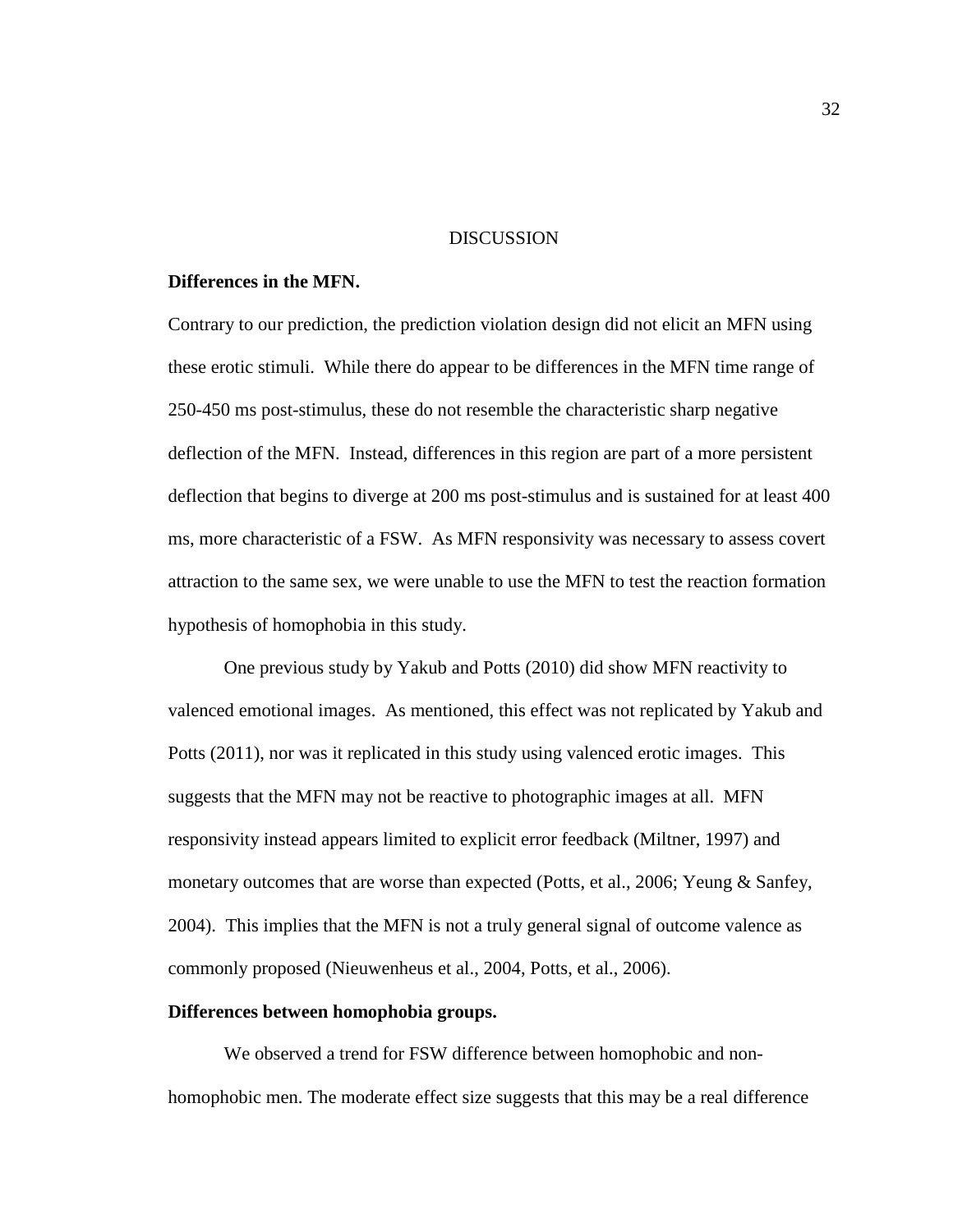between these groups of men, indicating that homophobic men dedicate more neural resources to the processing of erotic images in general, both homo- and heterosexual, than non-homophobic men.

The SAM ratings indicate that homophobic men find homosexual images to be more negatively valenced and more emotionally arousing than non-homophobic men. The simplest explanation for these results is that homophobic men have an aversive reaction to images with erotic homosexual content. However, homophobic participants also responded significantly faster in making their SAM ratings of homosexual image valence compared to heterosexual image valence, and they responded more than twice as fast during homosexual valence ratings as non-homophobic men (see Table 6). These results are consistent with research that suggests that homophobic men experience anxiety during presentation of homosexual stimuli (Bosson, et al., 2006; Fassinger, 2000, Parrott et al., 2006), as anxiety decreases reaction time during simple classification tasks (Panayiotou & Vrana, 2004). This does not appear to be an accurate, introspective selfreport, but may instead reflect a general rejection of homosexual stimuli as an unacceptable violation of gender role norms. In other words, these self-reported aversive responses may be inconsistent with their true internal state, as suggested by the findings of Weinstein et al. (2012).

## **Differences related to image content**.

While no MFN responsivity was observed, both the FRN and LPP responded to image content, with significant increases in both components while viewing heterosexual stimuli among all participants. No direct link exists between the FRN and image valence, but increased LPP amplitude has been linked to negative valence, as the LPP is greater in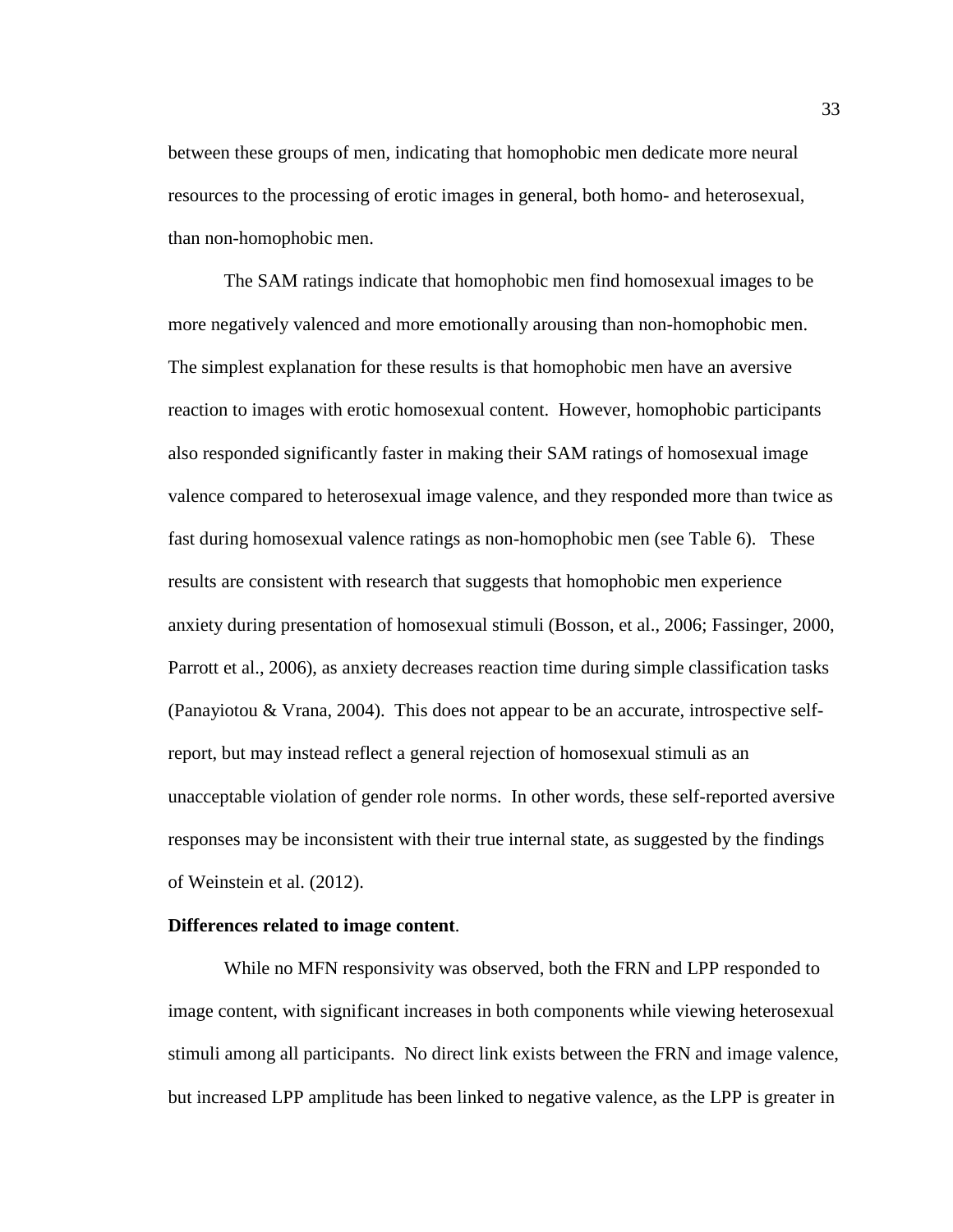response to negative emotional images, compared to positive or emotionally neutral images (Cacciopo et al., 1993; Cuthbert et al., 2000). However, this would lead us to conclude that heterosexual images were negatively valenced as well, contradicting observed participant SAM ratings. In addition, the LPP negativity bias is not a consistent effect across all studies of affective evaluation (Yeung & Sanfey, 2004). As changes in either of these signals do not necessarily relate to whether subjective stimulus evaluations in this study were appetitive or aversive, these effects do not speak directly to our hypothesis.

Heterosexual images produced an increased FSW regardless of homophobia, interacting with prediction such that unpredicted heterosexual images elicited a more positive deflection than predicted heterosexual images, which was not the case for homosexual images. This pattern of results suggests that heterosexual image content is allocated preferential access to frontal-mediated cognitive resources, likely including working memory or long-term memory encoding. As an additional FSW increase for unpredicted heterosexual images approached significance, unexpected heterosexual images may be allocated the most cognitive resources among all conditions. This would imply that preferential access to neural resources is granted to stimuli which violate expectations, consistent with previous research by Potts et al. (2006).

Heterosexual images also elicited a small increase in LPP compared to homosexual images. This suggests that these images violate affective expectations tied to the predictive stimulus. One possible interpretation of this effect is that participants may generally expect to see homosexual images more than they expect to see heterosexual images regardless of predictor.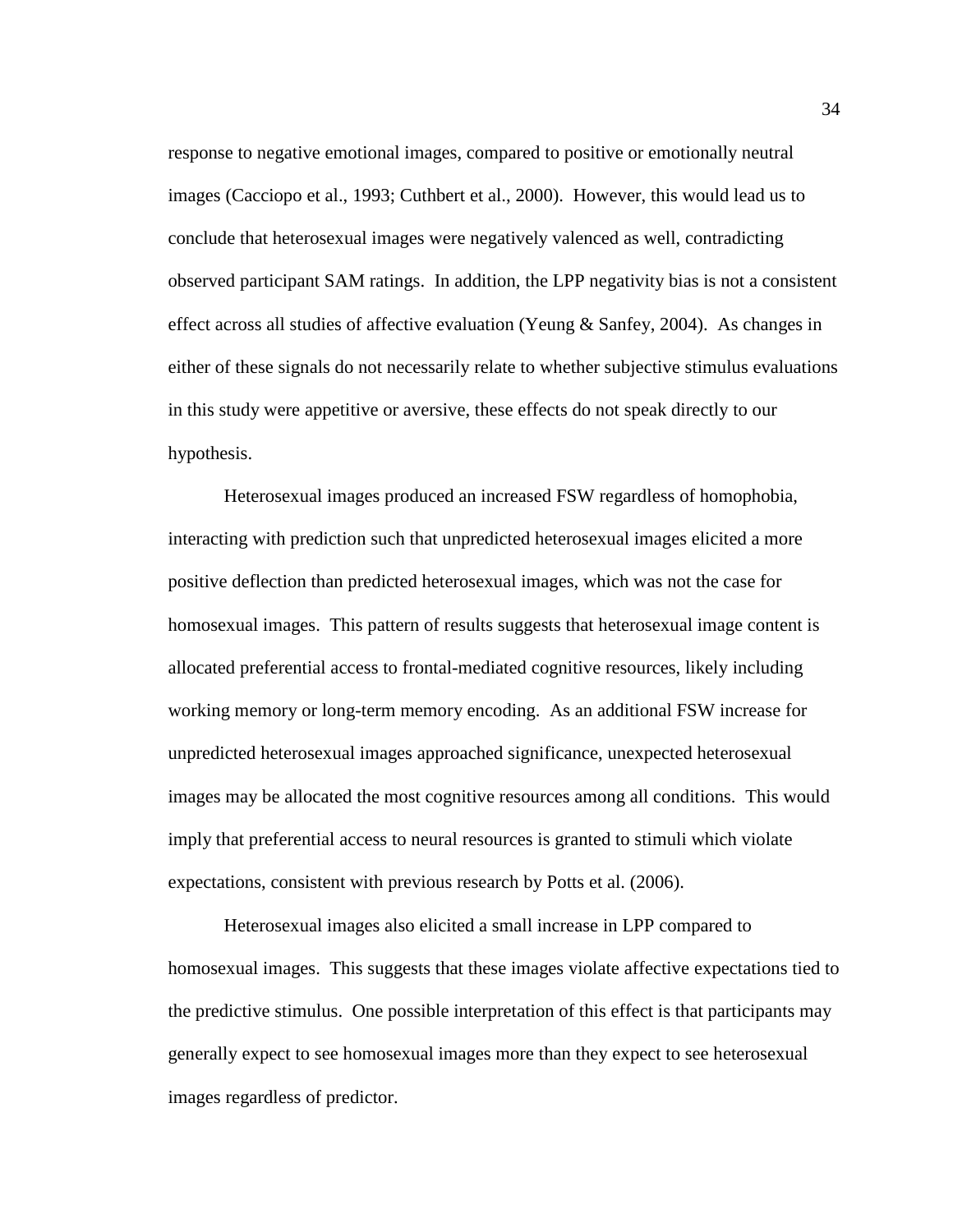## **General discussion**.

The results in this study are inconclusive regarding whether homophobic men find homosexual images to be appetitive. The clearest index of response valence, the MFN, did not respond to erotic photographic images in the current design. While this result does add to our understanding of the eliciting properties for the MFN and of the response properties of the reward expectation system the MFN is thought to index (i.e. it appears more responsive to monetary incentives than affective images), it does not provide a test of the reaction formation hypothesis of homophobia. Other ERPs are not conclusively tied to affective valence during erotic image processing, so this limits the possibility of studying covert appetitive responses using ERPs (Olofsson et al., 2008).

However, the responsivity of the LPP and FSW did reveal some information regarding the perception of erotic images generally. Taken together, this set of ERP responses suggests that self-described straight men process heterosexual erotic images differently from homosexual erotic images regardless of homophobia. The LPP and FSW increased in response to heterosexual images compared to homosexual images in all participants, suggesting that they violate affective expectancies and that they are allocated more cognitive resources, respectively, and this response was not modified by selfreported homophobia. This suggests that heterosexual images are preferentially processed, consistent with previous research on erotic content's effects on memory, cognition, and ERPs (Wright & Adams, 1999; Yakub & Potts, 2011). However, it cannot be certain that these results are reflective of neural processing related to sexual interest in general, as only straight-identified men were included in this study. Before generalizing these results to the population as a whole, this research must be replicated and extended.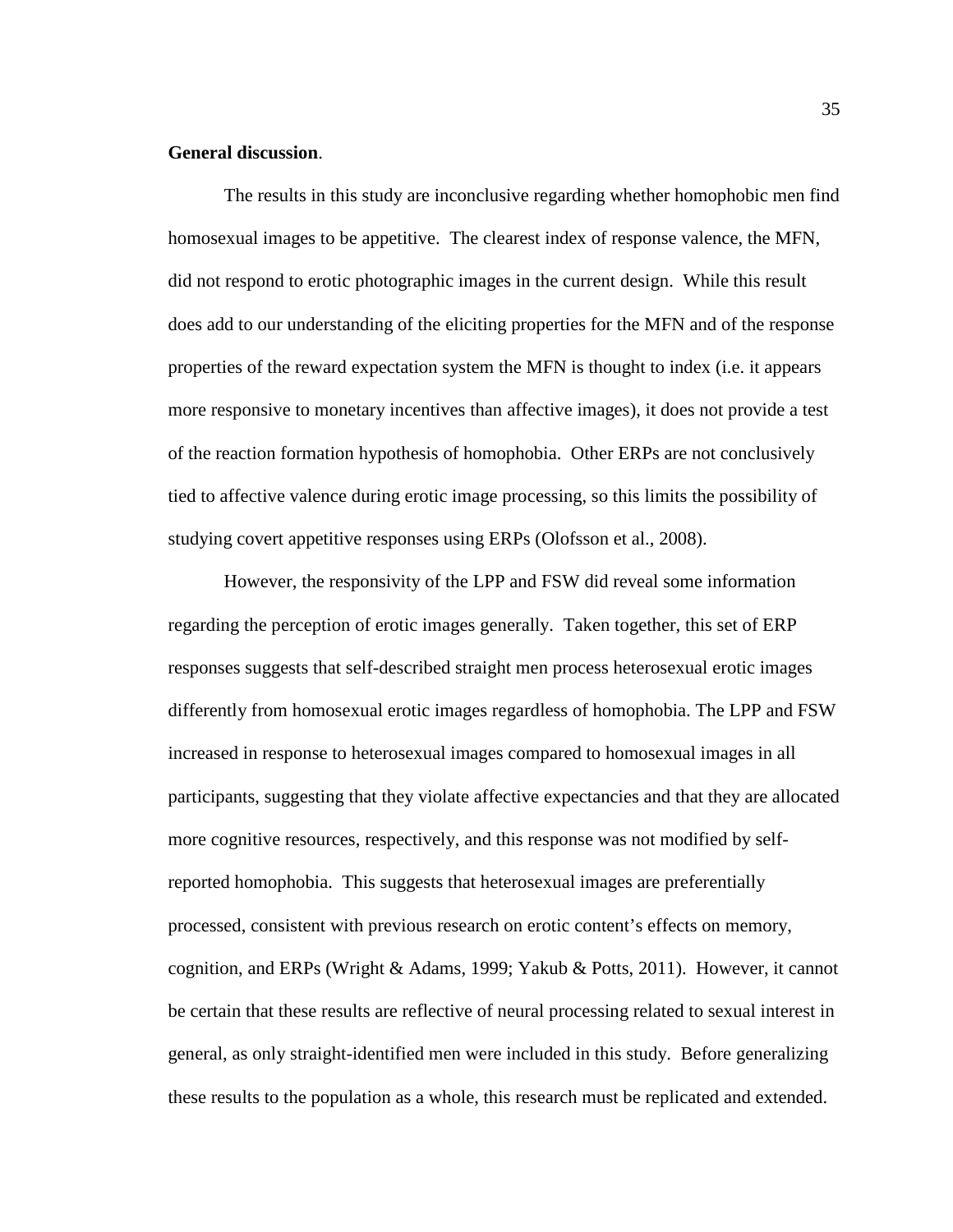The possibility that these effects are representative of erotic image processing should be examined through rigorous comparison of appetitive erotic images and nonerotic emotional images, in order to see if there are specific processing differences between erotics and non-erotic stimuli. This possibility was examined in an exploratory analysis during previous study of erotic images by Yakub and Potts (2011), but the procedure used was not designed for this comparison, and as such erotic images comprised only a very small proportion of the stimuli. An ERP study should be designed in which erotics and non-erotics appear with equal frequency, and in which the valence and arousal ratings are more tightly controlled among comparison groups. The comparison between ERP responses to appetitive erotic stimuli and appetitive (i.e. highly positive) non-erotic emotional images would be particularly informative as to whether these differences are due to specifically sexual interest, as that would adequately control for self-reported valence and arousal. In addition, the same erotic stimulus set in this study could also be shown to a sample of exclusively gay men, as gay men's responses would illuminate the ERPs elicited during an appetitive evaluation of homosexual erotic stimuli.

Of particular note are the FSW differences, not only because of the relevant increases in amplitude already discussed, but also because of their unique time course. Other FSW studies examining emotional images typically find slow wave differences beginning between 400-600 ms post-stimulus and extending for seconds (Olofsson et al., 2008), while the sustained differences observed in this study run for 500 ms at best, typically evoked in a 200-700 ms post-stimulus window. Previous study by this author has shown differences for erotic images in this window as well (Yakub & Potts, 2011);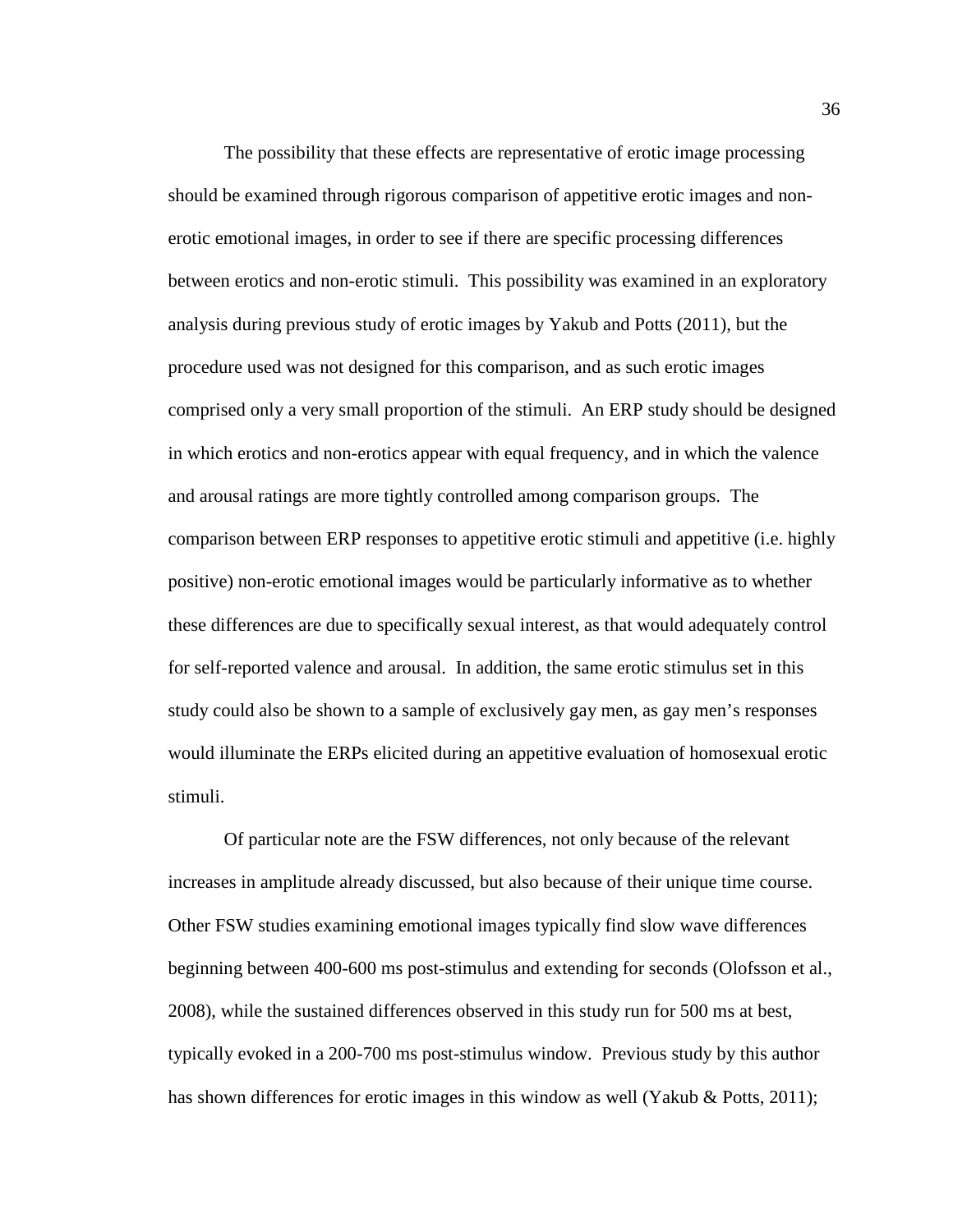the current study replicates those differences. As these FSW differences are unique both in associated stimulus and in time course, it is possible that FSW responsivity in this window is related specifically to sexual interest in erotic content. If that is the case, it would have a large impact on the interpretation of FSW differences found in this study, particularly the FSW difference between homophobic and non-homophobic men.

Isolating a unique pattern of ERP responses related to sexual interest would also provide a better groundwork for examining whether homophobic men experience covert homosexual attraction. If homophobia is a negative reaction to same-sex attraction in the self, this certainly impacts the way that homophobia should be addressed as a societal problem. Despite the difficulty in studying covert attitudes in men with homophobia, this remains a worthwhile question which should continue to be investigated until a comprehensive, evidence-based answer is found.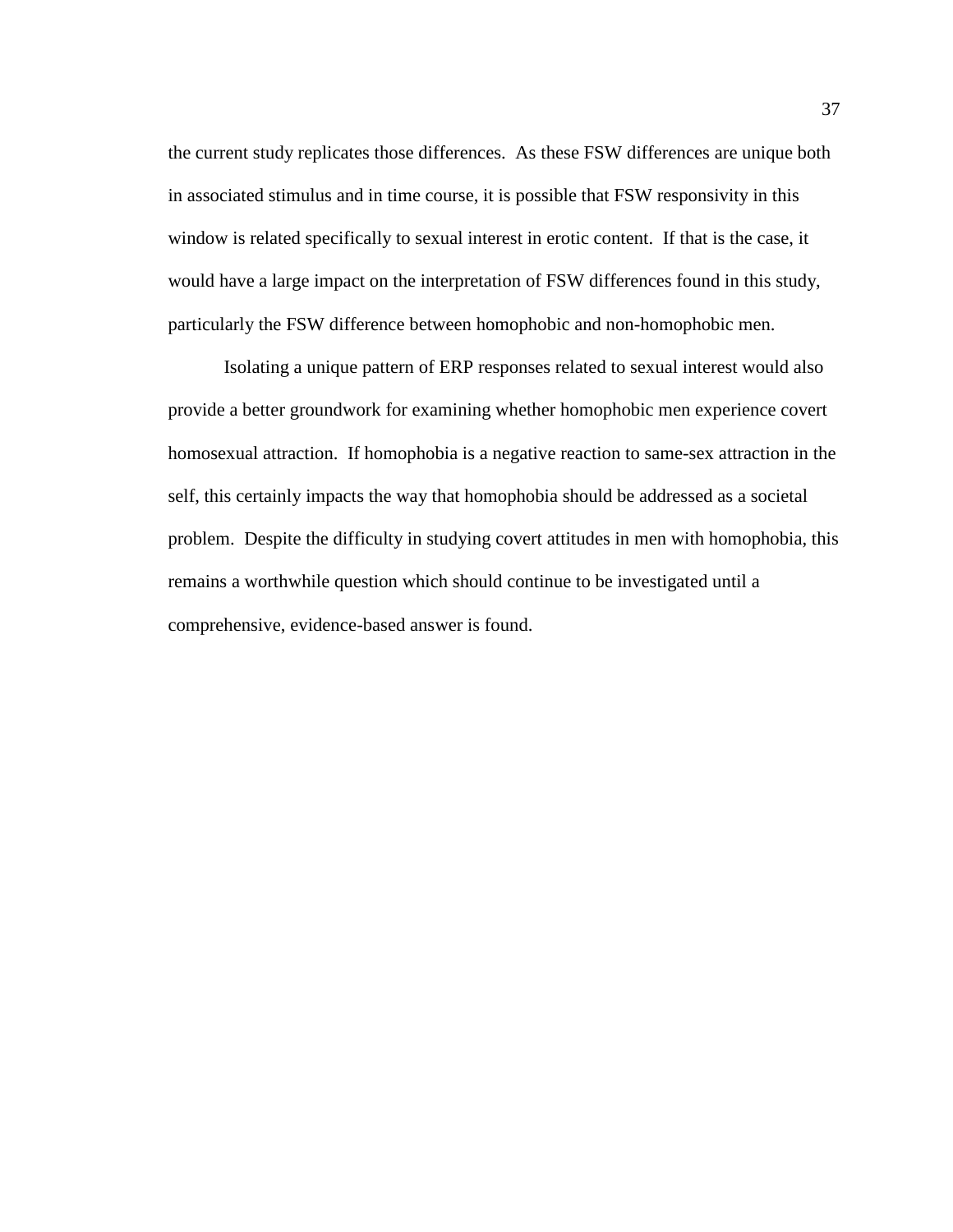#### REFERENCES

- Adams, H. E., Wright, L. W., & Lohr, B. A. (1996). Is homophobia associated with homosexual arousal? *Journal of Abnormal Psychology, 105*(3).
- Bernat, J. A., Calhoun, K. S., Adams, H. E., & Zeichner, A. (2001). Homophobia and physical aggression toward homosexual and heterosexual individuals. *Journal Of Abnormal Psychology, 110*(1), 179-187. doi:10.1037/0021-843X.110.1.179
- Bosch, V., Mecklinger, A., & Friederici, A. D. (2001). Slow cortical potentials during retention of object, spatial, and verbal information. *Cognitive Brain Research, 10*, 219-237.
- Bosson, J. K. (2005). Role rigidity: a problem of identity misclassification? *Journal of Personality and Social Psychology, 89*(4), 552.
- Bosson, J. K., Taylor, J., & Prewitt-Freilino, J. (2006). Gender Role Violations and Identity Misclassification: The Roles of Audience and Actor Variables. *Sex Roles, 55*(1), 13-24. doi: 10.1007/s11199-006-9056-5
- Bozman, A. W., & Beck, J. G. (1991). Covariation of sexual desire and sexual arousal: The effects of anger and anxiety. *Archives of Sexual Behavior, 20*(1), 47-60. doi: 10.1007/bf01543007
- Bradley, M. M., & Lang, P. J. (2006). Emotion and Motivation. In J. T. Cacciopo, L. G. Tassinary & G. Berntson (Eds.), *Handbook of Psychophysiology* (2 ed., pp. 581- 607). New York: Cambridge University Press.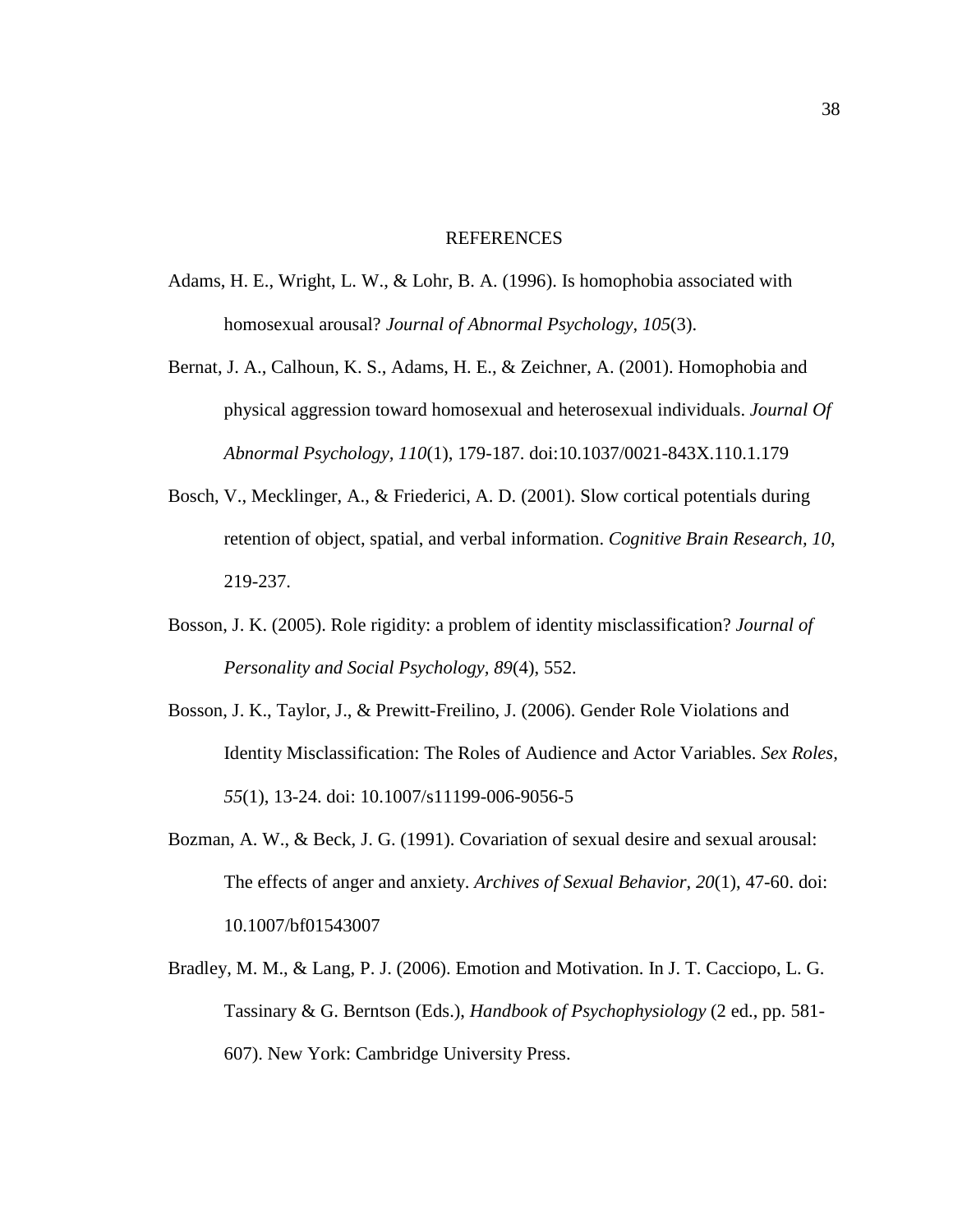- Cacciopo, J. T., Crites, S. L., Berntson, G. G., & Coles, M. G. H. (1993). If attitudes affect how stimuli are processed, should they not affect the event-related brain potential? *Psychological Science, 4*(2), 108.
- Cacciopo, J. T., Crites, S. L., Gardner, W. L., & Berntson, G. (1994). Bioelectrical echoes from evaluative categorizations: A late positive brain potential that varies as a function of trait negativity and extremity. *Journal of Personality and Social Psychology, 67*(1), 115-125.
- Conger, J. J. (1975). Proceedings of the American Psychological Association, Incorporated, for the year 1974: Minutes of the annual meeting of the council of representatives. *The American Psychologist, 30*(6).
- Cuthbert, B. N., Schupp, H. T., Bradley, M. M., Birbaumer, N., & Lang, P. J. (2000). Brain potentials in affective picture processing: covariation with autonomic arousal and affective report. *Biological Psychology, 52*, 95-111.
- Diedrich, O., Naumann, E., Maier, S., & Becker, G. (1997). A frontal positive slow wave in the ERP associated with emotional slides. *Journal of Psychophysiology, 11*(1), 71-84.
- Dunning, J. P., & Hajcak, G. (2007). Error-related negativities elicited by monetary loss and cues that predict loss. *Cognitive Neuroscience and Neuropsychology, 18*(17), 1875-1878.
- Fassinger, R. E. (2000). Gender and sexuality in human development: Implications for prevention and advocacy in counseling psychology. In S. D. Brown & R. W. Lent (Eds.), *Handbook of counseling psychology* (pp. 346-378). New York: John Wiley.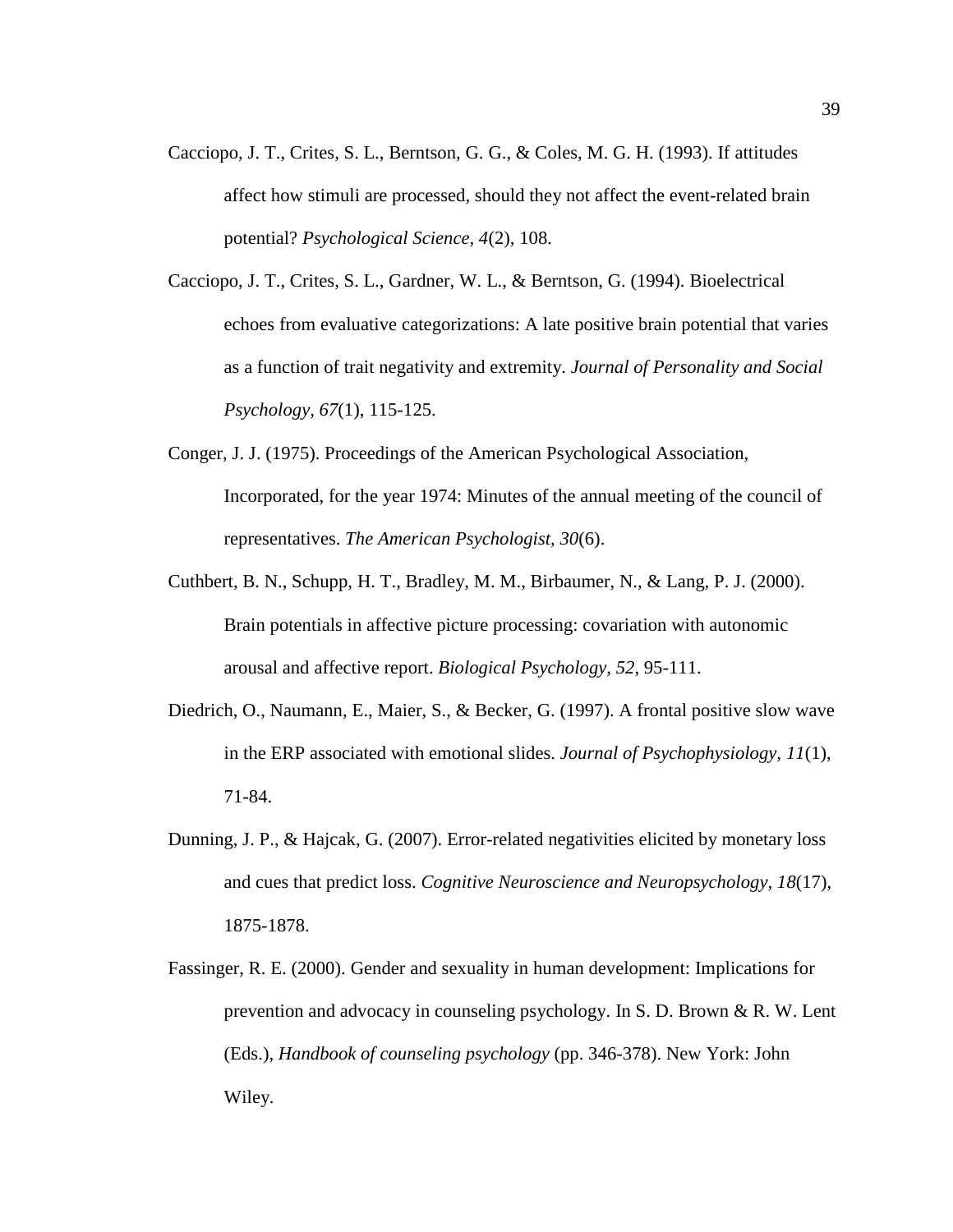- FBI. (2009). *Hate Crime Statistics, 2008.* Washington, DC: Retrieved from http://www.fbi.gov/about-us/cjis/ucr/hate-crime/2008.
- FBI. (2010). *Crime in the United States, 2009.* Washington, DC: Retrieved from http://www.fbi.gov/about-us/cjis/ucr/hate-crime/2008.
- Gehring, W. J. & Willoughby, A. R. (2002). The medial frontal cortex and the rapid processing of monetary gains and losses. *Science, 295*(5563), 2279-2282. doi: 10.1126/science.1066893
- Glick, P., Gangl, C., Gibb, S., Klumpner, S., & Weinberg, E. (2007). Defensive Reactions to Masculinity Threat: More Negative Affect Toward Effeminate (but not Masculine) Gay Men. *Sex Roles, 57*(1-2), 55-59. doi: 10.1007/s11199-007- 9195-3
- Goodman, M. B., & Moradi, B. (2008). Attitudes and behaviors toward lesbian and gay persons: Critical correlates and mediated relations. *Journal of Counseling Psychology, 55*(3), 371-384. doi: 10.1037/0022-0167.55.3.371
- Herek, G. M. (1988). Heterosexuals' attitudes toward lesbians and gay men: Correlates and gender differences. *The Journal of Sex Research, 25*(4).
- Herek, G. M. (2004). Beyond "homophobia": Thinking about sexual prejudice and stigma in the twenty-first century. *Sexuality Research and Social Policy, 1*(2).
- Hudson, W. W., & Ricketts, W. A. (1980). A strategy for the measurement of homophobia. *Journal of Homosexuality, 5*(4), 357-372.
- Huebner, D. M., Rebchook, G. M., & Kegeles, S. M. (2004). Experiences of harassment, discrimination, and physical violence among young gay and bisexual men. *American Journal of Public Health, 94*(7), 1200-1203.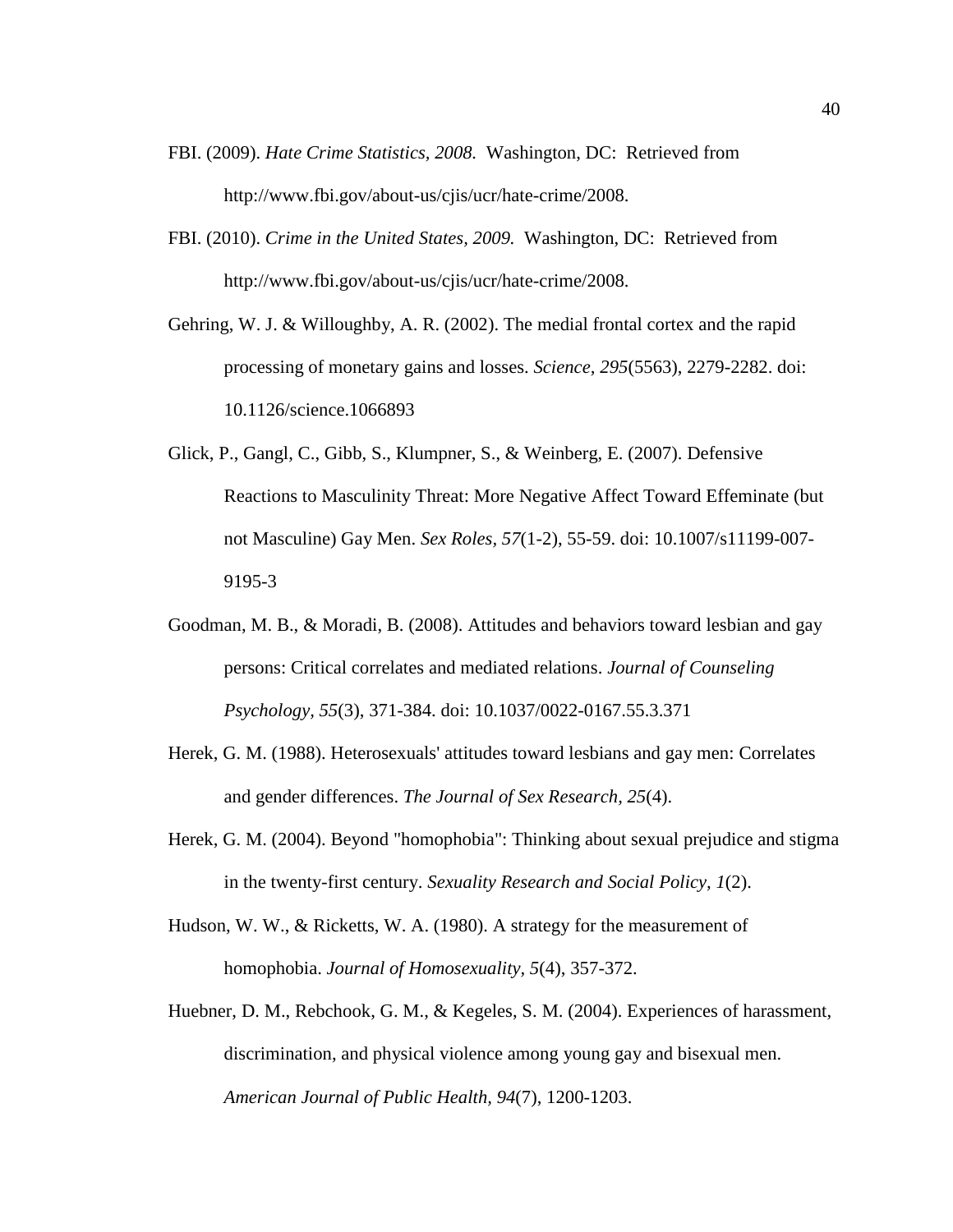- Holroyd, C. B., Larsen, J. T., & Cohen, J. D. (2004). Context dependence of the eventrelated brain potential associated with reward and punishment. *Psychophysiology, 41*, 245–253
- Hudepohl, A. D., Dominic, J., & Zeichner, A. (2010). Heterosexual men's anger in response to homosexuality: Effects of erotic and non-erotic depictions of malemale intimacy and sexual prejudice. *Journal of Homosexuality, 57*(8), 1022-1038.
- Itagaki, S., & Katayama, J. (2007). Self-relevant criteria determine the evaluation of outcomes induced by others. *Cognitive Neuroscience and Neuropsychology, 19*(3), 383-387.
- Ito, T. A., Larsen, J. T., Smith, N. K., & Cacciopo, J. T. (1998). Negative information weighs more heavily on the brain: The negativity bias in evaluative categorizations. *Journal of Personality and Social Psychology, 75*(4), 887-900.
- Kamp, Siri-Maria, "The effects of physical distinctiveness and word commonness on brain waves and subsequent memory: An ERP study" (2010). *Graduate School Theses and Dissertations.* Retrieved from:

http://scholarcommons.usf.edu/etd/1675

- Kite, M. E., & Deaux, K. (1987). Gender belief systems: Homosexuality and the implicit inversion theory. *Psychology of Women Quarterly, 11*(1), 83.
- Logan, C. R. (1996). Homophobia? No, Homoprejudice. *Journal of Homosexuality, 31*(3), 31-53.
- Miltner, W H R. (1997). Event-related brain potentials following incorrect feedback in a time-estimation task: Evidence for a "generic" neural system for error detection. *Journal of Cognitive Neuroscience, 9*(6), 788.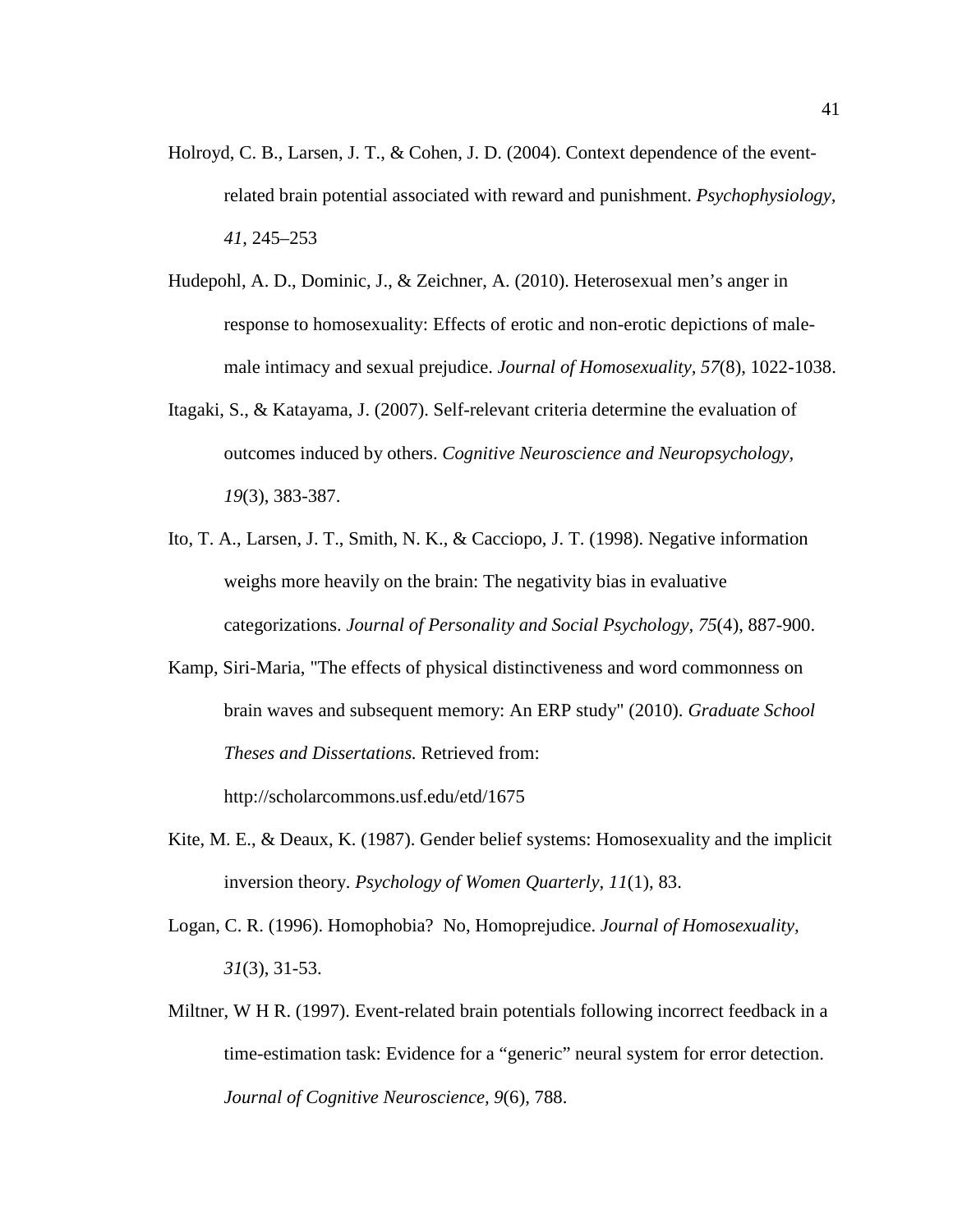- Nieuwenhuis, S., Holroyd, C. B., Mol, N., & Coles, M. G. H. (2004). Reinforcementrelated brain potentials from medial frontal cortex: origins and functional significance. *Neuroscience & Biobehavioral Reviews, 28*(4), 441-448. doi: 10.1016/j.neubiorev.2004.05.003
- Olofsson, J. K., Nordin, S., Sequeira, H., & Polich, J. (2008). Affective picture processing: An integrative review of ERP findings. *Biological Psychology, 77*(3), 247-265. doi: 10.1016/j.biopsycho.2007.11.006
- Panayiotou, G., & Vrana, S. (2004). The role of self-focus, task difficulty, task selfrelevance, and evaluation anxiety in reaction time performance. *Motivation and Emotion, 28*(2), 171-196. doi: 10.1023/b:moem.0000032313.69675.0d
- Parrott, D., Zeichner, A., & Hoover, R. (2006). Sexual prejudice and anger network activation: mediating role of negative affect. *Aggressive Behavior, 32*(1), 7-16. doi: 10.1002/ab.20101
- Parrott, D. J., & Peterson, J. L. (2008). What motivates hate crimes based on sexual orientation? Mediating effects of anger on antigay aggression. *Aggressive Behavior, 34*(3), 306-318. doi:10.1002/ab.20239
- Potts, G. F., Martin, L. E., Burton, P., & Montague, P. R. (2006). When things are better or worse than expected: The medial frontal cortex and the allocation of processing resources. *Journal of Cognitive Neuroscience, 18*(7).
- Raja, S., & Stokes, J. P. (1998). Assessing attitudes toward lesbians and gay men: The modern homophobia scale. *Journal of Gay, Lesbian, and Bisexual Identity, 3*(2).
- Rozenkrants, B., Olofsson, J. K., & Polich, J. (2008). Affective visual event-related potentials: arousal, valence, and repetition effects for normal and distorted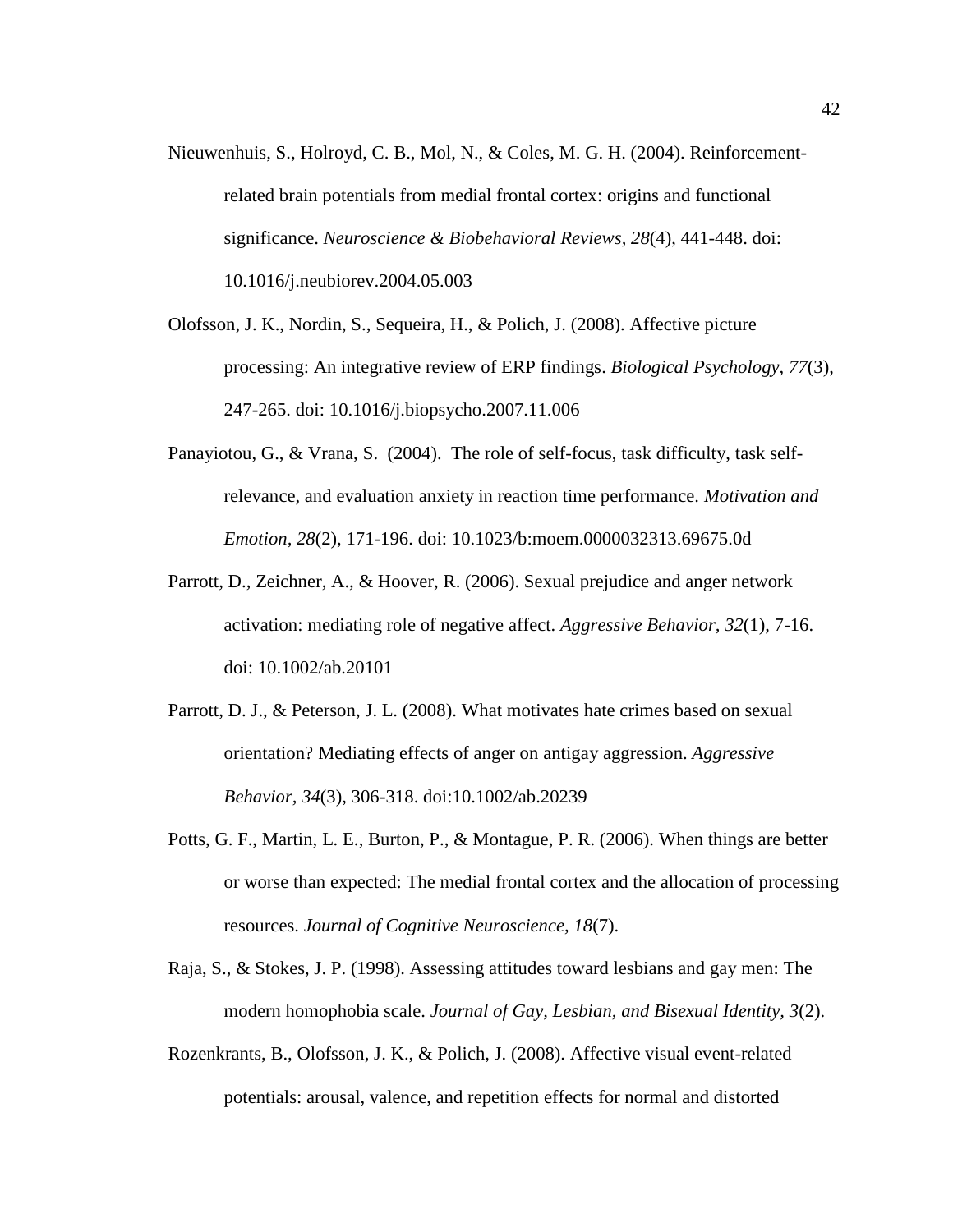pictures. *International Journal of Psychophysiology, 67*(2), 114-123. doi: 10.1016/j.ijpsycho.2007.10.010

- Ruchkin, D. S., Johnson, R., & Ritter, H. C. W. (1991). Event-related potentials during arithmetic and mental rotation. *Electroencephalography in Clinical Neurophysiology, 79*, 473-487.
- Schultz, W., Dayan, P., & Montague, P. R. (1997). A neural substrate of prediction and reward. *Science, 275*, 1593–1599.
- Schupp, H. T. (2004). The selective processing of briefly presented affective pictures: An ERP analysis. *Psychophysiology, 41*(3), 441.
- Talley, A. E., & Bettencourt, B. A. (2008). Evaluations and aggression directed at a gay male target: The role of threat and antigay prejudice. *Journal of Applied Social Psychology, 38*(3), 647-683.
- Walter, M., Bermpohl, F., Mouras, H., Schiltz, K., Tempelmann, C., Rotte, M., Heinze, H. J., Bogerts, B., & Northoff, G. (2008). Distinguishing specific sexual and general emotional effects in fmri--subcortical and cortical arousal during erotic picture viewing. *NeuroImage, 40*(4), 1482.
- Weinberg, G. (1972). *Society and the Healthy Homosexual.* London, England: Macmillan & Co.
- Weinstein, N., Ryan, W. S., DeHaan, C. R., Przybylski, A. K., Legate, N., & Ryan, R. M. (2012). Parental autonomy support and discrepancies between implicit and explicit sexual identities: Dynamics of self-acceptance and defense. *Journal of Personality and Social Psychology, 102*(4), 815-832. doi: 10.1037/a0026854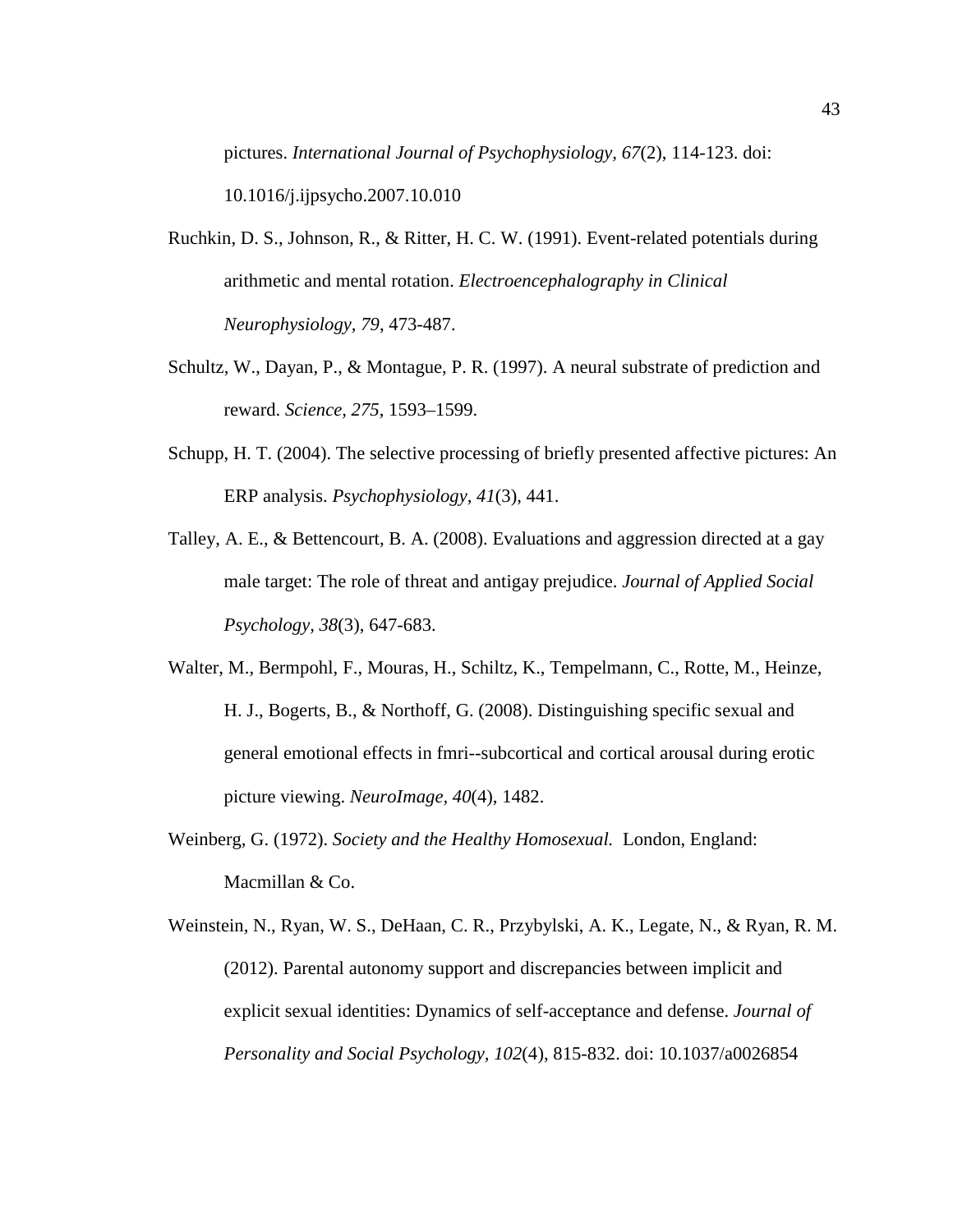- Worthington, R. L., Savoy, H. B., Dillon, F. R., & Vernaglia, E. R. (2002). Heterosexual Identity Development A Multidimensional Model of Individual and Social Identity. *The Counseling Psychologist, 30*(4), 496.
- Wright Jr, L. W. & Adams, H. E. (1999). The effects of stimuli that vary in erotic content on cognitive processes. *The Journal of Sex Research, 36*(2), 145.
- Yakub, K. G., Bond, M. P., & Potts, G. F. (in preparation). I know it when I see it: Preferential processing of erotic images compared to other high-arousal emotional images. Department of Psychology. University of South Florida.
- Yakub, K. G., & Potts, G. F. (2010). Motivational value of primary and secondary reinforcers as indexed by the MFN. Paper presented at the Society for Psychophysiological Research 50th Annual Meeting, Portland, OR.
- Yakub, K. G., & Potts, G. F. (2011). Reward system response to emotional images, as indexed by event-related brain potentials. Paper presented at the Society for Psychophysiological Research 51st Annual Meeting, Boston, MA.
- Yeung, N., & Sanfey, A. G. (2004). Independent Coding of Reward Magnitude and Valence in the Human Brain. *Journal of Neuroscience*, *24*(28), 6258-6264. doi: 10.1523/jneurosci.4537-03.2004
- Yu, R., & Zhou, X. (2006). Brain potentials associated with outcome expectation and outcome evaluation. *Cognitive Neuroscience and Neuropsychology, 17*(15), 1649- 1653.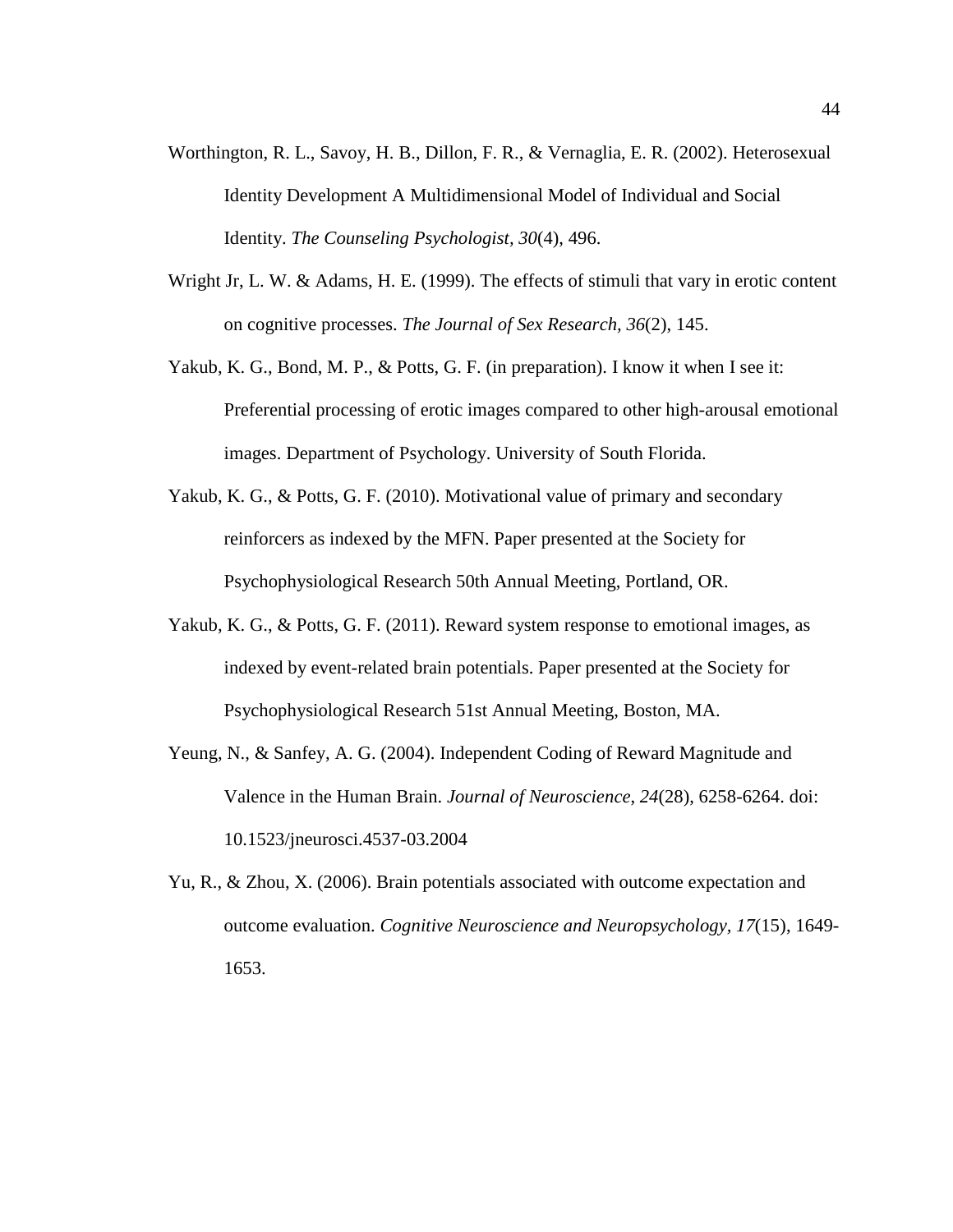APPENDICES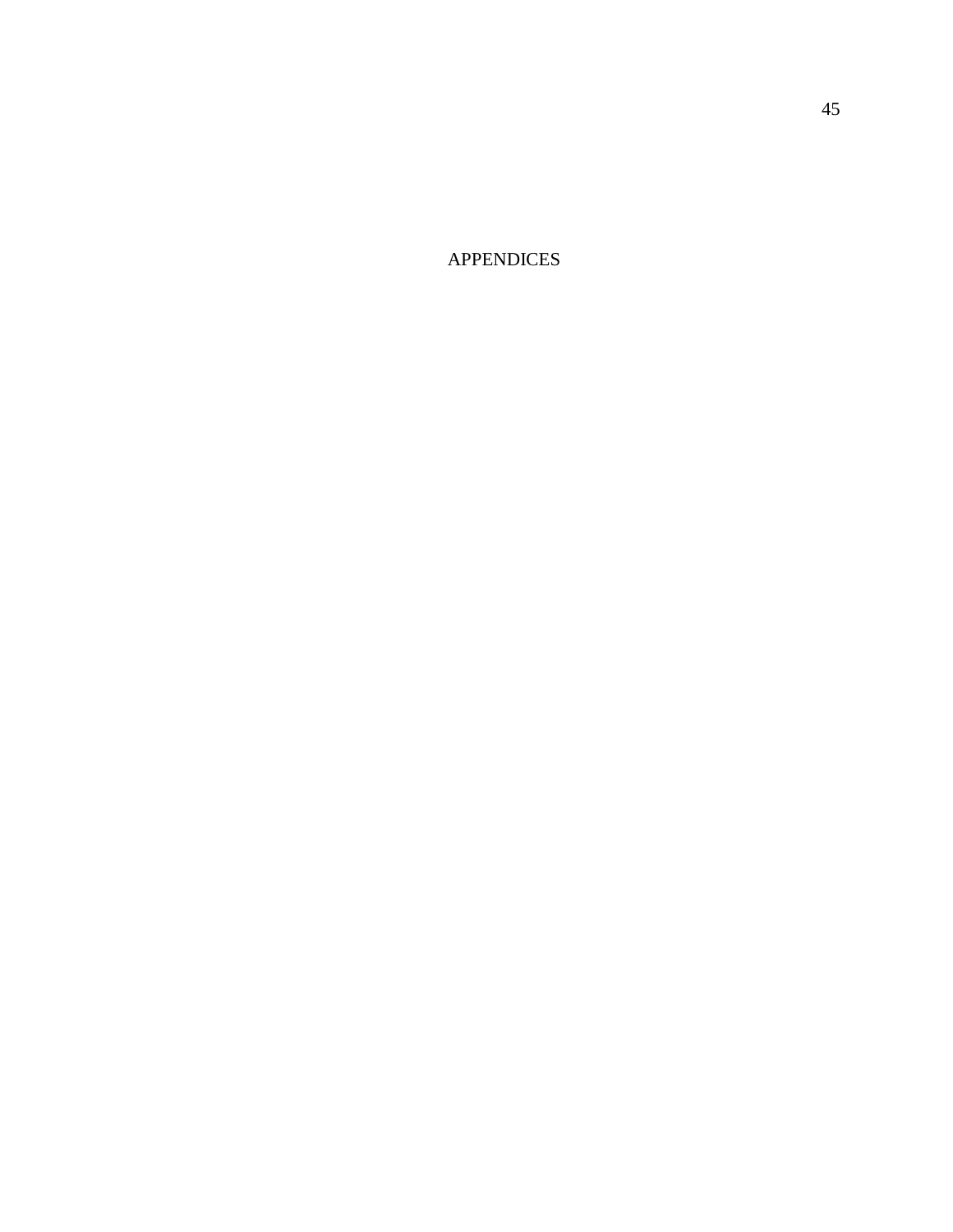# **Appendix A: Demographic assessment form**

| Are you right or left handed? RIGHT ________ LEFT _______                     |                                                     |  |                         |  |  |              |  |  |
|-------------------------------------------------------------------------------|-----------------------------------------------------|--|-------------------------|--|--|--------------|--|--|
| Do you have any biological parents, brothers, or sisters who are left-handed? |                                                     |  | $YES$ NO $\qquad$       |  |  |              |  |  |
| How would you describe your ethnicity? Select one:                            |                                                     |  |                         |  |  |              |  |  |
| How would you describe your race? Select one:                                 |                                                     |  |                         |  |  |              |  |  |
| AMERICAN INDIAN __________                                                    |                                                     |  |                         |  |  | ASIAN        |  |  |
|                                                                               |                                                     |  |                         |  |  |              |  |  |
| PACIFIC ISLANDER _________<br>OTHER                                           |                                                     |  |                         |  |  |              |  |  |
|                                                                               |                                                     |  |                         |  |  |              |  |  |
| Circle the number which best reflects                                         |                                                     |  |                         |  |  |              |  |  |
|                                                                               |                                                     |  | Your sexual orientation |  |  |              |  |  |
| Homosexual                                                                    |                                                     |  |                         |  |  | Heterosexual |  |  |
|                                                                               | ual H<br>1 2 3 4 5 6 H                              |  |                         |  |  | 7            |  |  |
|                                                                               | How frequently you view erotic images and/or videos |  |                         |  |  |              |  |  |
| Never                                                                         |                                                     |  |                         |  |  | Daily        |  |  |

 $\begin{array}{ccccccccc}\nr & & & & & & & & & & \text{Daily} \\
1 & 2 & 3 & 4 & 5 & 6 & 7\n\end{array}$  $\frac{4}{ }$ 

46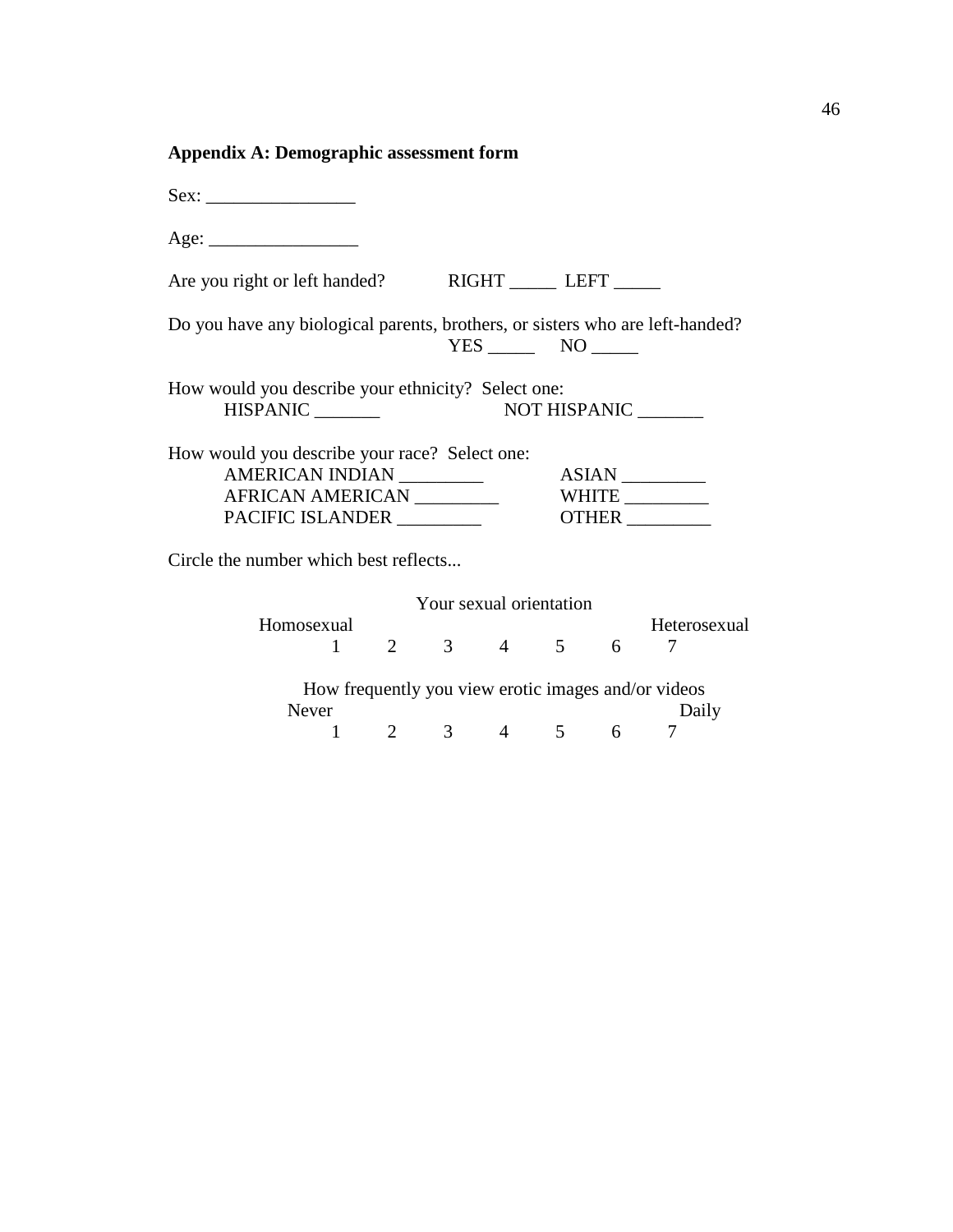**Appendix B: Image valence and arousal ratings.** 



*Figure B1: Participant valence rating screen:* 



*Figure B2: Participant arousal rating screen:*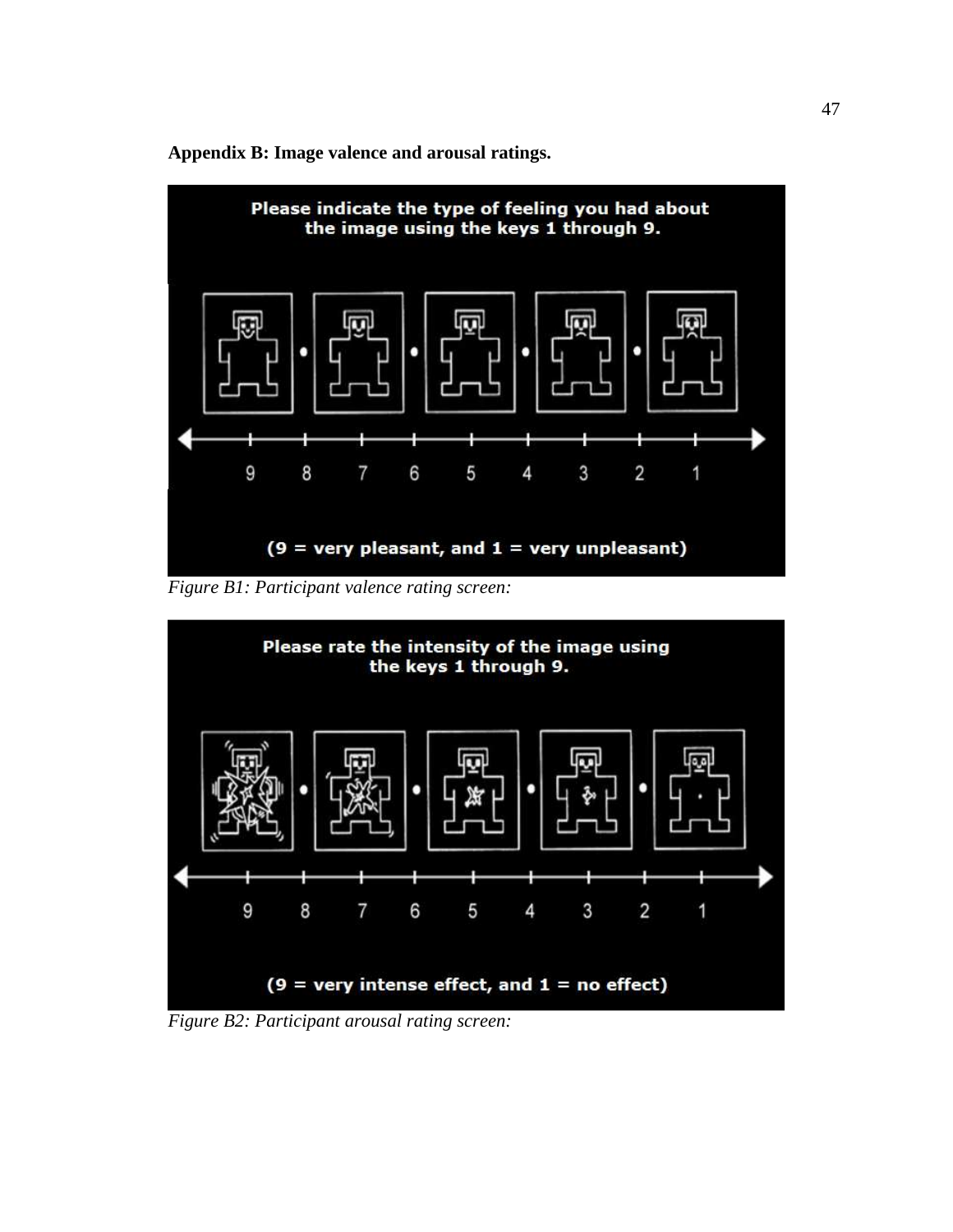#### **Appendix C: The modern homophobia scale for gay men.**

- 1. I wouldn't mind going to a party that included gay men.
- 2. I would not mind working with a gay man.
- 3. I welcome new friends who are gay.
- 4. I would be sure to invite the same-sex partner of my gay male friend to my party.
- 5. I won't associate with a gay man for fear of catching AIDS. (R)
- 6. I don't think it would negatively affect our relationship if I learned that one of my close relatives was gay.
- 7. I am comfortable with the thought of two men being romantically involved.
- 8. I would remove my child from class if I found out the teacher was gay. (R)
- 9. It's all right with me if I see two men holding hands.
- 10. Male homosexuality is a psychological disease. (R)
- 11. Physicians and psychologists should strive to find a cure for male homosexuality. (R)
- 12. Gay men should undergo therapy to change their sexual orientation. (R)
- 13. Gay men could be heterosexual if they really wanted to be. (R)
- 14. I don't mind companies using openly gay male celebrities to advertise their products.
- 15. I would not vote for a political candidate who was openly gay. (R)
- 16. Hospitals shouldn't hire gay male doctors. (R)
- 17. Gay men shouldn't be allowed to join the military. (R)
- 18. Movies that approve of male homosexuality bother me. (R)
- 19. Gay men should not be allowed to be leaders in religious organizations. (R)
- 20. Marriages between two gay men should be legal.
- 21. I am tired of hearing about gay men's problems. (R)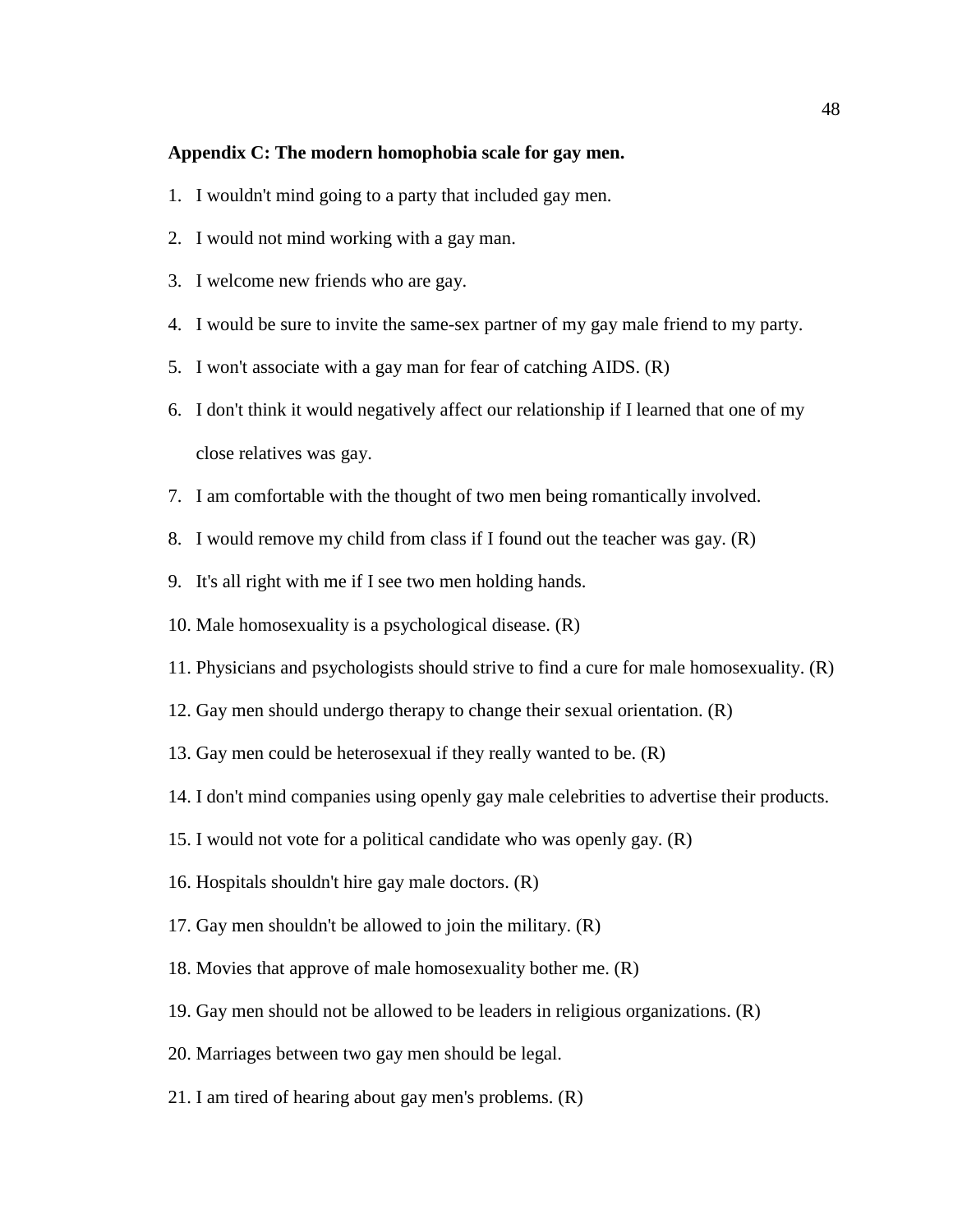Participant homophobia score was computed from the mean rating of the following questions from the Modern Homophobia Scale, developed by Raja & Stokes (1998). Participants rated their answer to each question on a scale of 1 to 5; 1 signifying "strongly disagree" and 5 signifiying "strongly agree". Items followed by an (R) were reverse coded. Lower scores indicated higher homophobia.